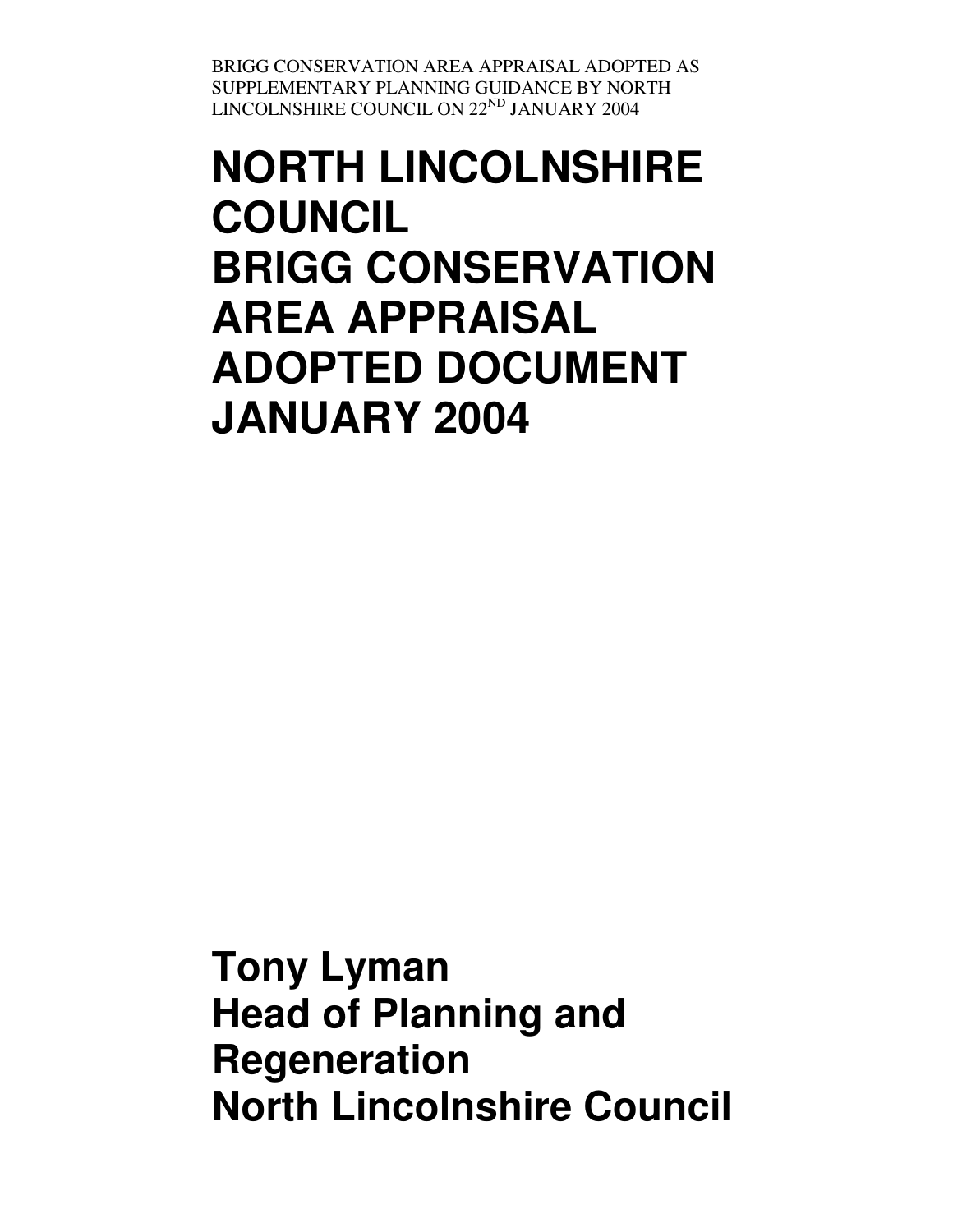# **Contents**

- 1 Introduction
- 2 Legislative background
- 3 Location and landscape setting
	- 3.1 Location and population
	- 3.2 Landscape setting
	- 3.3 Geology and building materials
- 4 History and development
	- 4.1 History
	- 4.2 Archaeology
	- 4.3 Effect of historical development of plan form of Brigg
- 5 Character of the Brigg Conservation Area
	- 5.1 General description
	- 5.2 Relationship to setting
	- 5.3 Activity/uses
	- 5.4 Open spaces/trees
	- 5.5 Buildings and architectural styles
	- 5.6 Shopfronts
	- 5.7 Building materials
	- 5.8 Listed buildings
	- 5.9 Buildings of Townscape Merit
- 6 Area Analysis
	- 6.1 Introduction
	- 6.2 Bridge Street
	- 6.3 The Market Place
	- 6.4 Wrawby Street / Bigby Street
	- 6.5 Cross Street to the War Memorial
- 7 Problems and pressures
	- 7.1 General introduction
	- 7.2 Buildings or structures which have a negative or neutral impact on the Brigg Conservation Area
	- 7.3 Buildings-at-Risk
	- 7.4 Sites which have a negative impact on the Brigg
	- Conservation Area
	- 7.5 New development within the Brigg Conservation Area
	- 7.6 Alterations to existing historic buildings
	- 7.7 Shopfronts
	- 7.8 Street audit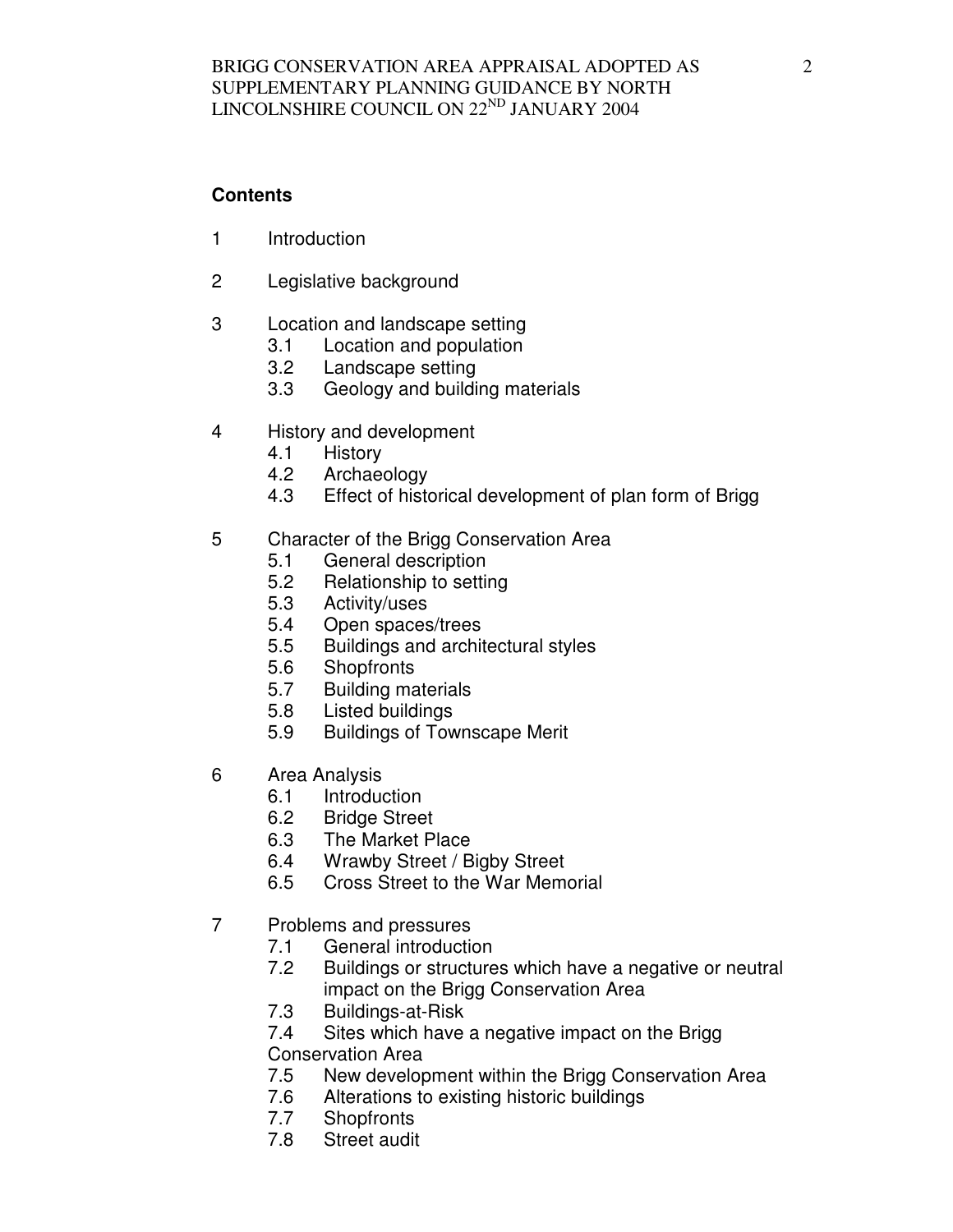BRIGG CONSERVATION AREA APPRAISAL ADOPTED AS SUPPLEMENTARY PLANNING GUIDANCE BY NORTH LINCOLNSHIRE COUNCIL ON  $22^{ND}$  JANUARY 2004<br>7.9 Traffic management

- Traffic management
- 7.10 Summary
- 8 Recommendations
	- 8.1 General
	- 8.2 Buildings-at-Risk survey
	- 8.3 Development control including Article 4 Directions
	- 8.4 Brigg Conservation Area boundary review
	- 8.5 Potential for grant aid
	- 8.6 Street improvements

 Useful names and addresses Bibliography

#### **Maps:**

Map showing Conservation Area boundary, Listed Buildings and Scheduled Ancient Monuments

Townscape Analysis map: map showing Buildings of Townscape Merit; buildings which make a neutral or negative contribution to the character of the Brigg Conservation Area; important views; important public open spaces; important trees or tree groups; and sites which have a negative effect on the character of the Brigg Conservation Area.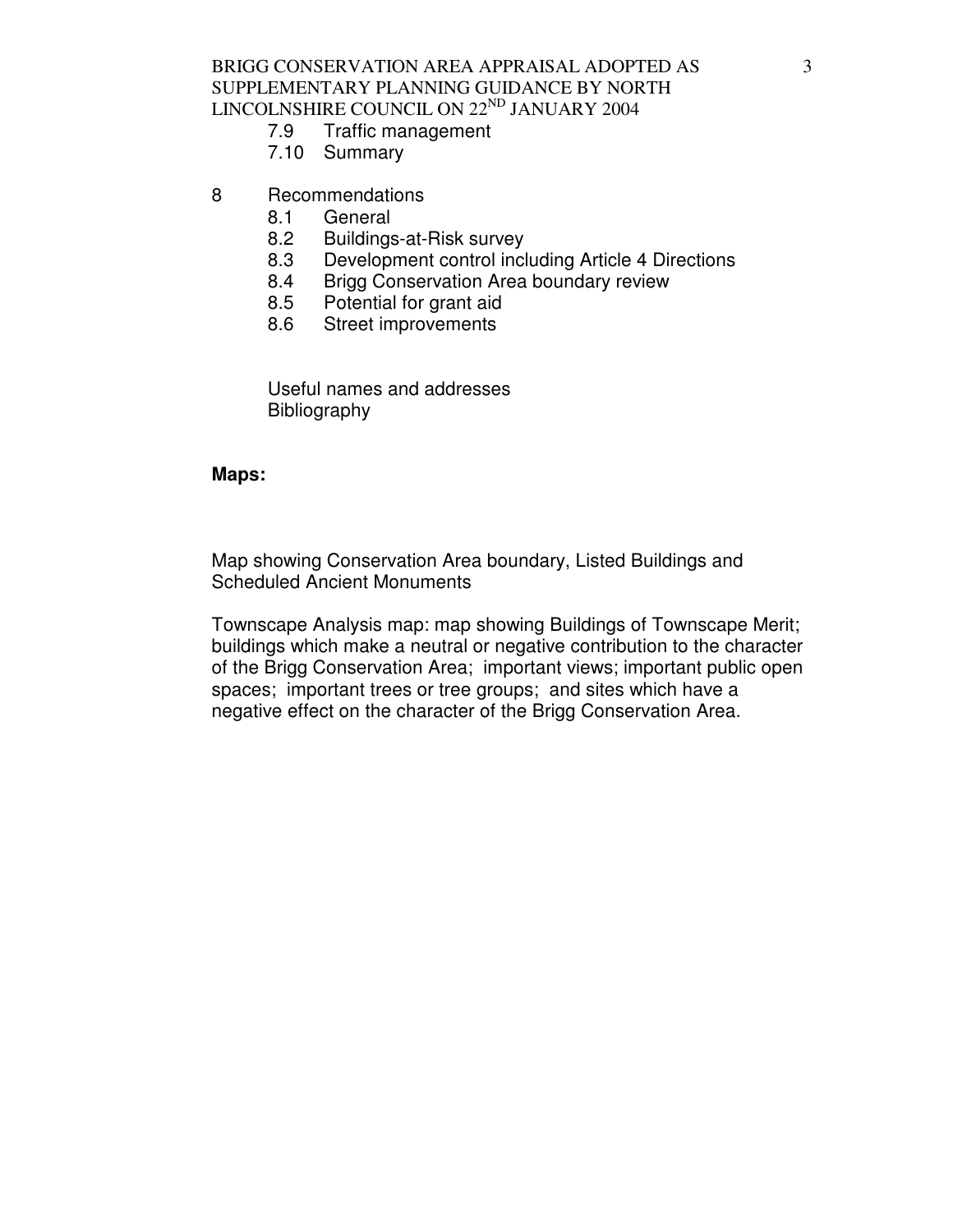# **1 INTRODUCTION**

Brigg is a small market town situated on an ancient crossing of the river Ancholme, with archaeological evidence for Bronze Age settlement. Today, the appearance of the town centre is dominated by a rich variety of  $18<sup>th</sup>$  and  $19<sup>th</sup>$  century buildings, sitting attractively around a wide market place and along the principal streets The lack of an early church is explained by the fact that Brigg did not become a separate parish until 1872.

Originally the town developed as an agricultural service centre dealing in and processing agricultural produce, and providing market services, agricultural machinery manufacture and repair facilities, and legal services. Much of the fabric associated with these uses remains and has been adapted to contemporary uses, however, several of the main edifices to this development have been lost e.g. the town railway station buildings and Yarborough Mills, an oil-seed mill rebuilt in 1912. Situated to the north-west of the new River Ancholme crossing, it was devastated by fire in 1989 and subsequently demolished.

More recently, the town has suffered an economic decline and this is reflected in the poor condition of some of the buildings and the neglected appearance of some of the town centre sites. To some extent the results of this relative decline have been mitigated through a Conservation Area Partnership scheme involving the previous Glanford Borough Council, the former County Council and English Heritage.

In line with the emphasis placed upon the conservation of the historic fabric of the town by this scheme, the partners and local people were able to argue successfully for a modified pedestrianisation scheme with more traditional materials, detailed to be more in keeping with the historic setting than originally suggested by the former County Highway Authority. This scheme has had a major impact upon the existing character and appearance of the conservation area, freeing it from a place dominated by the noise, smell, and danger associated with large volumes of cars and lorries.

This appraisal will assess the special interest, both architectural and historical, of Brigg. The history of the town, and its present appearance and character will be described, its problems analysed, and a number of recommendations put forward which will be considered by North Lincolnshire Council for implementation after full public consultation.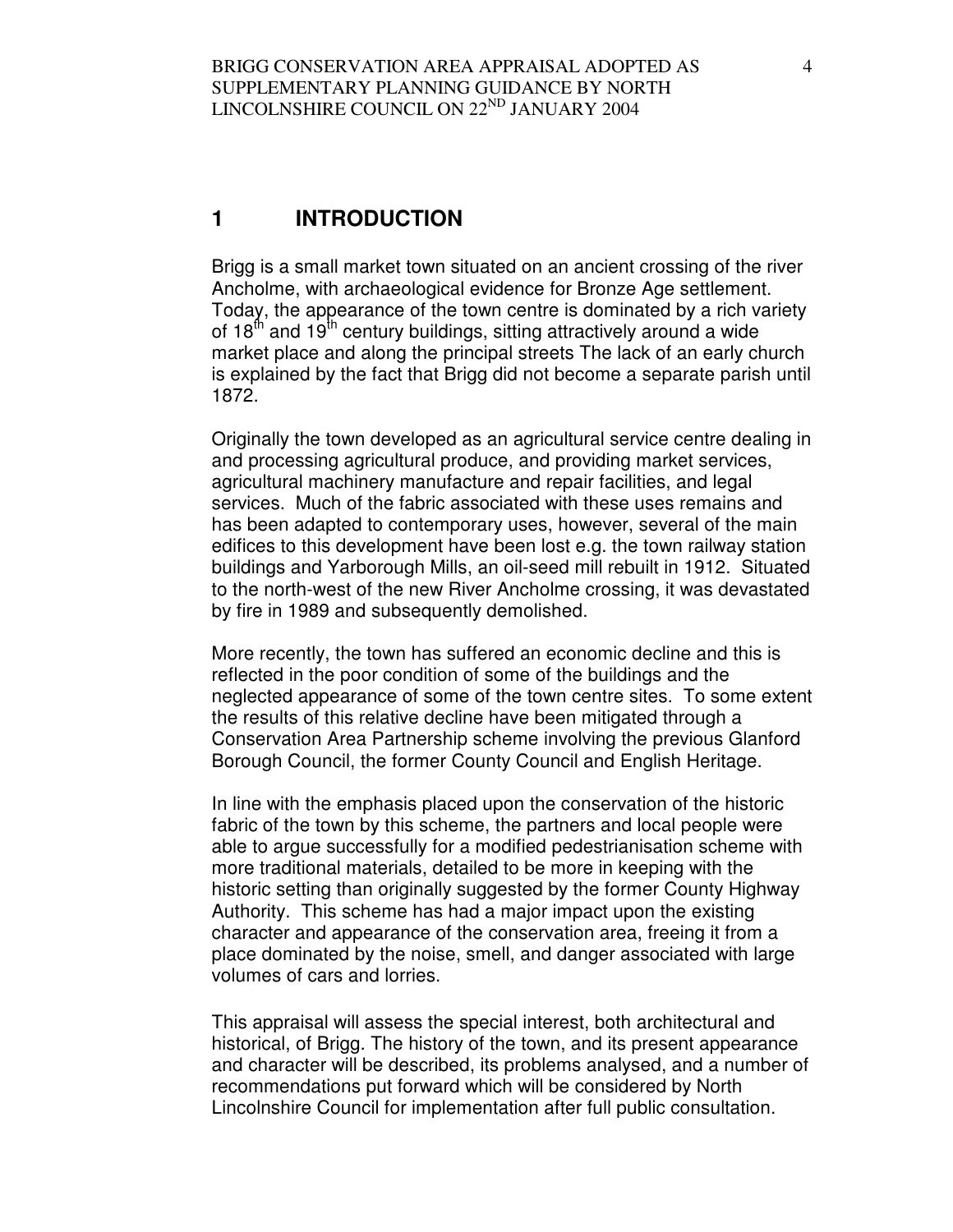Policies included within a separate document will eventually be adopted by North Lincolnshire Council as Supplementary Planning Guidance, and they will therefore be a material consideration when determining applications for development, defending appeals or proposing works for the preservation or enhancement of the area. Both documents will therefore be a useful source of information for owners, agents, applicants and members of the public who live or work in Brigg.

#### **2 LEGISLATIVE BACKGROUND**

The conservation area was designated by the former Glanford Borough Council in 1971 and subsequently slightly extended. It covers the historic town centre and some early  $20<sup>th</sup>$  century housing but excludes the more recent residential developments on the peripheries. This appraisal includes a proposal to alter the conservation area boundary including the addition of an area of mid-19<sup>th</sup> century housing to the east of the town.

A conservation area is an area of special architectural or historic interest the character or appearance of which it is desirable to preserve or enhance (Section 69 of the Planning (Listed Buildings and Conservation Areas) Act 1990). The Council is obliged by Section 71 of the same Act to formulate and publish proposals for the preservation and enhancement of any parts of their area, which are conservation areas, and this appraisal fulfils this statutory duty.

In making decisions on future development within a conservation area, the Council must pay attention to the desirability of preserving or enhancing the character or appearance of the area (Section 72 of the Act). This should ensure that harmful change is not allowed, and that new development is of the highest quality.

However, some changes, normally not requiring planning permission (known as permitted development rights) can continue to erode the special interest of the conservation area. These rights, which affect family houses, can be controlled by the serving of an Article 4 Direction which enables the Council to require a planning application for minor alterations such as replacement windows and doors. Such a Direction already covers unlisted family houses included in the original conservation area in Brigg, these buildings being principally situated in Bridge Street, Bigby Street and Queen Street. This appraisal therefore includes a recommendation for a review of the existing Article 4 Direction, and its extension to cover all unlisted family houses in the existing and proposed Brigg Conservation Area.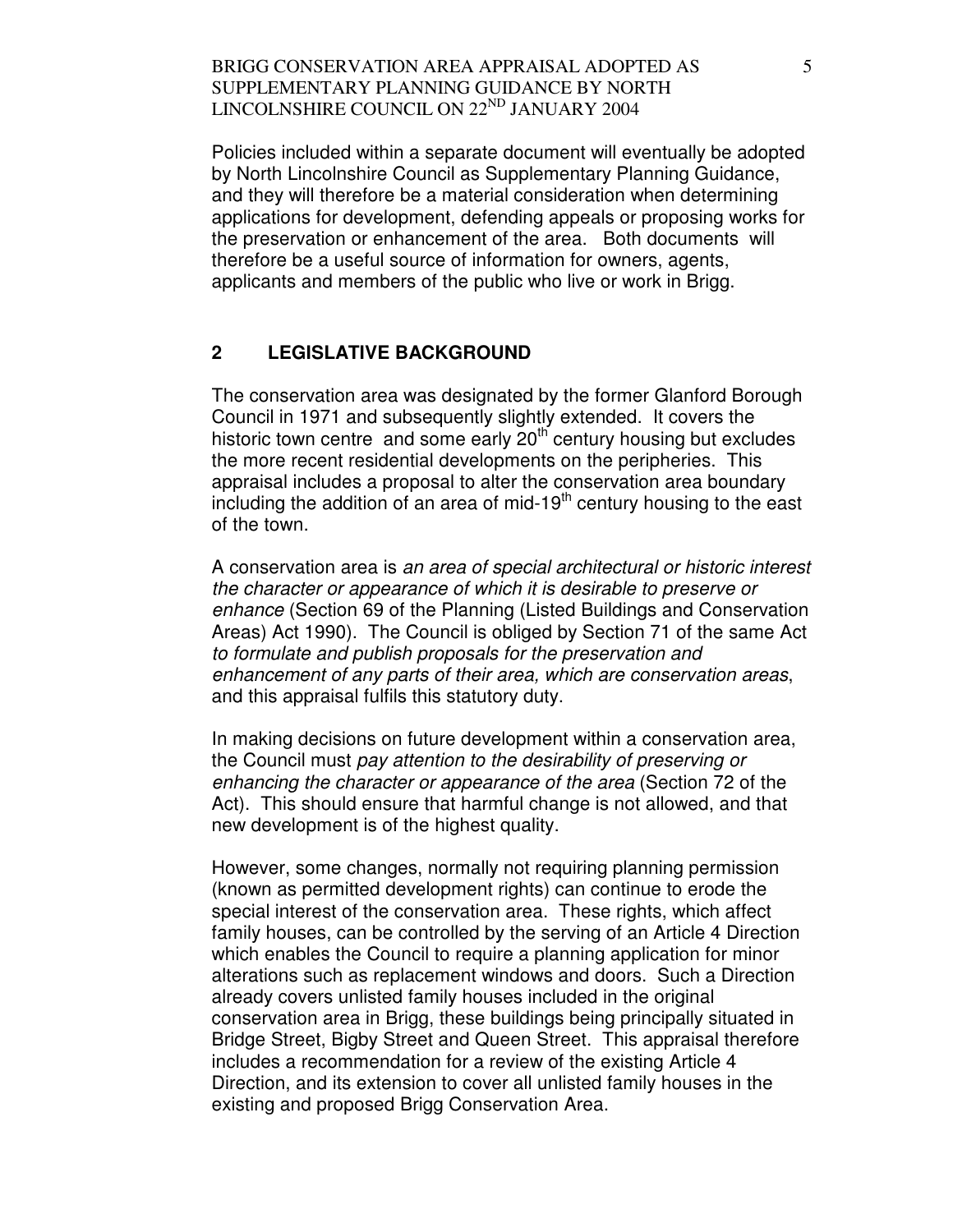Government policy is set out in Planning Policy Guidance Note No.15 (PPG15 – Planning and the Historic Environment). On demolition, this states, 'The general presumption should be in favour of retaining buildings which make a positive contribution to the character or appearance of a conservation area.' This appraisal identifies the buildings that make a positive contribution as Buildings of Townscape Merit on the Townscape Analysis map at Figure 3.

#### **3 LOCATION AND LANDSCAPE SETTING.**

#### **3.1 Location and population.**

Brigg is situated approximately five miles to the east of Scunthorpe, and separated from it by the higher limestone ridge if Lincoln Edge, along which runs Roman Ermine Street. A mile to the east is the older settlement of Wrawby and both towns developed along slightly higher land which created a natural causeway across the vale of the River Ancholme. The current population is around 5,300.

#### **3.2 Landscape setting.**

Both Brigg and Wrawby sit on slightly elevated ground above the flood plain of the River Ancholme. Until a sluice was constructed at South Ferriby in the early  $17<sup>th</sup>$  century the Ancholme was a tidal creek of the Humber. The river has since been re-cut along almost its entire length to form a dyke which runs from the Humber estuary to Bishopbridge. Brigg lies on a bend in the Old River Ancholme which loops through the town with the New River Ancholme passing through the western edge towards Scawby. Around the town are flat fields, crossed by deep ditches to aid drainage and providing a landscape with strong Dutch characteristics. To the east, the land rises to a noticeable scarp slope marking the edge of the Lincolnshire Wolds at Barnetby le Wold. Immediately to the west, a more gentle escarpment climbs towards Scunthorpe, situated in the middle of an area of uplands known as the Lincolnshire Edge.

The landscape immediately around Brigg is notable for the large, arable fields, with remnant hedgerows and artificially drained soils. Ditches and canalised watercourses sub-divide these fields and woodland is rare, giving a very open appearance to the landscape. The area is relatively inaccessible, with few roads apart from the A18, which crosses the river valley through Brigg, and the more recent motorway, the M180, which passes close to Brigg on the north side.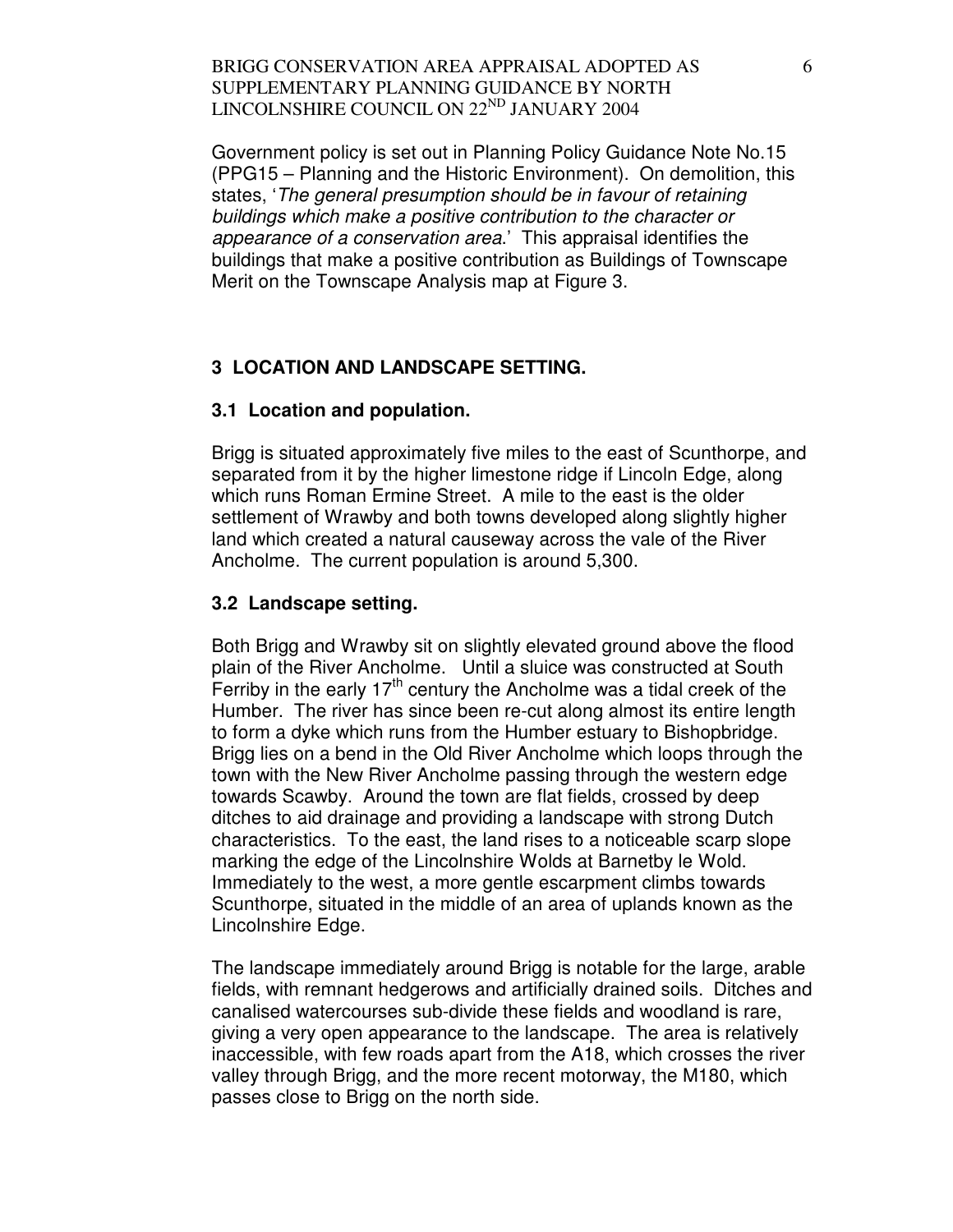Notable features within the landscape also include the modern power station and sugar beet factory to the south-west of Brigg, and, more attractively, the Wrawby Post Mill, complete with sails and located on a prominent position on the ridge.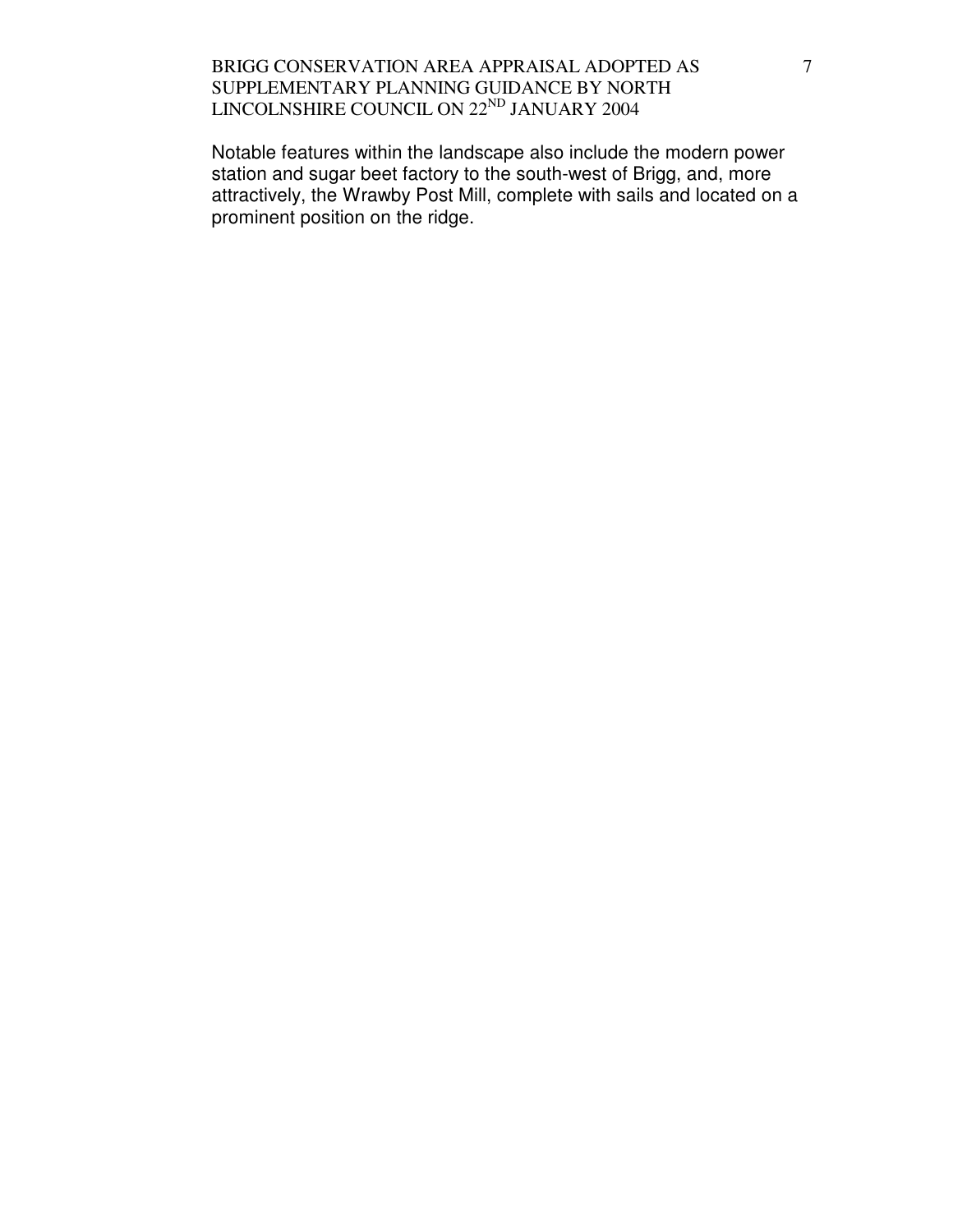#### **3.3 Geology and building materials.**

The geology of Lincolnshire provides a number of different stones and clays suitable for building stone and for making bricks. The western scarp of the Lincolnshire Edge to the west of Brigg is capped by Frodingham ironstone, and St. John's Church in Scunthorpe, built in the  $19<sup>th</sup>$  century in the Gothic style, is a fine example of the use of this material. Also found on the Edge is the Inferior Oolite or Lincolnshire limestone, which is variable in quality, but in some places can be carved and used for building stone. The Lincolnshire Wolds to the east of Brigg produce chalk, sometimes used for farm buildings, such as the large barns at Elsham Top, but usually too soft for better quality work.

 Areas adjacent to the Humber, including North Lincolnshire, are somewhat unusual because of the relatively early use of brick. The gatehouse at Thornton Abbey is and example of this as is the rebuilding of the town walls at Kingston upon Hull in 1311. In addition there are examples of fine brick built medieval houses such as North Killingholme Manor. Other buildings of this period were either built from stone, or, for the more vernacular, simple mud-and-stud structures of which few now remain. In the  $17<sup>th</sup>$  century, brick together with the use of clay pantiles (sometimes glazed and highly decorated), tended to be used only for high status buildings, of which North Lincolnshire has some fine examples, for instance, Scawby Hall, Worlaby Almhouses and Walcot Old Hall.

From the beginning of the  $18<sup>th</sup>$  century, many new brickworks opened up, especially in North Lincolnshire, so that most of the buildings which followed from 1800 were built of this material. A brickworks just outside Brigg is noted on the 1907 map. Clay pantiles, or water reed from the River Ancholme valley, were used for roofing until the  $19<sup>th</sup>$  century when Welsh slate became more fashionable

#### **4 HISTORY AND DEVELOPMENT.**

#### **4.1 History.**

The town of Brigg grew up around the lowest crossing point of the Vale of Ancholme which, with its one mile wide marshes, presented a serious obstacle to east-west movement through northern Lincolnshire. The potential of the crossing was recognised in the earliest times and the town lies on a major concentration of prehistoric finds. A massive Bronze Age log boat was found in the river bank near to County Bridge in 1886, and in 1888 the Brigg "raft", in reality a Bronze Age plank-built boat, was found near to the confluence of the Old and New River Ancholme. Nearby, an important wooden trackway of similar date was also discovered.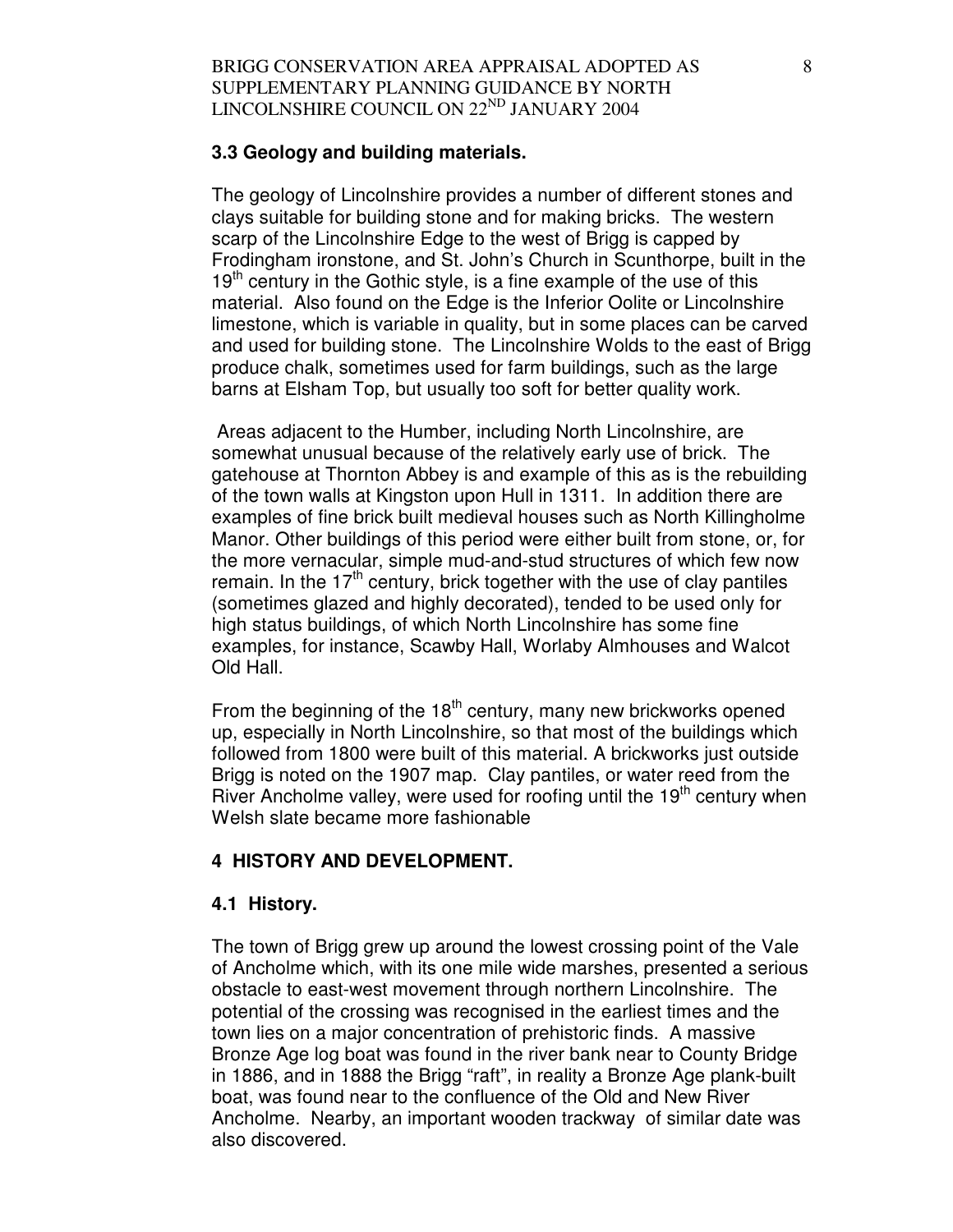Wrawby not Brigg occurs in the Domesday Book, and the first historic reference to Brigg is in 1183 when "Glanford" is referred to in the Pipe Rolls. In a Roll of 1203 there is a reference to "punt de Glanford" showing the existence of the eponymous bridge (i.e. Brigg) at that time. The name "Glanford" comes from the Old English word "gleam", meaning revelry, suggesting "the ford where sports are held".

In 1205 Brigg received a charter to hold a fair, indicating that growth of the settlement had commenced. In the 1330's the Hospital of St. John was established by Adam Paynell, to help the old and poor of the town. Between 1635 and 1639 the New River Ancholme was cut to assist the proper drainage of the marshes which then covered the river valley. Development continued only slowly, with only one building remaining from this earlier period, the Sir John Nelthorpe School, founded in 1674 and completed four years later to the designs of William Catlyn of Hull. Sir John Nelthorpe lived at nearby Scawby Hall and he and his descendants owned most of the land around Brigg throughout the following centuries. During the Civil War Brigg was defended for a short period with possible traces of a defensive ditch being found to the rear of the National Westminster Bank.

The position of Brigg on the River Ancholme provided opportunities for trade and the development of a market town, although by the beginning of the  $18^{th}$  century the population had still only reached about 2,000. One local industry was the fur trade, with large quantities of rabbit skins being marketed through the town as is reflected in names such as "Coney Court". In 1817 a new Town Hall was built in the Market Place, and in 1828 a new bridge constructed at the western end of the Market Place to improve access into the town.

Agricultural expansion in the first half of the  $19<sup>th</sup>$  century and the coming of the railway in 1848 finally brought some growth, with Albert Street being added in the 1850's to provide houses for new residents. However, the map of 1851 (Figure 1) shows the town just before this new development started with buildings limited to the streets largely contained by the current conservation area boundary. Of note are the long, thin plots stretching northwards from Wrawby Street, with courts and yards which once contained an mixture of cottages, tenements and workshops. These courts appear to have existed as early as the  $16<sup>th</sup>$ century although they have now been largely demolished to make way for the town centre by-pass, public car park and new access roads to the commercial properties along Wrawby Street. These courts provided low grade accommodation and show that slums were not entirely the prerogative of the cities. They represent an important and interesting feature of the town.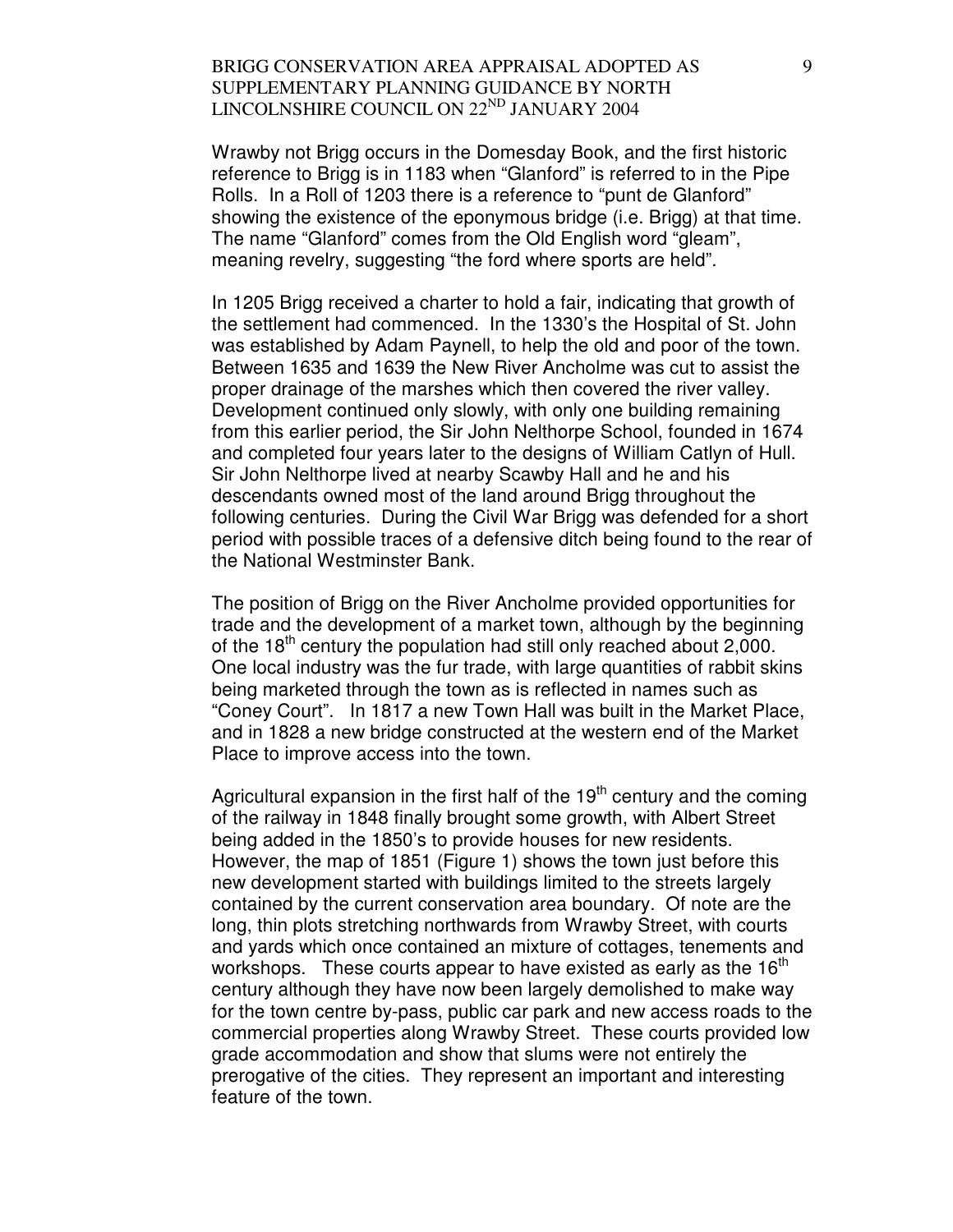During the 19<sup>th</sup> century new churches, chapels and other public buildings were built for the increased number of residents. The old Chapel of Ease in Bigby Street, built in 1699, was replaced by the church of St. John the Evangelist, completed in 1842. A Quaker meeting house, also late 17<sup>th</sup> century and in Bigby Street, was supplemented with four new chapels – the Primitive Methodist Chapel and the Wesleyan Methodist Chapel, both in Bridge Street; the Independent Chapel (1813 and later) in Wrawby Street; and the Free Methodist Chapel (1864) , also in Bigby Street. The Union Workhouse was built in 1835 on the site of Health Place, and the Police Station and Court House were added in 1845. Just after this date, in the 1850's, the National Schools building was constructed in Princes Street.

 In 1872 the population had risen sufficiently for Brigg to become a separate ecclesiastical parish – before this time it had been split between Wrawby and Bigby. During the  $18<sup>th</sup>$  and  $19<sup>th</sup>$  century much of the property within Brigg was owned by Clare College, Cambridge, and the name "College Court" reflects this connection. Clare College still own the Lloyds Bank building in Wrawby Street and other buildings in the same block.

Economically Brigg reached its peak during the later half of the  $19<sup>th</sup>$ century with its important agricultural market, milling (particularly at the Yarborough Mill which once stood on the western edge of the town), engineering, and the establishment of the Springs sweet factory next to County Bridge. The factory made jams and other sugar products but was especially famous for its production of Henry Springs Lemon Curd. Photographs of this time show the riverside lined with warehouses and barges waiting to be loaded with jams and other products. The sugar beet industry started with the building of the Brigg sugar factory in 1928 although regrettably it finally closed in 1991. At one time Brigg had six working mills within a mile of Brigg Market Place, although none of these now remain in their original form.

The 1907 Ordnance Survey map (Figure 1) shows development centred on Bridge Street, the Market Place, Wrawby Street, Bigby Street, Queen Street, and Albert Street. The courts and yards north of Wrawby Street are clearly shown with their many small cottages and a Rope Walk. The agricultural base of the town is illustrated by some of the sites – a cattle sale yard, a timber yard, a brewery, and a smithy, while the more industrial side of the economy is indicated by the presence of the Victoria Ironworks to the south-west of the town. Significantly, the Ancholme Foundry, on the north side of Bridge Street, is noted as "disused". This map also shows a brickyard and a flour mill to the south of the town. In 1913 the Manor House, occupied by the Elwes family for many years, was donated by them to an order of nuns, and the building subsequently became a convent, being converted into five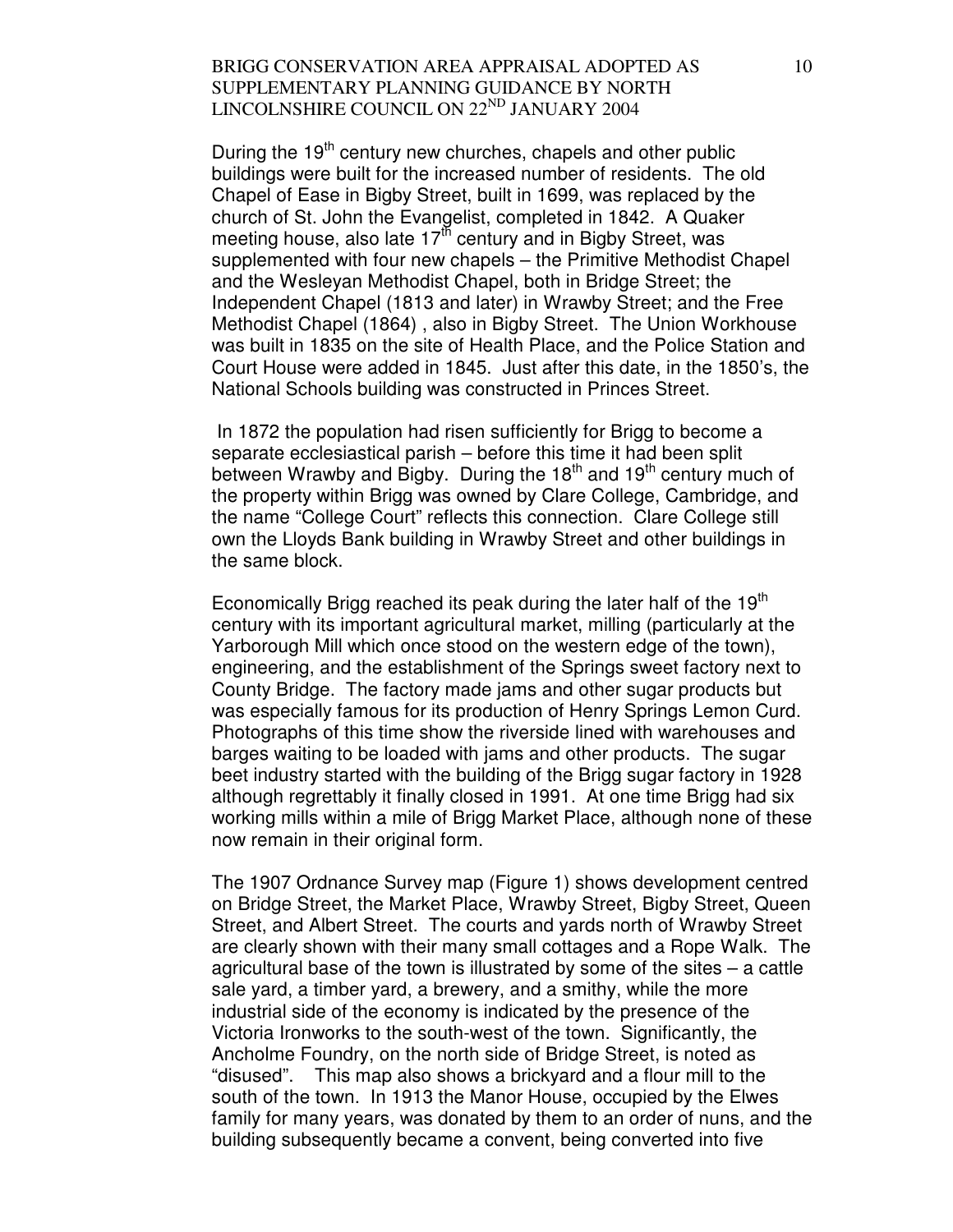separate houses in 1971. In 1915 the County Infirmary was built next to the old workhouse. This was renamed the Glanford Hospital but since 1991 has been offices for the local health authority.

More recently, Brigg has suffered an economic decline as local industries folded and agriculture became less significant. In the 1960's the old workhouse was demolished and modern housing provided for the elderly of the area. Parts of the old courts and alleys to the north of Wrawby Street were demolished at about the same time. More housing has been added to the north and east and the new town centre bypass constructed in 1993. This unfortunately resulted in the loss of historic buildings on the north side of Bridge Street, but has provided opportunities for the pedestrianisation of the main shopping area and the creation of a useful public car park and new supermarket to the north of Wrawby Street.

Various buildings relating to Brigg's agricultural past still remain, most notably the tower of the former windmill in Mill Lane, outside the conservation area, and next to the river is the former warehouse, once the Farmers' Company Bone-Crushing Mill (no. 34 Market Place), now an old peoples' rest home.

#### **4.2 Archaeology.**

There are no Scheduled Ancient Monuments in Brigg but the town is notable for the discovery of the Bronze Age timber boat and trackway near the Old River Ancholme. The boat was displayed in Brigg until 1910 after which it was moved to Hull Museum, being destroyed in an air-raid in 1942. Radio-carbon dating shows it to have been built around 960 BC. The Brigg "raft" was re-excavated and lifted by the National Maritime Museum in 1973-4 and is in store in Greenwich.

In 1884 a wooden trackway was found in Brigg. This was made from oak planks and it may have formed one of the earliest tracks across the valley of the River Ancholme. The same year, part of another boat was found, dating to around 900 BC. In addition to the boats and trackway, the Brigg area has produced large numbers of prehistoric finds and must be seen as being of national significance.

Archaeological excavations in "The Yards" of Brigg behind the Wrawby Street frontages has revealed evidence of occupation from the medieval period onwards. The elongated plots along Wrawby Street were probably laid out in the  $12^{th}$  or  $13^{th}$  century when the town developed as a regional market centre.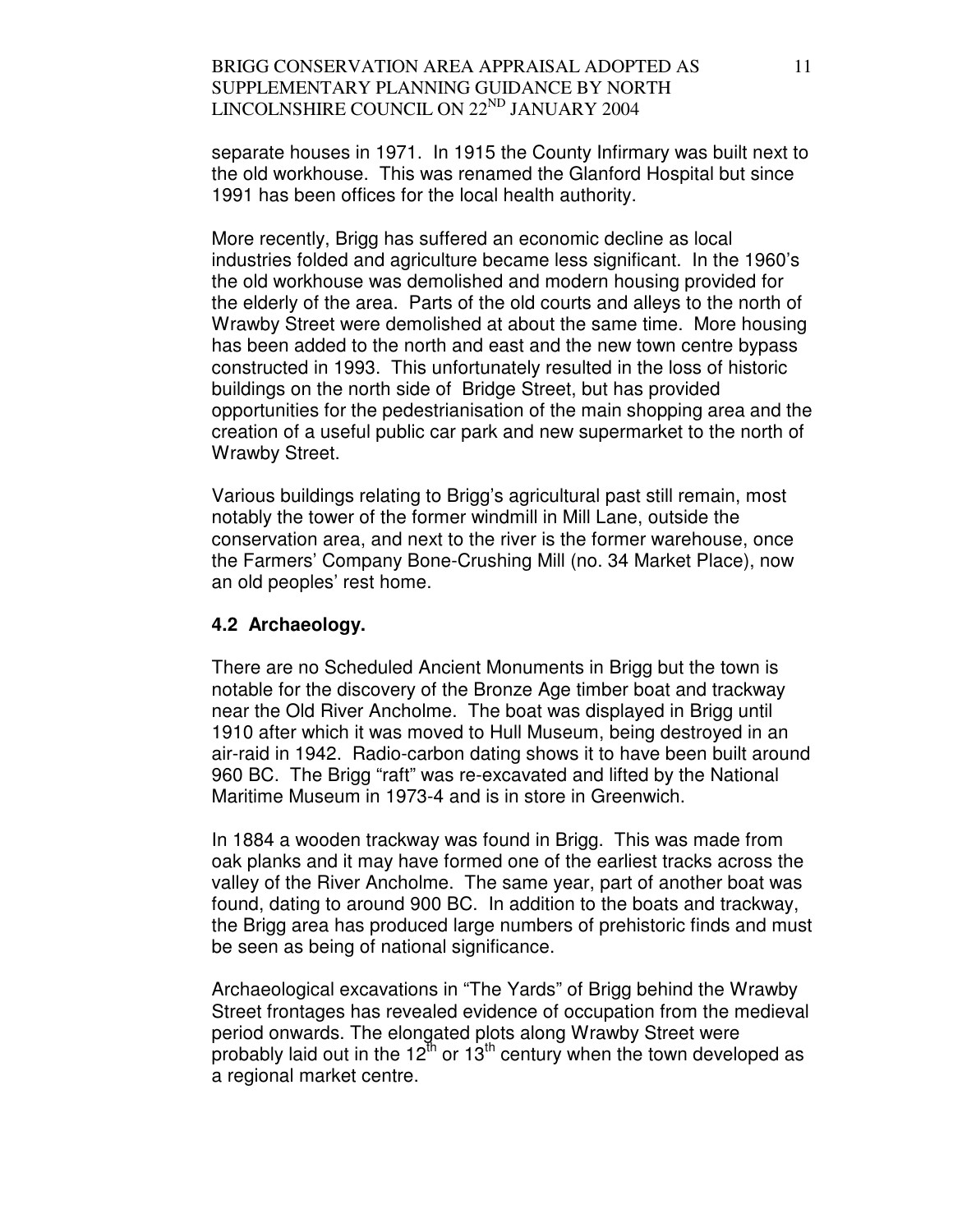## **4.3 Effect of historical development on the plan form of Brigg.**

The plan form of Brigg is simple with the market place being located at the junction of the two roads which lead north-east to Wrawby and south-east to Bigby, just to the east of the river crossing. The town lies along what is probably a prehistoric causeway across the valley of the River Ancholme, with what was until the  $17<sup>th</sup>$  century marshes to the north and south. The west-east orientation of the Market Place and Wrawby Street therefore follows a slight rise in level and the growth of the town was presumably somewhat curtailed by the inhospitable land which lay on either side, although the location on the river provided opportunities for trading by boat up to the Humber and to Hull. The older settlement of Wrawby, immediately to the east, contains the original parish church although a market was established in the  $13<sup>th</sup>$ century in Brigg, and the modern Market Place may be situated on the earlier, medieval market site.

During the  $17<sup>th</sup>$ , 18<sup>th</sup> and 19<sup>th</sup> centuries, Brigg developed under the patronage of the Nelthorpe family from Scawby Hall as a port and agricultural centre, making full use of its location on a crossing of the River Ancholme. The development of the courts and yards to the north of Wrawby Street from the  $16<sup>th</sup>$  century onwards indicates how the town was constrained by the marshes surrounding it. In Tudor times the courts initially provided householders who lived in Wrawby Street with small yards for keeping animals and fodder but by the medieval period onwards they became infilled with cottages and tenements, providing cheap housing and workshops for the poor. Such courts are more common in Midland towns although Brigg contained the most notable example in Lincolnshire. During the  $19<sup>th</sup>$  century the courts were generally considered rather unsavoury places in which to live and those who could afford it moved to more comfortable houses being constructed in Albert Street and later, along Bigby Road and to the east of the town.

The coming of the railway in 1846 also had an impact on Brigg with new housing being built in the 1850's along Albert Street. Plots were laid out to the east of the town (see the 1851 map) but were still undeveloped by the time of the 1907 map, although allotments and a cemetery are noted. The railway line was brought in across the fields to the edge of Brigg so no buildings were demolished although the new station and goods shed did require an extension to Queen Street to provide access. In the early  $20<sup>th</sup>$  century, a number of capacious, Edwardian houses were added to the east of the town, although many more must have been built in the period between 1907 and 1914. At about the same time, a large number of plane trees were planted on the main entrance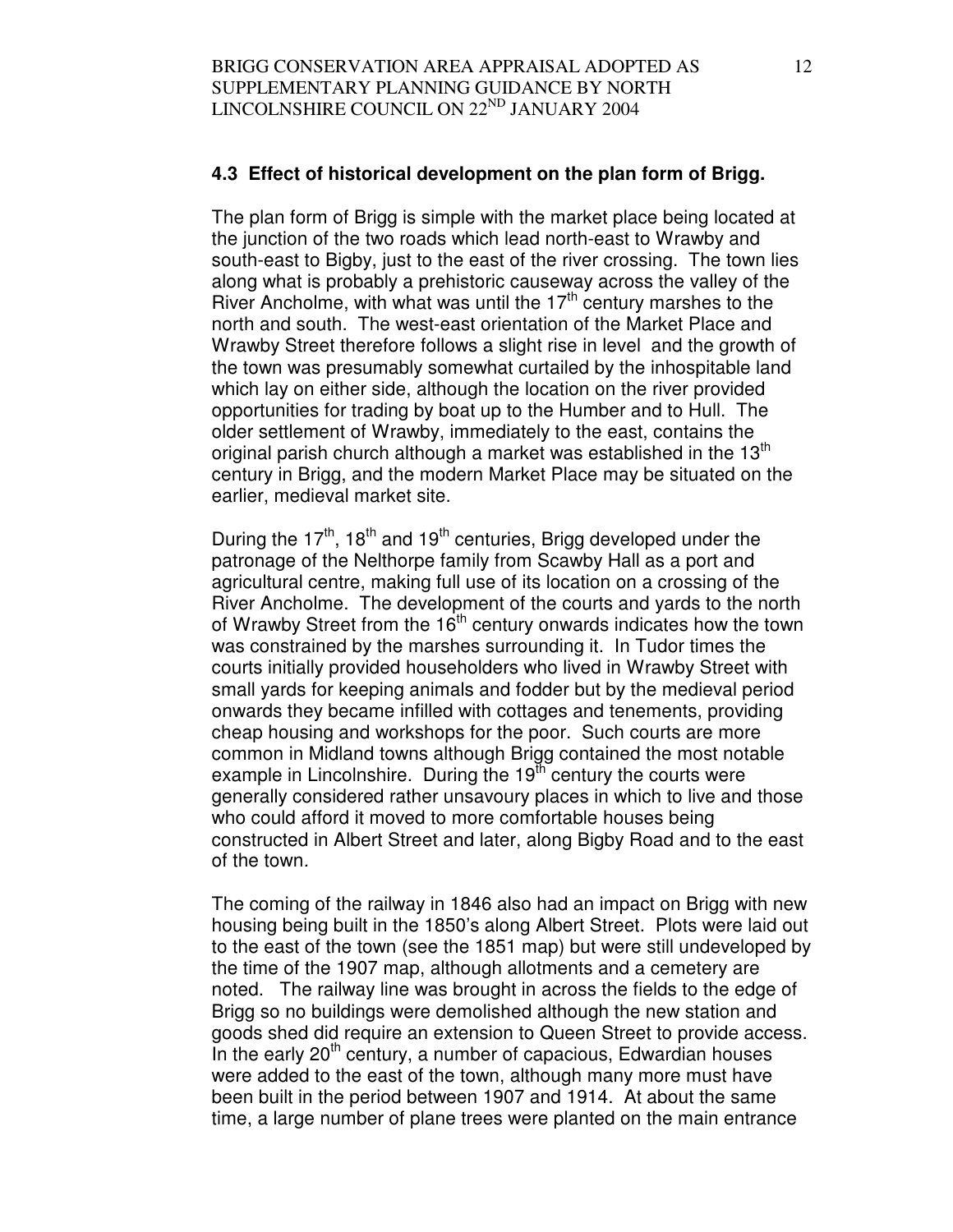roads to Brigg, of which many remain, most notably the ones which form a very prominent avenue along Wrawby Road A18.

In the 1990's the most important change in the plan form of the town resulted from the construction of the bypass, opened in 1993. The partial pedestrianisation of Bridge Street, the Market Place and Wrawby Street which the new road allowed has greatly improved the environment within the town centre.

# **5 CHARACTER OF THE BRIGG CONSERVATION AREA**

### **5.1 General description**

The Brigg Conservation Area is composed of five main elements : Bridge Street with its mainly 18<sup>th</sup> and early 19<sup>th</sup> century houses and commercial buildings leading up to County Bridge, over the Old River Ancholme; the Market Place, with its important open space, surrounded by buildings dating to the  $18<sup>th</sup>$ ,  $19<sup>th</sup>$  and  $20<sup>th</sup>$  centuries; Wrawby and Bigby Streets (the former being the principal commercial streets); the mainly mid-19<sup>th</sup> century cottages and smaller houses in the Queen Street area; and the more open townscape around the War Memorial, including the Edwardian houses facing Wrawby Road A18 at the eastern edge of the town, some of which are included within the present conservation area. There are no formal terraces in Brigg – rather, the buildings are of different heights and widths, with a pleasing jumble of roofs and traditional dormers. The streets also are varied in their layout with differing widths and soft curves, all suggesting a medieval origin. A detailed description of these five areas is included in the next section.

# **5.2 Relationship to setting.**

Although the main town centre of Brigg is on slightly elevated ground above the neighbouring fields there is little sense of domination from the town, as the main streets are composed of groups of buildings which effectively prevent any views out of the town. Therfore, the views afforded by the Old River Ancholme are particularly important and provide the only opportunity to see some of the countryside around Brigg. However, the smallness of the town means that a short walk will give excellent vistas of flat fields and deep ditches, such as along Elwes Street which leads southwards to Cadney across the former marshes. To the north, the division caused by the busy bypass with the modern housing development beyond largely precludes such opportunities and creates a "harder" urban "feel" or, edge, to this part of the town.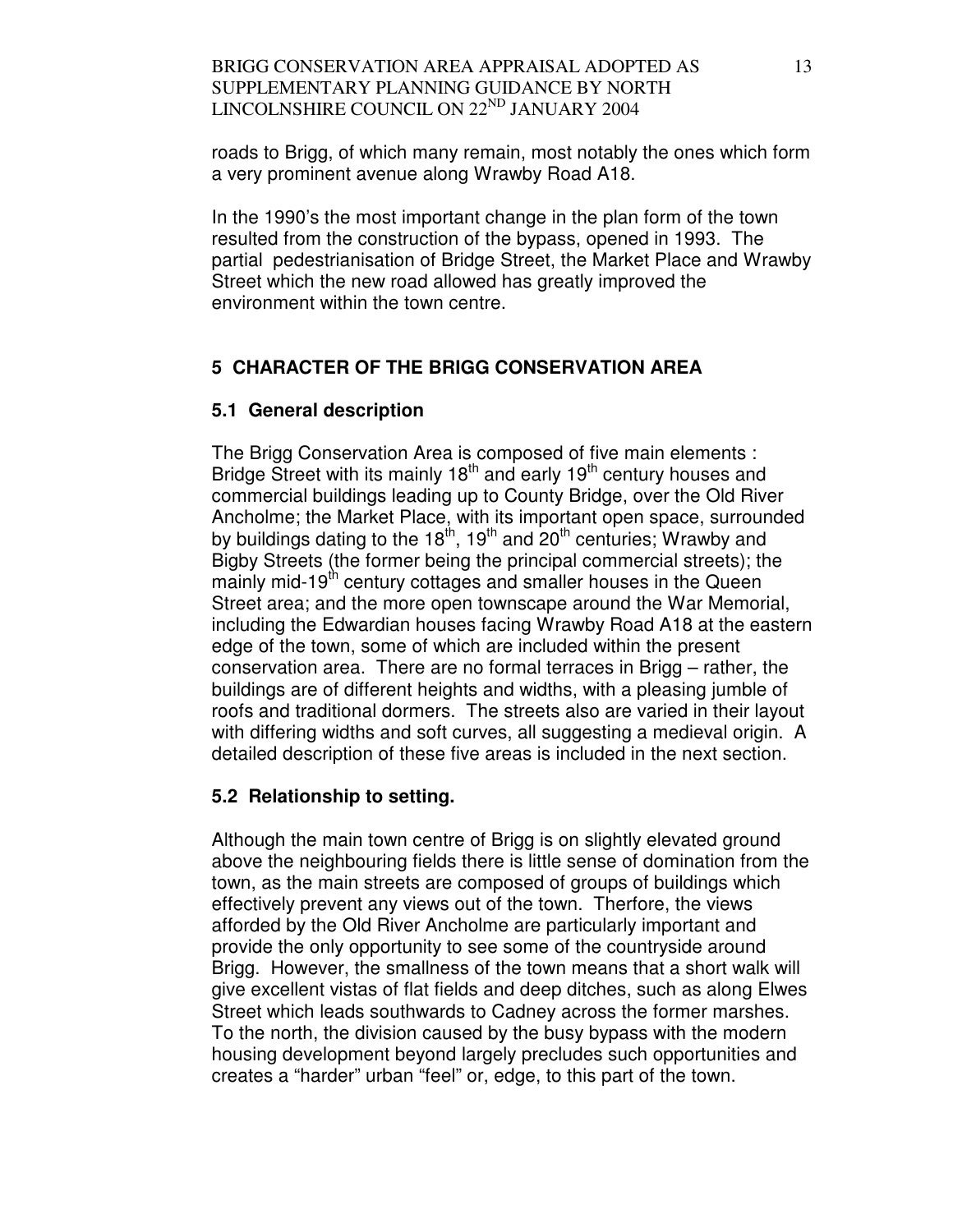# **5.3 Activity / uses.**

Brigg is primarily now a commuter town with a small but vibrant weekly street market, a town centre supermarket and a large public car park which provides useful parking for the town centre on the site of the former courts to the north of Wrawby Street. There are few national shops in Brigg apart from Boots and the usual range of banks, but many small businesses which provide a variety of services. The conservation area includes the whole of the commercial core of the town, plus a largely residential area to the east (Cross Street, Queen Street, Bigby Street and the Wrawby Road A18).

# **5.4 Open spaces /trees.**

The most important, and only public open space, in Brigg, is the Market Place. It provides a centre to the town and was repaved purposefully with modern reproduction street lighting, bollards, and signage in 1993. Its location so close to the river gives it an additional significance, as together the two features give Brigg a unique series of spaces and views. Otherwise, the conservation area is composed of streets (some, like Bridge Street and parts of Wrawby Street) being relatively wide in places (to allow some market functions perhaps) and others (like Bigby Street) being narrow and confined by taller buildings. Wrawby Street also contains modern street furniture and continues the repaving scheme as far as the junction with Bernard Avenue, where the interruption of the historic street line is most marked, leaving rather unwanted extra space and views out along the new by-pass.

Beyond the War Memorial, the character of the conservation area changes completely with detached or semi-detached Edwardian villas, mainly in large gardens and with soft hedges and mature trees, being the norm. This residential area (only part of which lies within the current conservation area), contrasts strongly with the tight urban form of the commercial core.

Trees are not important in the town centre for there are none of any consequence in the Market Place or the main streets. Of note, however, are the street trees in Queen Street and the very prominent tree outside the Exchange Hotel in Bigby Street. On the outskirts of the town, plane trees were deliberately planted in the early  $20<sup>th</sup>$  century to provide formal avenues and these still remain along Wrawby Road A18 and Bigby Road. Groups of trees of townscape significance can also be found next to the War Memorial at the end of Bigby Street (by the public toilets) and individual trees in private gardens in this part of town also contribute to the character of the conservation area.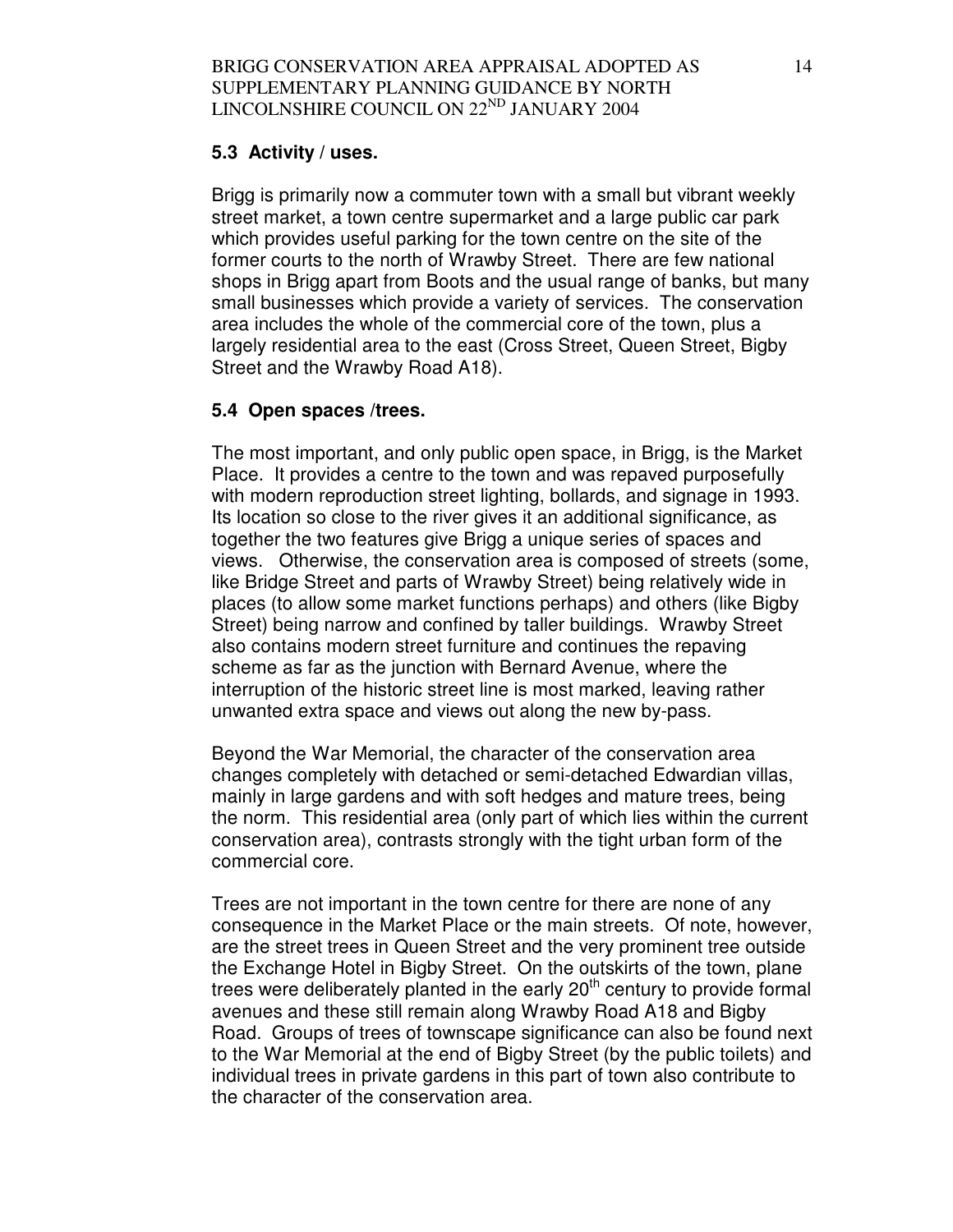#### **5.5 Buildings and architectural styles.**

The vast majority of the buildings in Bridge Street, around the Market Place, and along Wrawby Street and Bigby Street are grade II listed and date to the late  $18<sup>th</sup>$  and early 19<sup>th</sup> centuries. The buildings commonly lie parallel to the street, at the back of the pavement, without front gardens or areas (few of the buildings appear to have basements although some storage cellars probably exist). The buildings are almost always built from brown brick or brick with render with the secondary buildings in rear courts being brick, often a pinkish-red in colour.

 The roofs of these buildings are steeply pitched (between 45 and 55 degrees) and covered in pantiles with simple gable ends. The pantiles are generally pink or red in colour but sometimes are glazed a black or bluey-black. A local feature are the small dormers which spring almost from the ridge line and are fenestrated in small Yorkshire casements, generally painted white. Chunky brick stacks are usually positioned on the ridge, with pink clay pots. Sometimes these houses have an modillion brick eaves cornice (Bay Tree, Bigby Street) The multi-paned sash windows are almost unvaryingly painted white or cream and usually composed of six lights to each sash.

Some of the buildings (where later shopfronts have not been inserted) retain attractive Georgian doorcases. Notable groups or terraces of such houses can be seen on the north side of Bridge Street; in the Market Place; and along the north side of Bigby Street around the junction with Cross Street. Many of these houses have had their front elevations painted white or a pastel, with the richer colours of the shopfronts creating a pleasant variety.

There are no formal terraces in Brigg town centre, rather, each house is an individual building, on three of more usually two floors, but despite this the townscape has a pleasant cohesion with in places (such a Bridge Street) a Dutch character. This is provided by the tall, very steeply pitched pantiled roofs and long, sloping dormers, and no doubt the Dutch settlers in the 17<sup>th</sup> and 18<sup>th</sup> centuries who moved to Brigg influenced local architectural styles. (It is interesting to note that Dutch names are recorded on gravestones in Scawby churchyard). Gables on houses are sometimes decorated with curved ogee copings, or with stepped brickwork, both very "Dutch" details which occur throughout North Lincolnshire. Also typical are the many examples of "tumbled" brick gables which can also be found throughout Lincolnshire, such as on the gables of the Dying Gladiator public house in Bigby Street. These gables often have stone copings, rather than brick.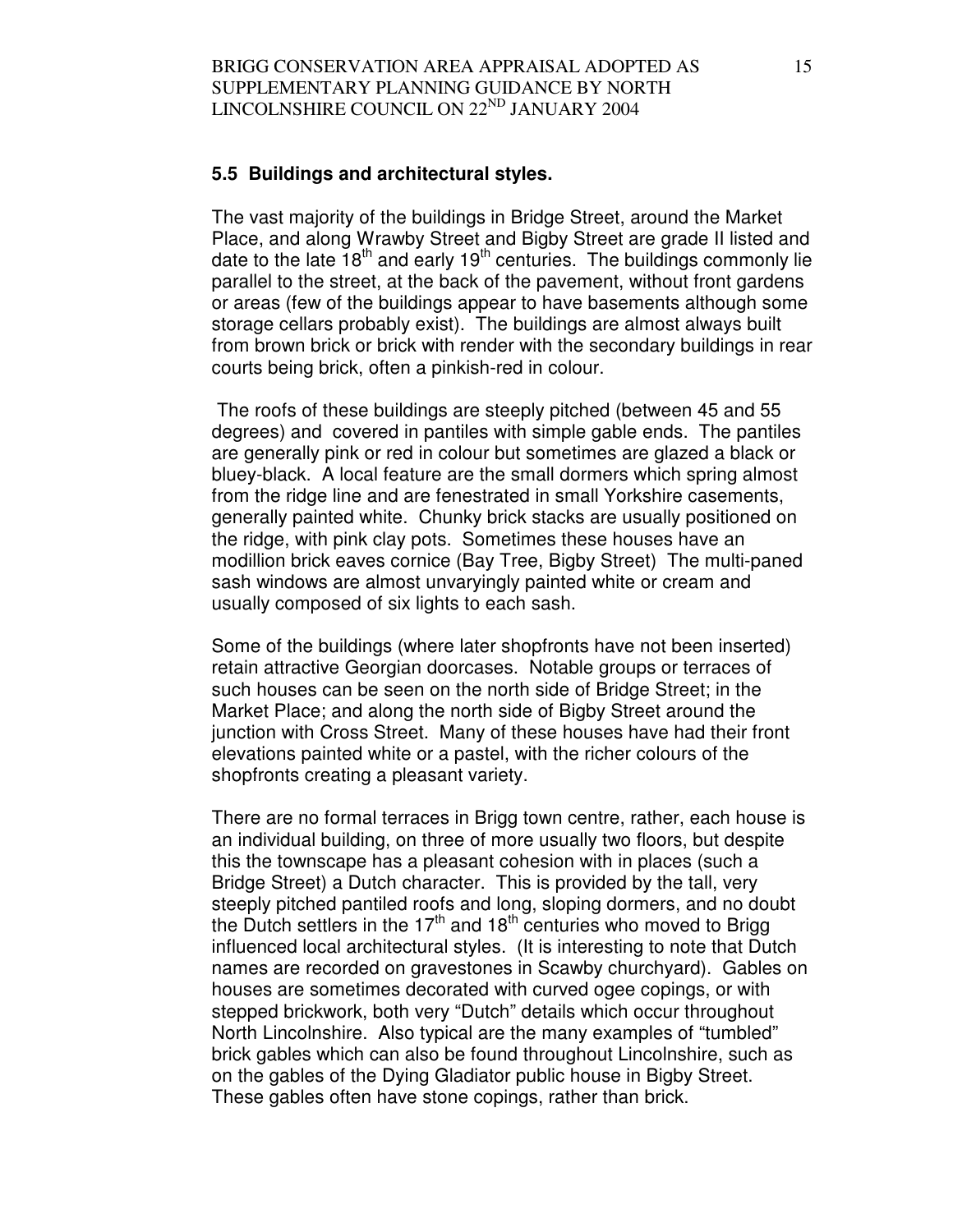Buildings of the mid- to late-19<sup>th</sup> century in Brigg tend to be built from brick but with shallower pitches to the roofs. This is because slate became the chosen roofing material after the coming of the railway in the 1840's. Within the town centre, particularly in Wrawby Street, are a number of idiosyncratic Edwardian buildings, quite different from the simpler, Georgian buildings elsewhere. For example, the Black Bull public house is two storeys high, with roughcast render to the first floor and smooth painted brick below. The windows are mullioned and transomed with two oriels to the first floor and the ground floor entrance has a heavily moulded door hood, supported on ornate console brackets. At eaves level, a deep modillion cornice supports a pantiled roof. Further along Wrawby Street, gables face the road, in contrast to the usual arrangement of parallel roofs. All of these irregularities provide the street with a lively although more discordant façade than in Bridge Street or parts of Bigby Street.

Regrettably, the narrow courts, which led off Wrawby Street, were partially destroyed in 1960 as part of a slum clearance scheme. Fortunately, some still remain, such as College Court and Chapel Court, where a modern development has been built to link the older shopping street to the car park. Glimpses along more private narrow courts can also be seen from Wrawby Street.

# **5.6 Shopfronts.**

Brigg contains few original shopfronts of any interest, although many  $19<sup>th</sup>$  century examples remain in a somewhat altered form. Of note is the Georgian curved shopfront at "Sweet Things" in the Market Place, and the late  $19<sup>th</sup>$  century shopfront at no. 8 Queen Street, a former butchers currently boarded up. Typically, shopfronts are timber and painted, with traditional pilasters, fascias and stall-risers. Modern alterations, which detract from the original detailing, include many examples of over-deep fascias such as the premises of Nationwide and Bell Watson in Wrawby Street. Recently, new "reproduction" shopfronts have been added with a degree of success, for instance, along the east end of Wrawby Street.

#### **5.7 Building materials.**

Stone is not much used in Brigg as an obvious building material although two of Brigg's most important structures – St. John's Church and the County Bridge over the Old River Ancholme, are built from Lincolnshire limestone in ashlar blocks. The stones to the church so small, and laid in such thin courses, that they look almost likes large bricks. Larger pieces of ashlar are used to dress the windows, doors and corners. Otherwise the buildings are brick, mainly brown or red and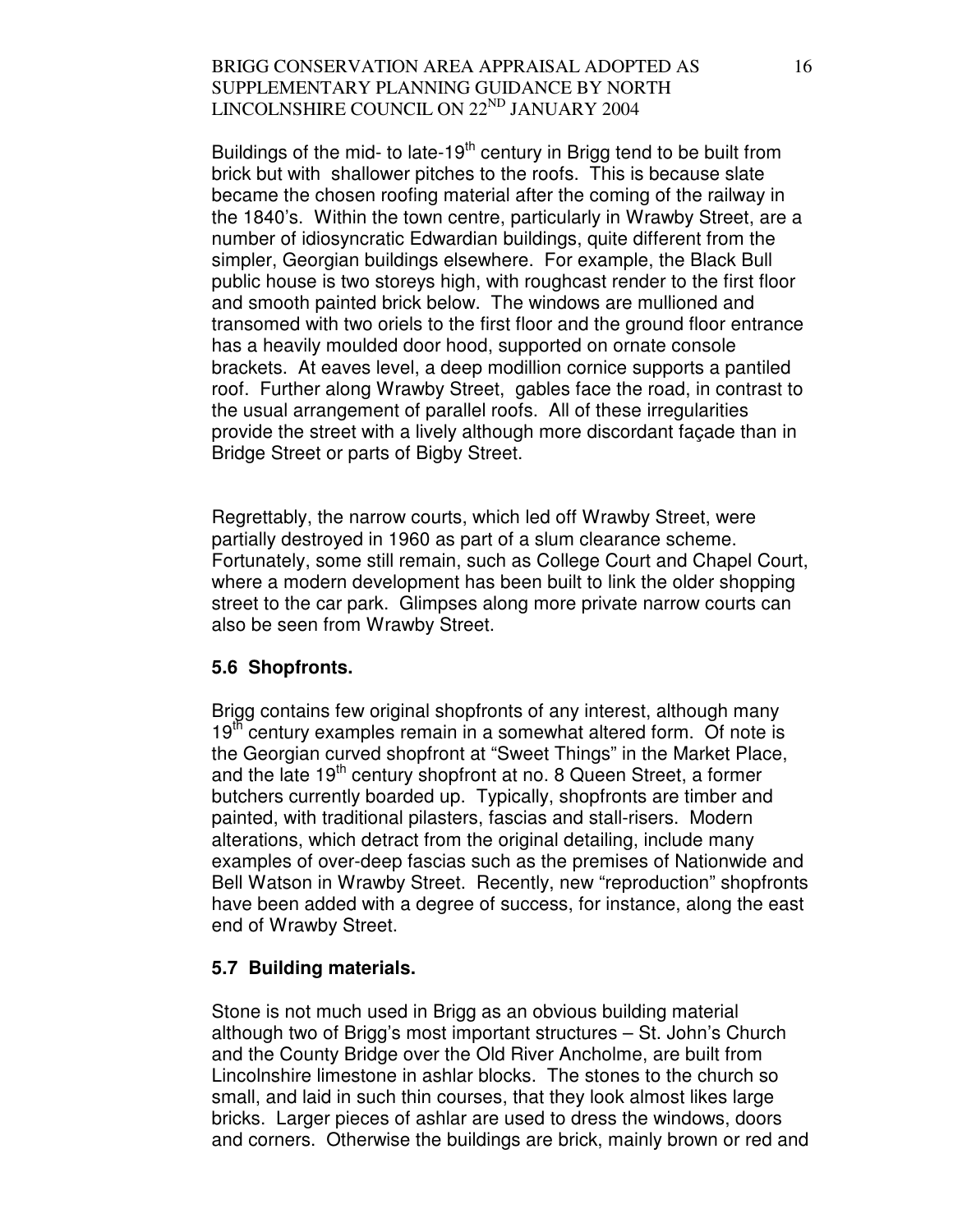BRIGG CONSERVATION AREA APPRAISAL ADOPTED AS SUPPLEMENTARY PLANNING GUIDANCE BY NORTH LINCOLNSHIRE COUNCIL ON 22<sup>ND</sup> JANUARY 2004 made locally, although the Town Hall of 1817 is unusually built from yellow brick with stone string courses, window cills and doorcase. The ten bay building to the west of the Angel Hotel, also in the Market Place, and now the HSBC Bank, is also built from yellow brick, although this is only revealed on part of the elevation where it has been cleaned. Brickwork is usually laid in Flemish bond with examples of "tumbling" on gables, which provided decoration and strength.

The use of a grey or a yellow brick is a particular feature of Brigg, which distinguishes it from other market towns in the region. Such brick is used in some of the town's most significant and fashionable Georgian and early Victorian buildings. Examples in the Market Place include the Buttercross, no. 2-3 (the former Ancholme Tavern at the north east corner of the County Bridge), no 8 Barclays Bank and the HSBC Bank range (Old Red Lion Inn); the former chapel in Bridge Street and the Police Station/Court in Wrawby Street. This is part of Brigg's local distinctiveness, a distinctiveness that has been recognised over many generations so, for example, in Barton and Winterton equivalent buildings by the County Surveyor responsible for the erection of these buildings were of red brick.

In addition different colour bricks (using lighter shades to contrast with the red brick thus producing the chequered pattern of a decorative Flemish bond) are used for decorative effect in Brigg's most substantial and fashionable Georgian houses: no 7 Market Place, the Exchange Hotel and no 8 Wrawby Street. This is not at all common in North Lincolnshire.

 Within the conservation area are also a large number of both smooth and rough rendered buildings of the 18<sup>th</sup> and 19<sup>th</sup> century which may well have rubble stone walls concealed beneath the render facing.

Despite significant rebuilding in 1979, the Old White Hart on Bridge Street is still partly of limestone rubble beneath the render. It has a small recessed datestone beside the front door.

Another "one-off" is the Tudorbethan (also referred to by Pevsner as Brewer's Tudor) refronting of the Angel Hotel, dating to the beginning of the  $20<sup>th</sup>$  century. Fake timbering, machine-made clay tiles, fretted bargeboards, oriel first floor windows and a bright red brick to the ground floor all provide this building with a frontage which is both lively and slightly discordant with its neighbours.

Roofs before the 1850's were almost comprehensively covered with Lincolnshire pantiles which provide a very special character to the buildings. Outside Brigg there is evidence of thatching on the more vernacular buildings and water reed from the adjoining marshes was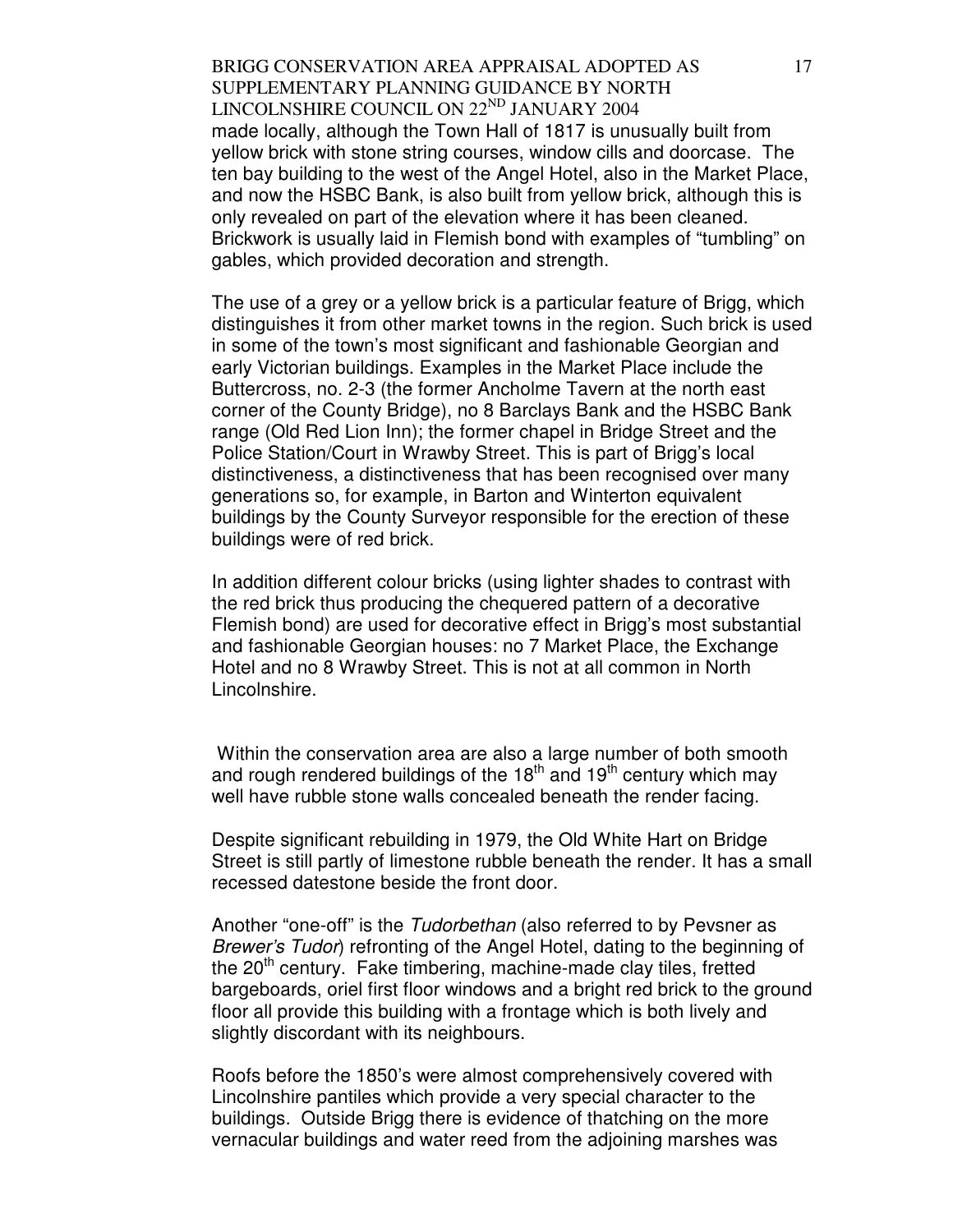certainly used for this purpose. However, there are no examples of thatching presently within the Brigg Conservation Area although doubtless thatching was once common (nos. 41 and 42 Bigby Street were apparently once thatched). After the coming of the railway Welsh slate became fashionable, requiring shallower pitches, and most of the  $19<sup>th</sup>$  century buildings to the eastern end of the conservation area (Queen Street, the western end of Bigby Street and along Bigby Road and Wrawby Road), have slate roofs. An aerial photograph of Brigg clearly shows the different stages of development of the town, with the earlier, central area being mainly pantiles, and the outlying suburbs being slate.

Windows and doors on the  $18<sup>th</sup>$  and  $19<sup>th</sup>$  century buildings within the town centre are inevitably sashed and made from timber. No examples of pre-1700 leaded lights or stone mullioned windows remain within the conservation area.

### **5.8 Listed buildings.**

Most of the buildings in Bridge Street, the Market Place, and Bigby Street are listed grade II. In Wrawby Street the proportion of listed to unlisted buildings is smaller because of  $20<sup>th</sup>$  century alterations especially on the north side of the road. Most of these buildings were built as houses but have subsequently been turned into shops with offices or residential accommodation above. To the east, around Queen Street, the eastern end of Bigby Street, and Bernard Avenue, the mid- to late-19<sup>th</sup> century buildings are not listed but most of them have been identified within this appraisal as Buildings of Townscape Merit.

The most important listed building within Brigg is the Exchange Hotel in Bigby Street, listed grade II\* for its interesting Georgian façade particularly the side doorway on the east side and remnants of its original interior. St. John's Church, further along the same street, is another listed building (grade II) which is important in views along the street with its square tower being of special interest, although the very enclosed character of the site (there is no churchyard) mean that the church is relatively unobtrusive within the townscape as a whole. The nearby Town Hall, also grade II, is probably the most important listed building within the townscape of Brigg, sitting as it does on a prominent site in the corner of the Market Place. Its elegant square clock tower is of special note.

Otherwise the remaining listed buildings within Brigg tend to be two or three storeys high, built from brick with pantiled roofs and with  $19<sup>th</sup>$ century or later shopfronts inserted into the ground floor front elevations.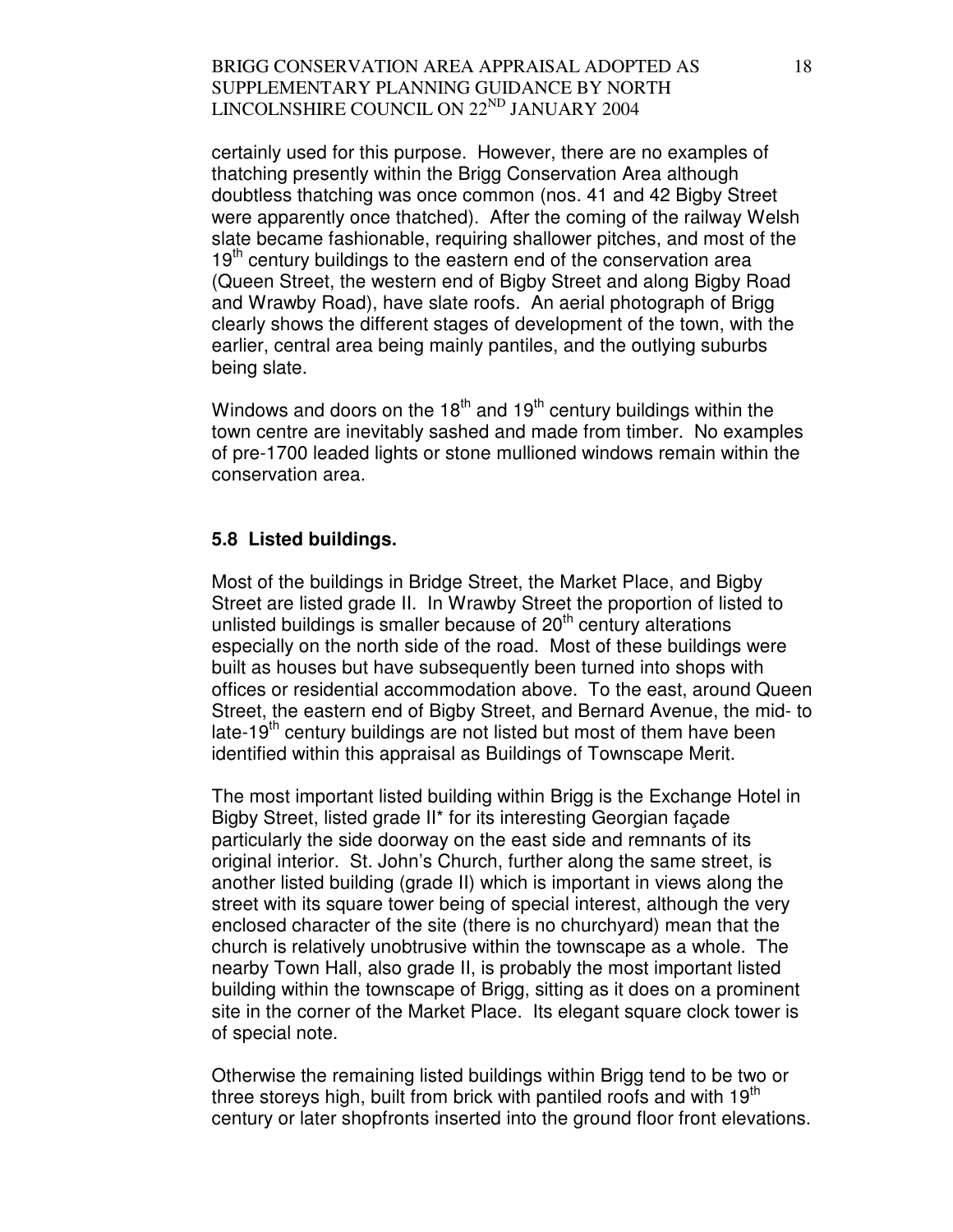Of particular note are no. 7 Market Place, nos. 49-57 Bridge Street, and the Nelthorpe Arms P H, also in Bridge Street.

# **5.9 Buildings of Townscape Merit.**

This appraisal has identified a large number of Buildings of Townscape Merit. These are unlisted buildings which it is considered contribute positively to the character of the Brigg Conservation Area. They largely date to the 19<sup>th</sup> century although some  $20<sup>th</sup>$  century examples (such as the Edwardian houses along Wrawby Road A18 and Bigby Road) are also included. The buildings are generally unaltered or, could with some restoration, be easily reinstated to their original appearance. Their age and architectural interest is considered to provide sufficient justification for them to be given special protection and the Council will resist their demolition unless the applicant can prove that the building is beyond the point of economic repair. Additionally, because these buildings are an important part of the character of the conservation area, the Council will pay special attention to applications for alterations and extensions. Policies to help achieve their preservation and enhancement are provided in the Supplementary Planning Guidance for Brigg.

# **6 AREA ANALYSIS**

# **6.1 Introduction**

This section seeks to describe in greater detail the buildings and spaces within the Brigg Conservation Area. The aim is to identify the special character of the area which provides Brigg with its particular "sense of place". Building materials and details are also be included and any unusual features have been identified.

In the centre of Brigg, and forming the core of the conservation area, are several streets with cohesive, historic townscape, made up from two or three storey terraced buildings which line the backs of the pavements. Many contain ground floor shops, particularly in the Market Place, and along Wrawby Street. The conservation area divides conveniently into four character areas: Bridge Street, the Market Place, Wrawby Street/Bigby Street, and Cross Street to the War Memorial. A summary of the special characteristics of each is included as the end of each section.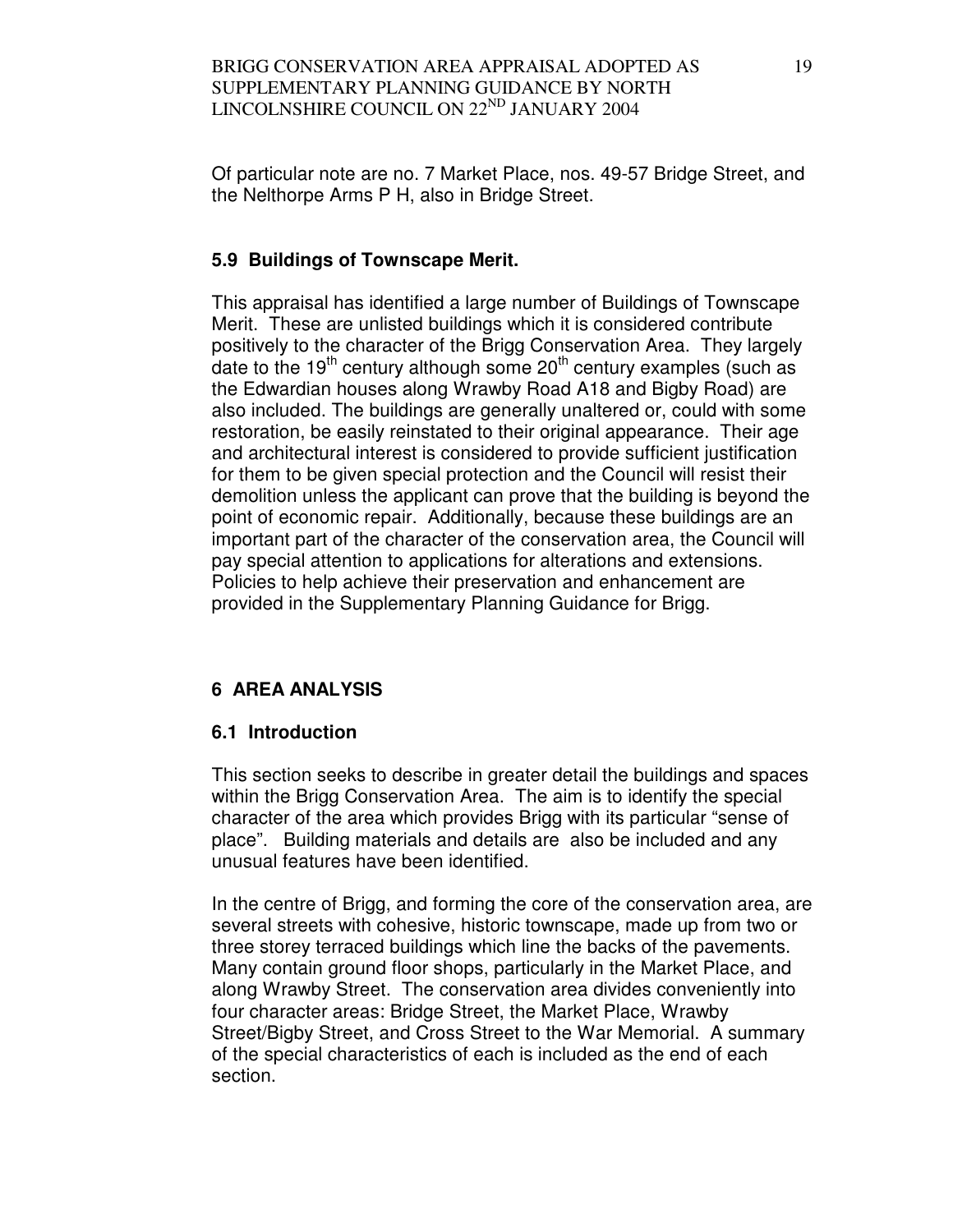#### **6.2 Bridge Street and County Bridge.**

Bridge Street lies along the original route of the historic crossing across the valley of the Old River Ancholme. It is wide and lined with two and three storey buildings, nearly all of which date to the  $18<sup>th</sup>$  and early  $19<sup>th</sup>$ century and are listed grade II. The buildings are mainly in commercial uses or are houses, with some ground floor shops. There are two public houses, the Nelthorpe Arms and the White Horse. Views along this street towards the Market Place are of note, and the way in which the road rises over the hump-backed bridge which forms the natural boundary to this section of Brigg.

The historic line of the street was altered in 1993 when the new by-pass was built through the northern edge of Brigg, resulting in the creation of a landscaped area (similar to that at the eastern end of Barnard Avenue) at the new junction. This landscaped area has been paved using Blancs de Bierges and red brick planters and seating installed to mark the line of the new road. Modern street lights, telephone poles, the poor condition of some of the buildings, and the loss of sense of enclosure are regrettable features. Against this, however, must be balanced the undoubted improvements to the environment of the town centre brought the new by-pass.

On the south side of the street, and particularly visible from the bypass, is a group of unlisted buildings, identified as Buildings of Townscape Merit. The first (no. 12) is three bays and painted white with a dark clay tiled roof and prominent end stacks. Its casements windows are unusual for Brigg. The next range (nos. 7 and 11) is notable for its pantiled roof and lower profile. Modern windows intrude into the front elevation, as do two wide shopfronts one of which has a deep modern fascia. Next to this, and towering over its much smaller neighbours, is the former chapel of the Wesleyan Methodists. This early  $19<sup>th</sup>$  century building is built from buff coloured brick with a hipped slate roof, important in views from the by-pass. Now in use as a carpet showroom, its Classical façade would benefit from careful cleaning and restoration.

Between the chapel and County Bridge are several late 18<sup>th</sup> century houses of quality, particularly the Nelthorpe Arms P H. Regrettably, no. 6, a free-standing house on a corner plot, which is listed grade II, has been rendered and painted blue, with modern replacement windows and a concrete tiled roof. Otherwise, the remaining buildings are notable for their pantiled roofs, facing the street, gabled ends, and sashed windows with white-painted rendered surrounds. Barnard Butchers creates a single storey link between nos. 4 and 3. The latter, which is three storeys high, has a more "polite", symmetrical façade, with a stone doorcase and an eaves cornice with paired modillions. Evidence of disturbed brickwork to the ground floor indicates that a later shopfront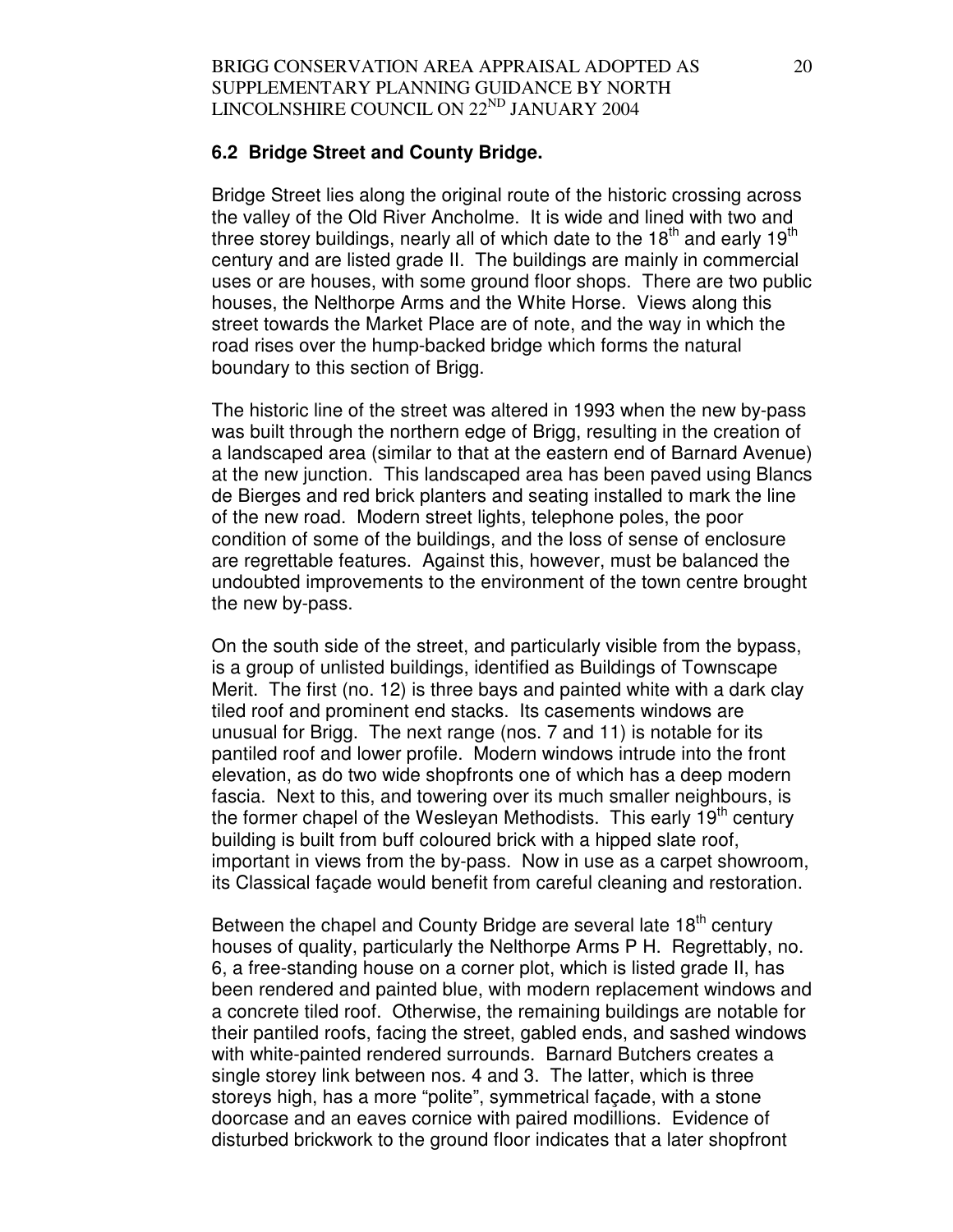has been replaced recently and the original design of the house reinstated. The pub has stone string courses, and on its side elevation is a Brigg Urban District Council notice of 1921, listing the tolls for each animal as it passed by on the way to market. Close by the bridge is a  $19<sup>th</sup>$  century cast iron pump, set against the modern brick wall which retains the pub car park.

On the north side of Bridge Street, a continuous terrace of varied listed buildings forms one of the best and most interesting groups of historic buildings in the town. The first of these buildings (nos. 48, 49, 50 and 51) are three storeys high with steeply pitched pantiled roofs and stone copings to the end gable. Thick chimney stacks mark the party walls. The character of these buildings has a Dutch influence, with sashed windows to the first and sliding "Yorkshire" casements to the second floor. A simple stone eaves cornice and brick string course at first floor level punctuate the pinkish red brickwork. Some of the buildings retain their original doorcases and sash windows to the ground floor and some have modern shopfronts, in poor condition. No. 52 lies next to this group and is painted brick but only two floors high, with a new bright red pantiled roof. Next door, no. 53 is mid-18<sup>th</sup> century with a stone parapet concealing the roofline behind. This has Edwardian mullion-andtransom windows but retains an attractive early  $19<sup>th</sup>$  century pedimented doorcase. Another painted house, nos. 54 and 55 are also two storeys high with dark pantiled roof broken by long, low "Lincolnshire" dormers with casement windows. The White Hart P H forms the end block to the group with concrete roof to the side extension facing Bridge Street and clay pantiles to the main building. The main building has four-over-eight sashes to the first floor and eight-over-eight sashes below and a simple front door. The slope of the road outside, leading up to the bridge, is of note, as is the courtyard with its red brick stables to the rear of the pub. From here are attractive views of the river and County Bridge.

The County Bridge is dated 1828 and contains a foundation stone inscribed with the name of J S Padley of Lincoln, County Surveyor; Geo. Willoughby of York, Mason and Contractor; and W T Leake, of Louth, Clerk of Works. The single span bridge is built from rusticated stone and the original stone balustrade was replaced in 1951 with modern metal railings, themselves now requiring replacement.

- Bridge Street is lined with mainly listed,  $18<sup>th</sup>$  and  $19<sup>th</sup>$  century houses
- Some have ground floor shops, otherwise residential
- "Dutch" influence on design of houses evident in use of pantiles, dormers, steeply pitched roofs, heavy sash windows
- Two public houses of note: the Nelthorpe Arms and the White Horse
- County Bridge (1828), and its hump-back shape, important in views into Brigg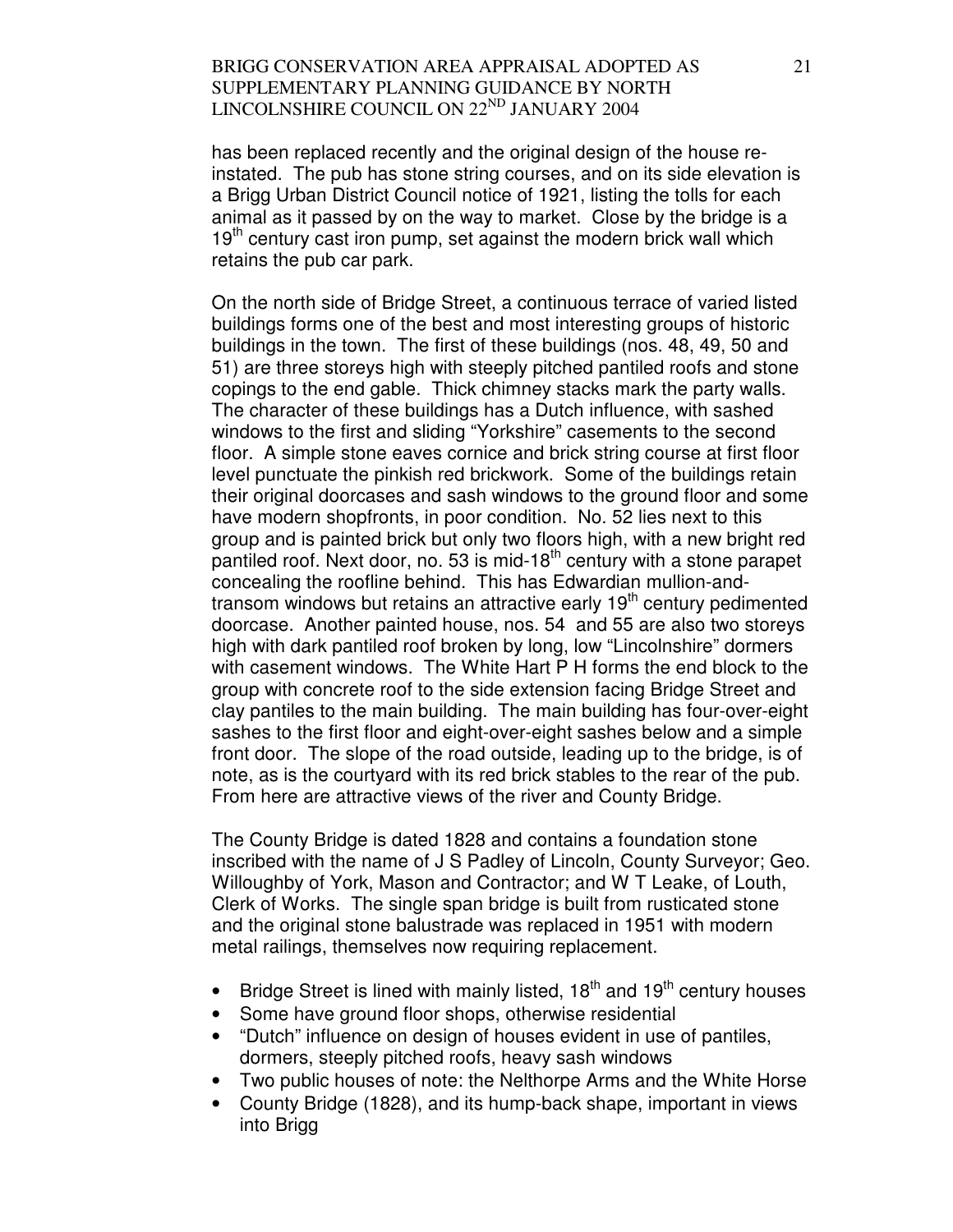#### **6.3 The Market Place.**

The Market Place is a long rectangular space which forms the most important open space within Brigg town centre, with narrow streets and alleys leading off it. The buildings all sit on the back of the pavement without any front gardens. In 1993 the area was pedestrianised and recent landscaping has provided new paving, trees and a variety of items of "heritage" street furniture which are all painted black. Overall the scheme provides a pleasant environment, especially on Thursdays when the weekly market takes place, but the complicated patterns in the paving appear to have no historic significance and the loss of kerb lines is in marked contrast to the effect achieved by the historic paving of sandstone setts and kerbs which are shown in the historic photographs of Brigg.

On the western side, County Bridge creates an obvious boundary and the Old River Ancholme an attractive interlude in the built form. However, modern development (Springs Parade), on the site of the former jam factory, is mundanely detailed, and with its associated car park facing the river, is disappointing in its relationship to the river. Fortunately, nos. 2 and 3 Market Place, a grade II listed former public house, effectively masks the worst of the new development from the Market Place, with a small gap between it and the bridge allowing access down onto the riverside. A riverside walk, with a small floating pontoon for fishermen and duck-feeding, is a welcome facility. By contrast, the riverside to the south of County Bridge is not publicly accessible, with the former warehouse sitting on the river bank and, on the opposite side of the river, the car park for the Nelthorpe Arms P H.

The eastern end of the Market Place splits into the two main roads through Brigg – Wrawby Street and Bigby Street – with the former Town Hall sitting prominently on the corner.

The buildings around the Market Place are immensely varied, although mainly two and three storey,  $18<sup>th</sup>$  or  $19<sup>th</sup>$  century, and listed, with alleys and yards being important features within the townscape. Along the north side the Woolpack Inn dates to the late  $18<sup>th</sup>$  century and is painted render over brown brick, three storeys high, with a pantiled roof and end stacks. Its immediate neighbour, no. 5, is an unlisted brick building, slightly taller with a slate roof. The use of stretcher-bond brickwork suggests a date of c.1910. The ground floor shop appears to be empty. This building has potential for improvement but currently is not considered to be an asset to the area. Similarly, Smith Parkinson's garage on the adjoining site is a much altered early  $20<sup>th</sup>$  century building on two floors with contemporary windows and wide shopfronts. The bright blue paintwork and wide shopfronts are discordant features in the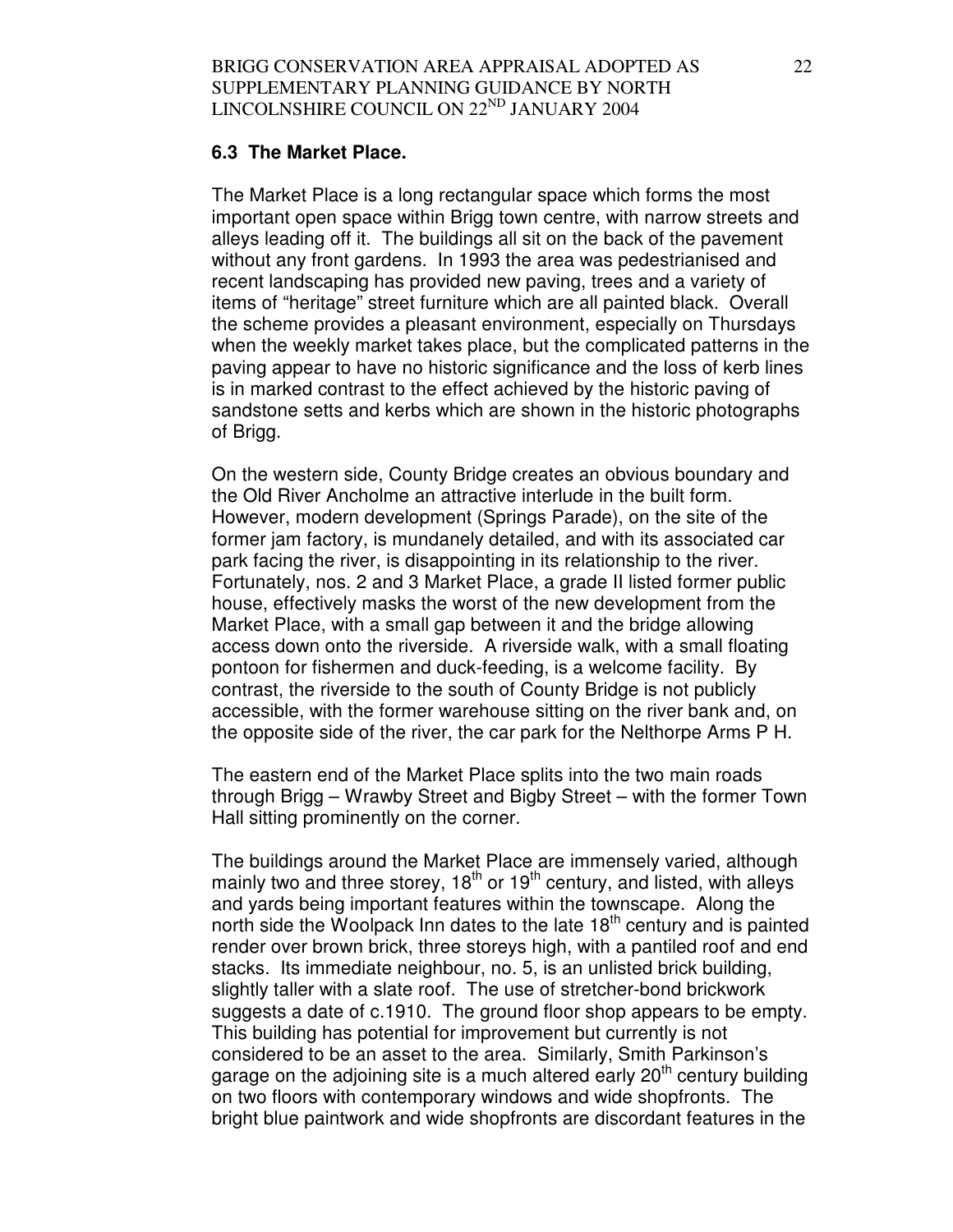overall space. Improvements to such a building are difficult to imagine without completely rebuilding the whole block.

The other buildings along this side of the Market Place are good quality, grade II listed houses, with no. 7 being a particularly fine example. This two storey house (now used as offices) is three windows wide with a pantiled roof into which have been inserted three small dormers. The first floor central window, with its thick glazing bars, appears original, with later alterations on either side. The light brown brick façade shows evidence for window changes and there is a doorcase with fluted panels and a small cornice. A stone plinth, string course, and wood modillion eaves cornice provide further decoration.

Barclays Bank (no. 8) faces no. 7 across the entrance to Market Lane. It forms the end block of a continuous group which ends with the National Westminster Bank, which sits across the end of the Market Place. Barclays Bank is three storeys high and has a stone coped brick parapet concealing a shallow pitched slated roof. Four windows wide, the building dates to c. 1840 and is built from light buff brick. The ground floor is still domestic in character (apart from a large blue Barclays sign) with evidence for previous shopfronts. A moulded stone string course between the ground and first floors provides some decoration. The remaining buildings in this group are slightly lower and built from painted brick. They are all grade II listed with modern shopfronts and sash windows. The elliptical-headed yard entry to no. 9 is of note. Some of these buildings regrettably have concrete tiled roofs. It should be noted that no.2-3 Market Place has been very poorly repaired using a red brick opposed to its original grey brick. This approach should not be repeated. The National Westminster Bank was built in the 1920's in the Georgian style then popular for banks and other institutional buildings. Its fine stone and red brick façade is an important feature when viewing the Market Place and it replaced an earlier building shown in historic photographs of the Market Place. Opposite, the former Town Hall sits on an island site with two shops, E Hounslow and a fish and chip shop. These are listed although they have been much altered on their Wrawby Street facades, retaining on their Bigby Street facades some early 19<sup>th</sup> century sashes and a slightly later shopfront. A narrow alley connects the two streets behind this block, and this has been paved in York stone with cast iron bollards to one end.

The Town Hall's principal features are its light brown brickwork, relieved by stone banding and keystones and two very good Georgian doorcases. A stone modillion cornice sits on the parapet which partially conceals a shallow pitched slate roof. However, the building's most important asset is its rectangular painted wood clock tower with its ball finial and weather vane. The position of the building, dissecting Wrawby Street and Bigby Street, provides a dramatic setting and means that the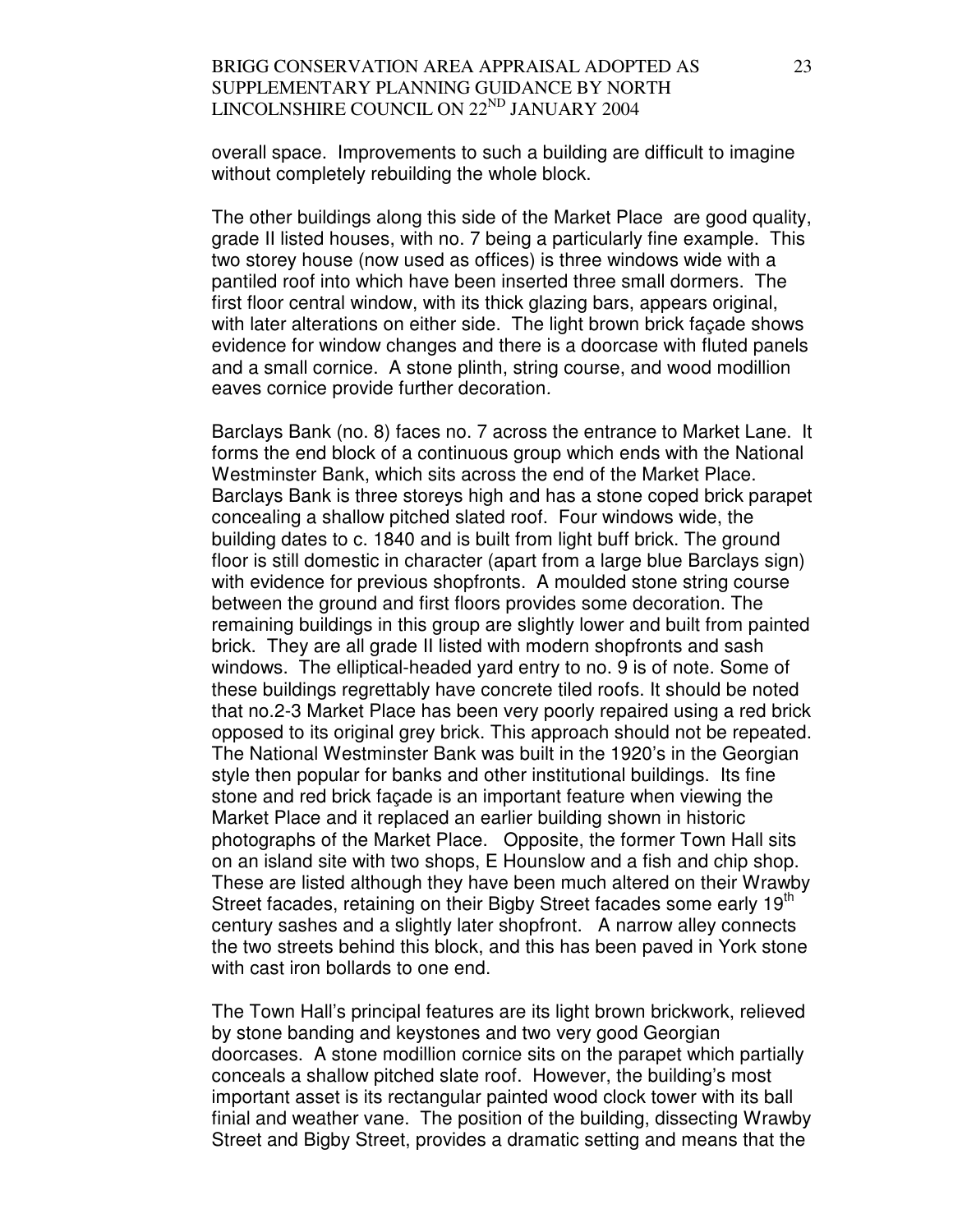building is visible from almost every angle. It has recently been restored and the ground floor is now in use as the Tourist Information Centre.

Along the south side of the Market Place, is a long range of historic buildings only two of which are not listed – the Angel Hotel and no. 32, close to the old mill. The group to the east between Elwes Street and Exchange Place (nos. 20-25, including the Lord Nelson Public House, and Hardys) are a cohesive although varied in their detailing, with mainly painted brick or rendered fronts, two or three storeys high, and pantiled roofs. No. 25 (Hardys) has unusual Ionic pilasters marking out the three bays to the front. Some of this group have shopfronts of mixed historic interest, although no. 23 has a  $19<sup>th</sup>$  century example of note which includes a curved bay.

The Angel Hotel is completely different in character to the other buildings in the Market Place with its red brick ground floor and fake half-timbering above. Its four tall gables at second floor level, which face the street, again suggest that the builder wished to make this building stand out amongst its neighbours. A central carriage entrance punctuates the symmetrical façade, leading to a stable courtyard behind. It is not listed, but probably should be for its contribution to the character of the Market Place.

At the back of the hotel, now car parking and service yards, once stood the Corn Exchange, an 1850's building demolished in the 1990's, and beyond this, more car parking and some landscaped gardens lead down to a public walk along the riverside towards Cadney. This is a welcome facility for the townspeople and provides a pleasant location for a stroll or a picnic with many mature trees and attractive views along the river.

Returning to the Market Place, nos. 27 and 28 (HSBC bank, Jak'A'Bites and Videorama) are of one build although no. 29 has two modern shopfronts which are of no merit. The HSBC bank has stone pilasters to the ground floor dividing four windows and a door with a substantial stone doorcase, probably all of the 1920's. A wide central archway leads into the back of the site, with a fretted cast iron balcony above (it was once the White Lion Hotel). The cleaning of no. 25 and the replacement of its modern shopfronts would be welcome.

Nos. 29, 30 and 31 form a group although they are slightly different. The original range appears to be early  $18<sup>th</sup>$  century but is hidden by parapeted brick fronts, painted and refenestrated in the early 19<sup>th</sup> and  $20<sup>th</sup>$  centuries. Modern shopfronts stretch across the ground floors. No. 33 is unlisted and has been identified as a Building of Townscape Merit. It dates to c.1880 and is three storeys high and built from dark red brick with a slate roof above a stone modillion cornice. Its most important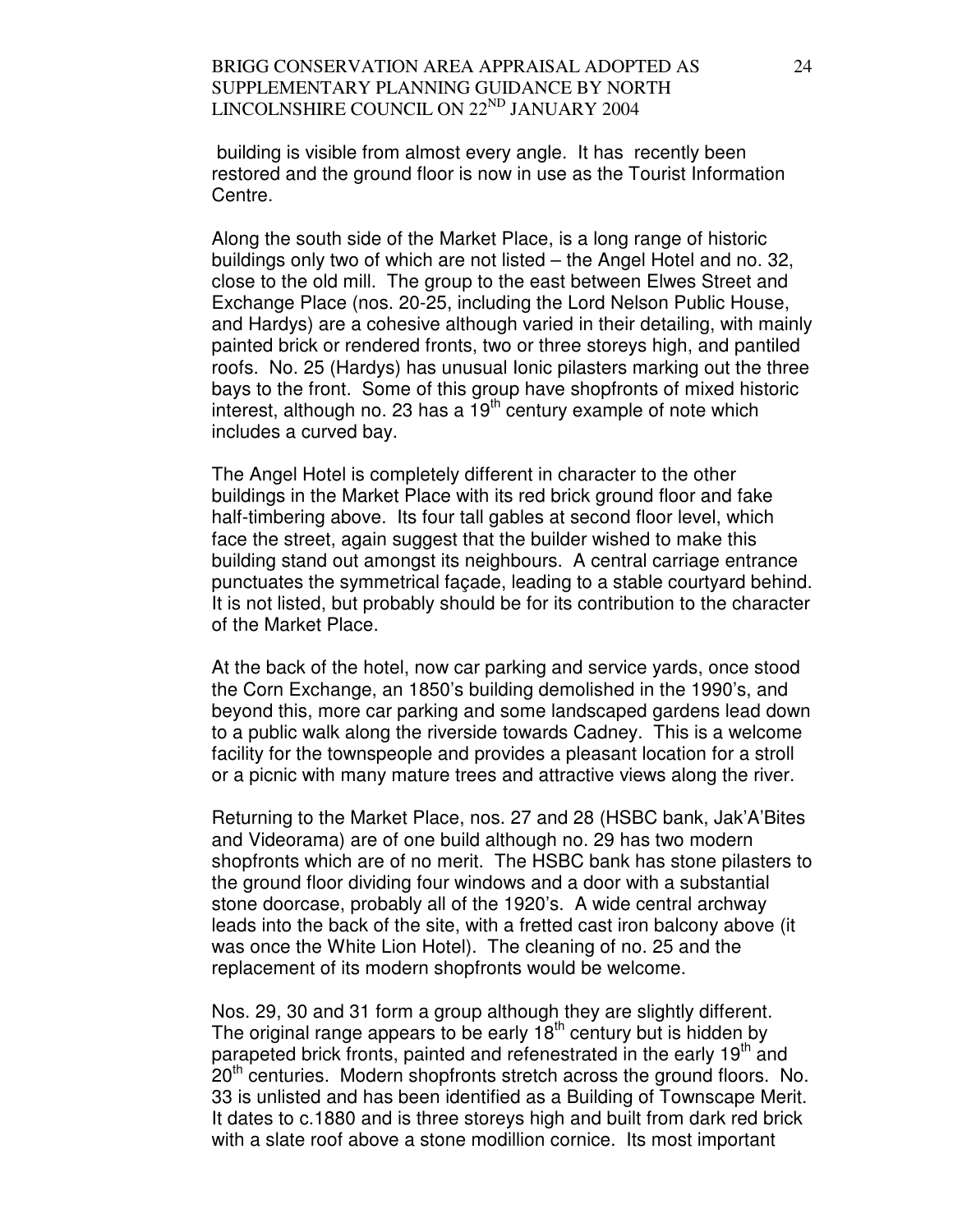feature is its oriel bay window to the first floor and the pair of roundheaded sash windows above. The shopfront is timber and painted dark green and appears to be modern, with some "historic" details. The many pipes which are visible down the side elevation of this building are detrimental to its character.

No. 33 sits next to the former warehouse. It is listed grade II and dates to the early  $19<sup>th</sup>$  century, with three storeys beneath a hipped pantiled roof. The windows are modern, as is the shopfront. This is a building which clearly would benefit from improvement. The former warehouse, now a rest home, sits dramatically on the edge of the Market Place and surprisingly retains something of its original character despite its present use. The north front of the building is rendered and somewhat altered at ground floor level, with an over-prominent sign, but the westerly elevation facing the river retains an industrial character with small square windows and its original browny-red brickwork. This is punctuated by a loading bay marked by a deep balcony and smaller balconettes to the first and ground floors and the roof is slated.

- The Market Place is the most important public open space in Brigg
- Modern repaving and landscaping has recently upgraded the space
- Weekly markets still held
- Fairly continuous buildings along both sides
- $\bullet$  Better quality buildings on south side, with some 20<sup>th</sup> century buildings on the north
- The most notable buildings are the Town Hall, Barclays Bank (c. 1840), the National Westminster Bank (c.1920's), the Angel Hotel (early  $20<sup>th</sup>$  century), and the former warehouse overlooking the Old River Ancholme.

## **6.4 Wrawby Street and Bigby Street.**

These two streets runs almost parallel to each other diverging gradually away from the Market Place and then meeting again at the War Memorial. They are medieval in origin although no buildings earlier than the 18<sup>th</sup> century remain. This may reflect the prosperity of the town in the  $18<sup>th</sup>$  and  $19<sup>th</sup>$  centuries when clearly it was considered desirable to rebuild existing properties, rather than to repair them.

#### Wrawby Street.

Wrawby Street is the main shopping street in Brigg and is well situated with the Market Place at its western end proving an attraction to shoppers who have already probably used the main supermarket and public car park to the north of the street. The loss of the courts and alleys from the 1960's onwards has already been referred to although several still remain in a somewhat truncated form, and still function as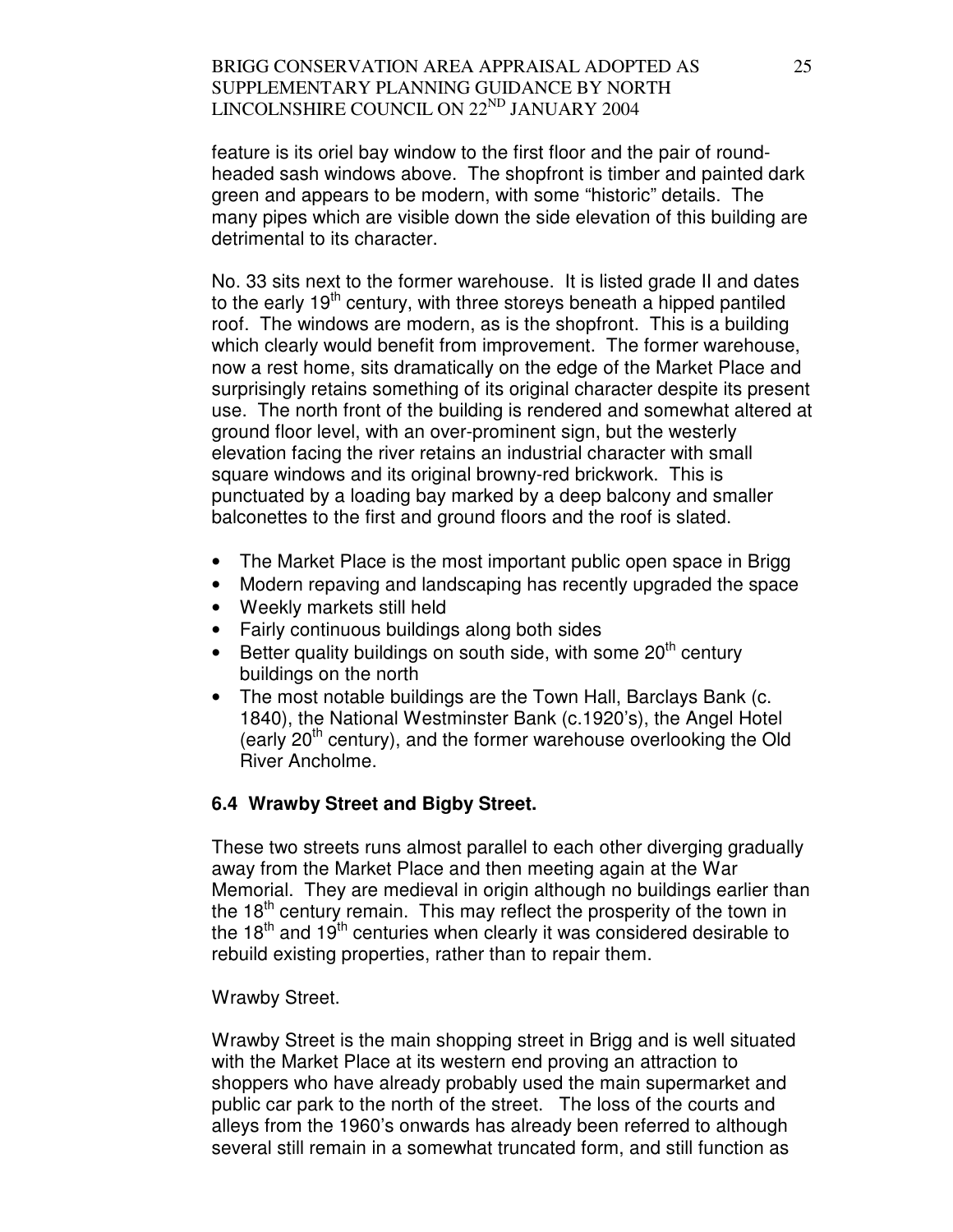attractive pedestrian walkways and small shopping malls. Wrawby Street widens and narrows (particularly close to the Market Place) with the buildings sitting on the backs of the pavement. Like the Market Place, Wrawby Street was pedestrianised in 1993 with similar materials and detailing.

About half of the buildings on the north side of Wrawby Street, and about four-fifths of those on the south, are listed grade II. Along both sides, the Townscape Analysis map identifies a number of modern buildings which have been built (and contribute little to the character of the area) and also noted are a number of  $19<sup>th</sup>$  century Buildings of Townscape Merit. Some of these have a number of unsuitable alterations , including windows and shopfronts, which with grant aid could be greatly improved. The buildings are all different, some with brick and some with painted rendered facades, and together create a lively townscape, with the pitched roofs to the older listed buildings, and their chimney stacks, being important in views along the street. This curves slightly along its length and widens considerably at the eastern end, outside the White Horse Public House, where the intrusion of the new by-pass is most noticeable. However, it is in this street that the effects of unsympathetic development are most marked on the character of the conservation area.

North side of Wrawby Street.

From the west along Wrawby Street, a number of these unlisted buildings (nos. 1-6), some with prominent gables, line the street, and of note is the Black Bull Public House with its early 20<sup>th</sup> century facade. Views along the narrow leading to College Yard, a major pedestrian route into the main car park, are important. Boots is a modern intrusion (no. 7) and next to it is Martins newsagent (no.8), a large, brown brick building, five windows wide with its original sashes to the second floor and mid-19<sup>th</sup> century sashes below. A modern shopfront, with a very deep fascia board, dominates the street level. Beyond is a further group of modern or altered buildings, of no interest, (nos. 9-13), with a long range of listed houses beyond (nos. 14-22). These are two or three storeys high, mainly with ground floor shops. No. 16 has been adversely affected by the insertion of inappropriate windows although it retains a good early 19<sup>th</sup> century doorcase. Of special note is the former Congregational Church, dated 1813 with a later front designed in Gothic style. This has been converted into an estate agents' office. Its tiled decoration and ornate front adds a pleasing variety to the street at this point. Beyond the church is a two storey cream-painted range of houses (nos. 17, 18 and 19) with a pantiled roof and painted timber shopfronts. The narrow alleyways at this point are important and lead to a modern shopping precinct (Chapel Court) which fits in successfully with the adjoining buildings, and Chapel Yard, a row of listed buildings dating to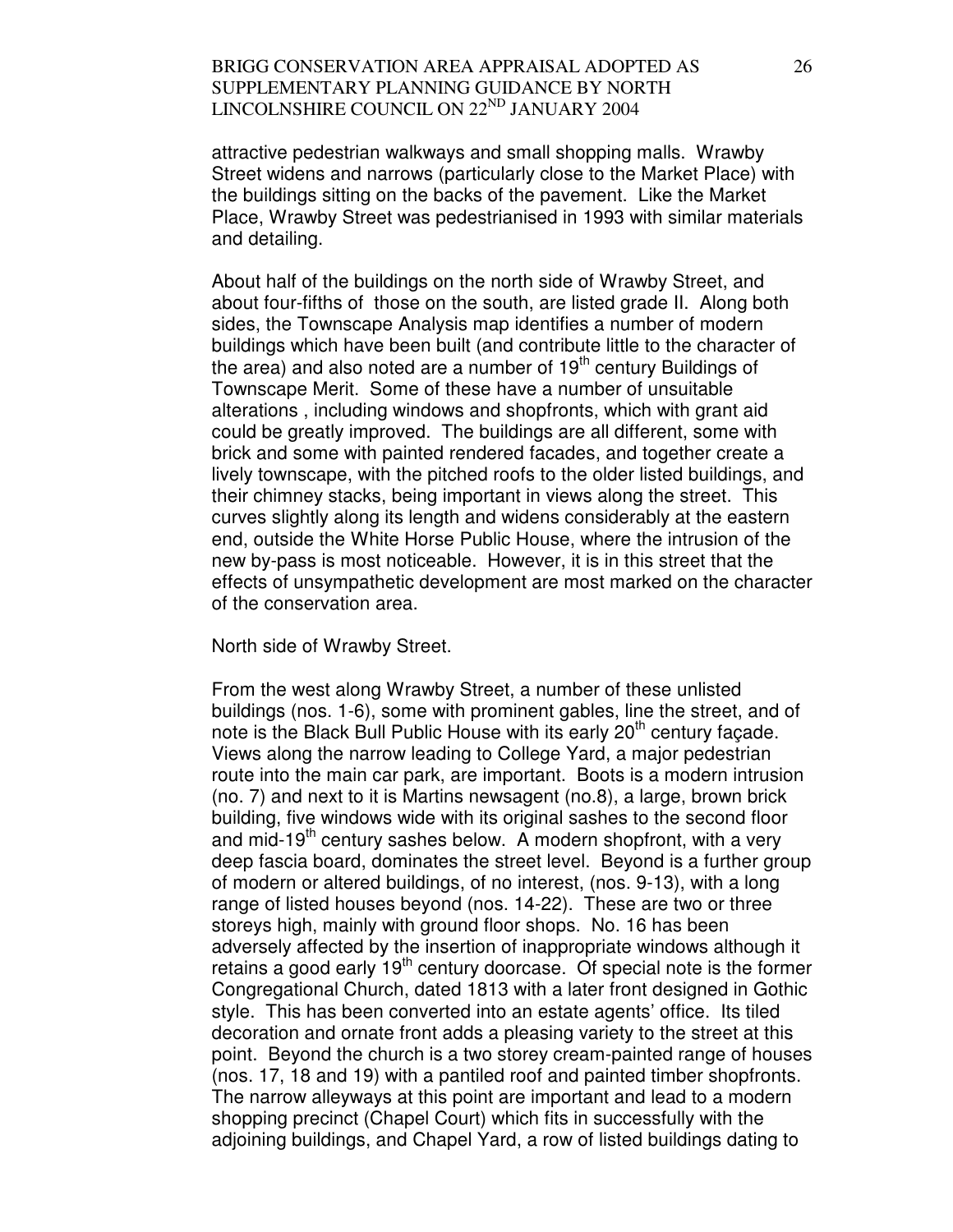the early- to mid-18<sup>th</sup> century. These have later alterations and when spot-listed in 1987 they were empty and almost derelict. Some have now been restored but further repairs and reinstatements are needed.

Nos. 19 and 20 Wrawby Street are smaller, almost cottages, with ground floor shops and appear to have been almost totally rebuilt. Nos.22 is grade II listed as well and empty, with a boarded-up ground floor shopfront. Dating to the late  $18<sup>th</sup>$  century this building is in urgent need of repair and restoration. Similarly, no. 22, a listed building dating to the early 19<sup>th</sup> century, is also boarded-up and empty. On the corner of Grammar School Road South, no. 23 is a old building with a pantiled roof and ornate  $19<sup>th</sup>$  century-style shopfront, although it has been the subject of considerable repair and extension. Its sensitive design contributes to the character of the conservation area apart from the long blank brick wall which stretches back along the eastern side of the building. The lack of chimney stacks is also regrettable.

The White Hart Public House forms the last building in Wrawby Street apart from a small 19<sup>th</sup> century former stable now painted white and in use as a hairdressers. The inn is not listed (surprisingly) and appears to date from c.1800 with a brick dentil eaves cornice, end stacks, clay tiled roof, and sashed windows. At this point, Wrawby Street widens and of note is the new landscaping provided as part of the pedestrianisation scheme, with Blancs de Bierges paving, new trees, and cast iron bollards. Modern railings separate the end of the street with Barnard Avenue and cars must turn down Queen Street and then Bigby Street to reach the end of the by-pass. This inevitably results in the opening-up of the townscape and subsequent loss of visual cohesion, although historically the street always widened at this point. Traffic noise, modern street lights, a bus shelter, and the pedestrian crossing over the by-pass all add to the less attractive features of this area.

South side of Wrawby Street.

Along the south side of Wrawby Street is continuous development apart from the break caused by Cross Street until the Town Hall block. The pedestrianisation scheme stops at Cross Street so this more easterly section of Wrawby Street includes a carriageway and on-street parking, a useful local facility. Opposite the White Hart P H are two storey buildings with shops at ground floor level. Nos. 14 Queen Street and nos. 43-47 Wrawby Street are unlisted and date to the mid-19<sup>th</sup> century (although they are not shown on the 1851 map) with shallow pitched slate roofs, brick stacks, and painted or natural brown brick facades above a mixture of original (although altered) and modern shopfronts. No. 47 is taller than the rest of the terrace, with four prominent windows at first floor level with heavily moulded architraves and hood moulds supported on small console brackets. Nos. 48-52 are earlier, possibly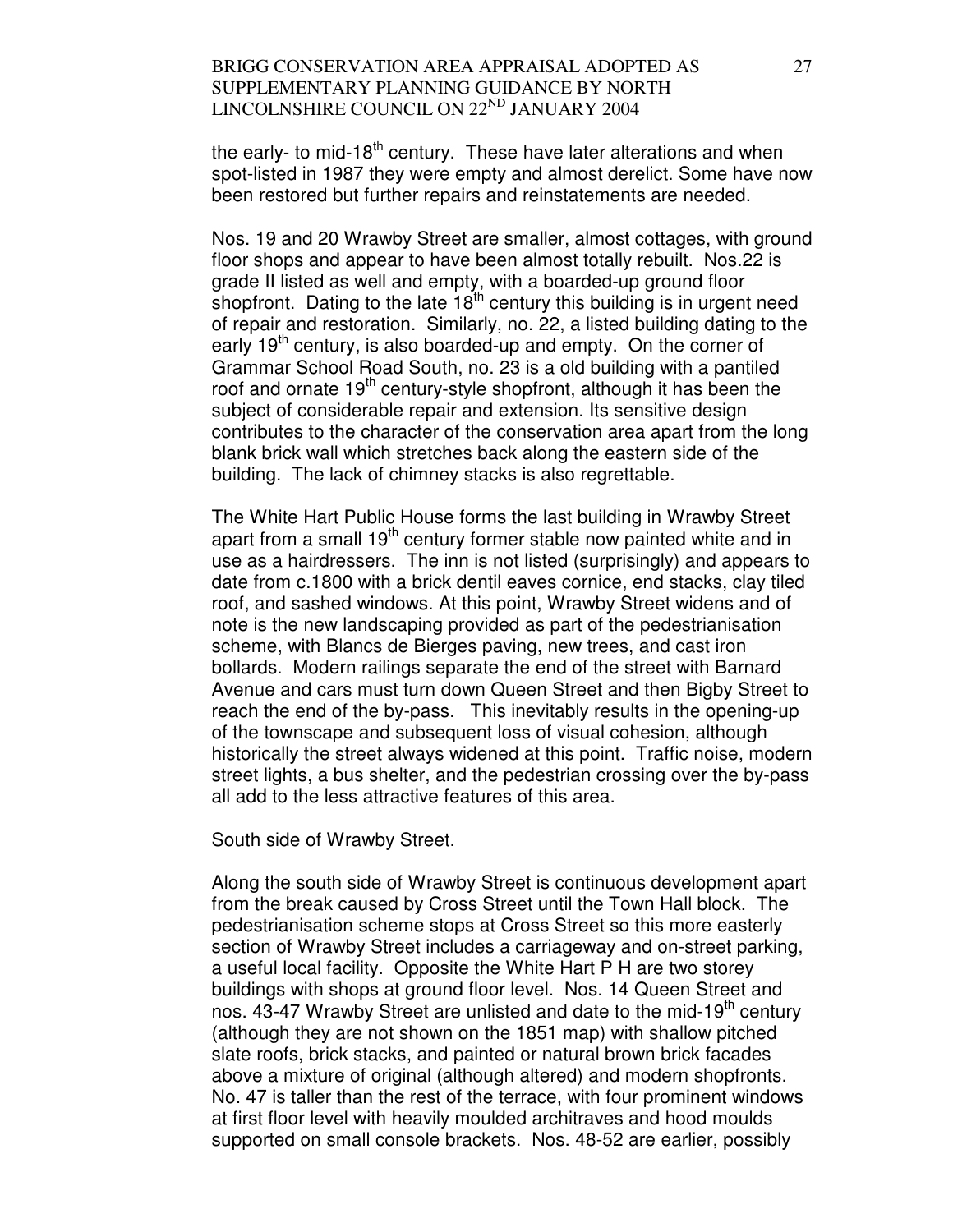1840's, with similarly detailed shallow pitched slate roofs and eight-overeight sash windows. No. 48 retains its original façade with a tripartite ground floor window and simple Classical doorcase. Otherwise, the buildings have modern shopfronts or other alterations). No. 53, on the corner of Cross Street, is another potential Building-at-Risk as although it has a new pantile roof and its original first floor sash windows the shopfront is boarded-up and the side elevation requires repairs. The building sits at the end of the pedestrianisation scheme, marked here by a plethora of "No Entry" signs and small planters, somewhat neglected. From this point until the Town Hall are a variety of mainly listed buildings of which Glanford House (nos. 54 and 55) is most in need of restoration, including new windows and roof. Other buildings are three or two storeys high and all have ground floor shopfronts. Brick, sometimes painted, is the most universal material. Of note is the carriageway through to the Exchange Hotel between nos. 56 and 57. Many of the buildings have had new "heritage" shopfronts installed, with varying degrees of success, although some examples of modern shopfronts, with typically over-deep fascias, remain.

Towards the western end of Wrawby Street, are fewer listed buildings including nos. 67 and 68, a possibly modern block with dominant shopfronts. Lloyds Bank (no.69) is listed although the ground floor is much altered. Views to the church of St. John down the small alley to the west of the bank are extremely important. The next group of buildings (nos. 70, 72 and 73) have been identified as Buildings of Townscape Merit of which no. 70 (Shoefayre) is the most interesting and unusual. Dating to the late  $19<sup>th</sup>$  century, it is a three storey red brick building in the Gothic style with a prominent first floor oriel window beneath a Dutch gable, reflecting the simpler gables on the other side of the road. Most of the shopfront below is original. The blue paintwork of this building detracts from its architectural interest. No. 71 is a modern infill building of little merit, although nos. 72 and 73 beyond, which date to the early  $19<sup>th</sup>$  century but have been somewhat altered, contribute more positively to the character of the area (no. 72 is currently empty and boarded-up). No. 74-76 are grade II listed, three storeys high and built from brown brick with stone string courses, eaves cornice and cills. Its wide chimney stack is important in views along Wrawby Street. The shopfronts are in part  $19<sup>th</sup>$  century with some later alterations.

#### Bigby Street.

Bigby Street contains the parish church of St. John and several important Georgian buildings, most notably the Exchange Hotel, grade II\*, the only such listed building in Brigg. The Manor House, dating to the  $18<sup>th</sup>$  century, has now been converted into five houses. In comparison to Wrawby Street it feels very much a "backwater" with a tight urban form to the west, and to the east, more open townscape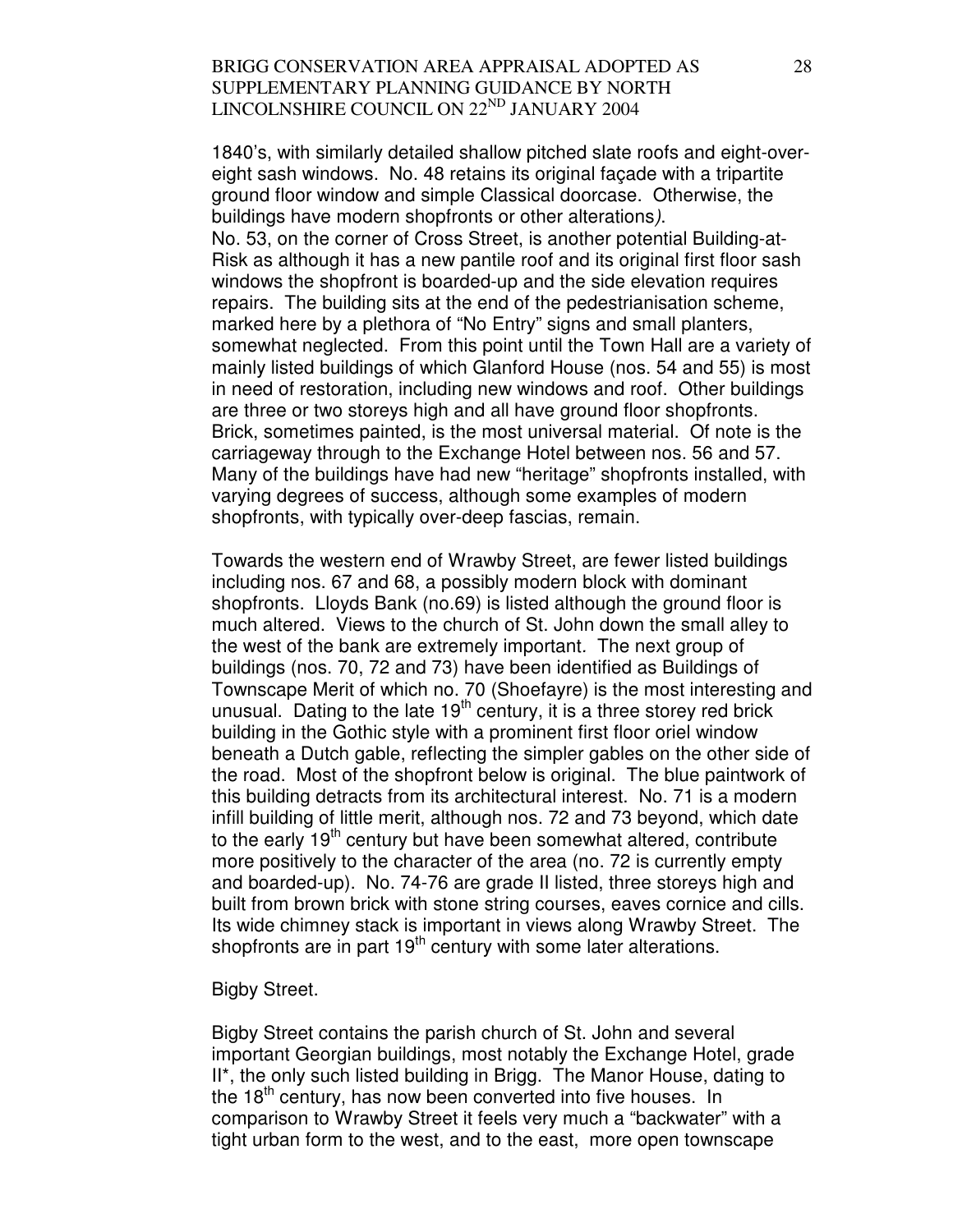(largely outside the conservation area) along its southern boundary between Saint Clares Walk and Queen Street. Like Wrawby Street it curves along its length, and also widens and narrows, reflecting its early origins. The similarity of materials and date of three major houses, no. 8, the Exchange Hotel, and no.14, suggests that they may have been in one ownership although further research would be needed to confirm this.

North side of Bigby Street.

On the north side of Bigby Street, a group of listed buildings around St. John's Church is of very mixed character. Nos. 1-3 form the rear of Lloyds Bank and date to the early  $19<sup>th</sup>$  century with an early 20<sup>th</sup> century Classical bank front in Portland stone (now with a secured door). This building is important in views along Elwes Street when entering the town. The bright red brick, stone strings and moulded eaves cornice are of note. Nos. 4 and 5 are much smaller, domestic houses, two storeys high and painted. The steep pantiled roofs suggest an  $18<sup>th</sup>$  century date although both have late  $19<sup>th</sup>$  century windows and other unsympathetic alterations. No. 4 is currently boarded-up.

St. John's Church sits on a very tight site immediately next to no. 5 without any land around it and replaced the chapel-of-ease which previously occupied the site. Apparently the church committee tried to negotiate the purchase of additional land from the then Lord of the Manor, R C Elwes, but failed, so the church had to be built on a much smaller site than first envisaged. The architect was William Nicholson of Lincoln and the building is listed grade II. Its square tower and Early English detailing are both of interest. Beyond the church was once the Lamb Public House and the Free Methodist Church of 1865. A modern church hall and car park (both requiring improvement) now mark the site of these earlier buildings.

Nos. 6-11 are an important group although no. 6 (Sharmins), a modest two storey brick cottage with a concrete roof, is of marginal interest. No. 8 has far greater impact and dates to the  $18<sup>th</sup>$  century. Like no. 14 further along the road it sits at right angles to the road with a tall gable facing the street complete with stone copings supported on prominent kneelers. A lunette window with stone surrounds decorates the second floor although regrettably the original sashes below have been replaced and a shopfront inserted at ground floor level. A badly detailed dormer, clearly visible from the street, adds to the unsuitable alterations inflicted upon this very interesting building. No. 9 is a Building of Townscape Merit – a modest, two storey brick house of the late  $19<sup>th</sup>$  century with a canted ground floor bay. Its modern front door detracts from the overall interest of the front elevation.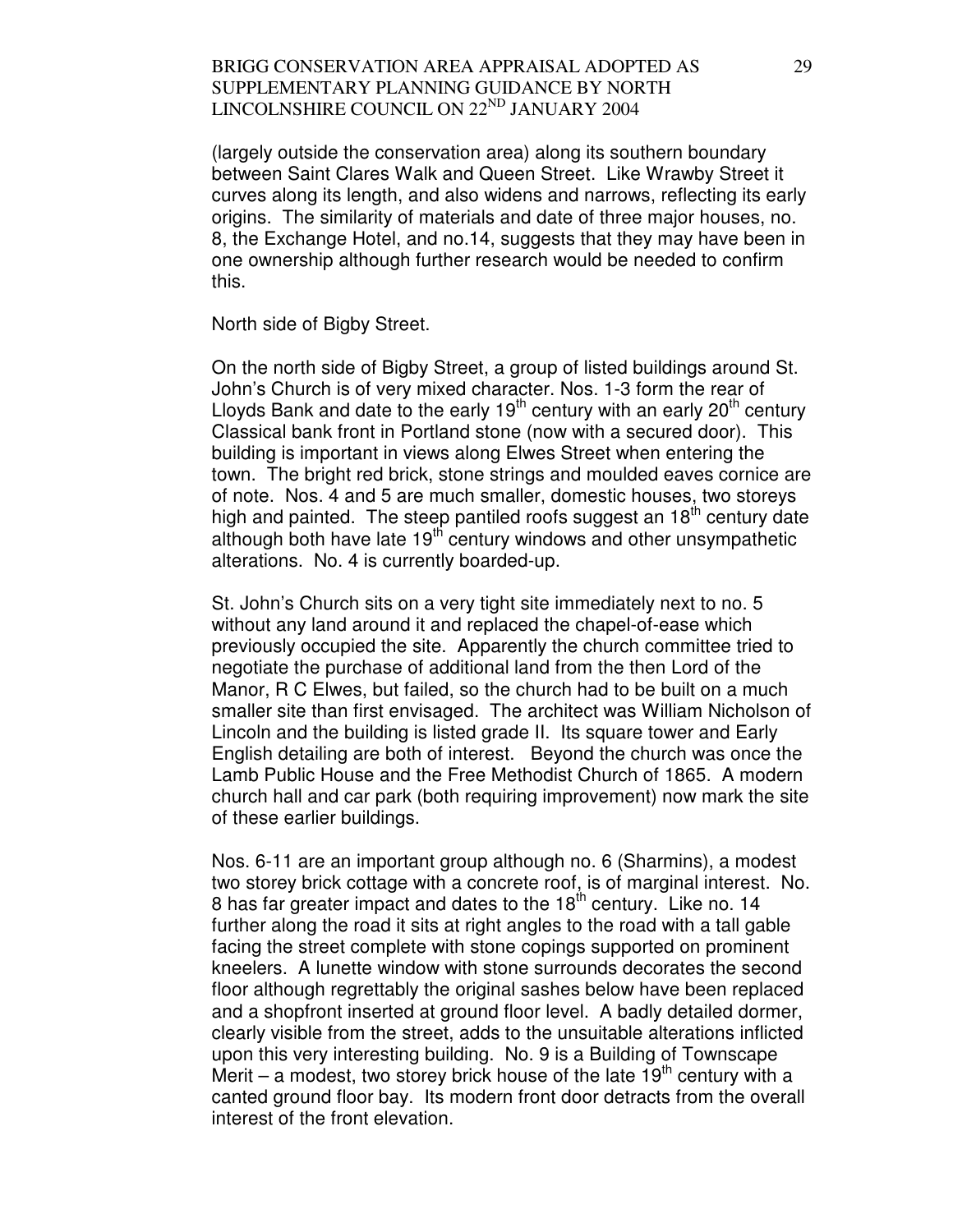The Exchange Hotel sits back slightly from the pavement with a stone and brick base which must have once supported cast iron railings. It was original two houses with side entrances, and like no. 8, it lies at right angles to the road. A post 1851- two storey wing, in red brick detailed with stone voussoirs and a parapeted roof, is on the western side. On the eastern, the building rises to three storeys with side extensions (all original) with some original six-over-six sashes remaining. The central section is built from a red brick with the side sections in a slightly lighter brown brick. A balustraded parapet provides impact at roof level, and the steeply pitched pantiled roofs add interest. Only one original entrance remains, on the eastern side. This has a fine Georgian doorcase with bark rustication to the columns and a broken triangular pediment over the semi-circular head of the door.

Between The Exchange Hotel and Cross Street, no. 14 is of a similar age to the hotel and of simpler detail. Its symmetrical appearance is largely as original. It also sits a right angles to the street, with a slightly lower and later range continuing to the back. A low brick wall contains the front gardens. J Naylor Funeral Directors turns the corner into Cross Street and is not listed, although it appears to date to the late  $18<sup>th</sup>$ century with  $19<sup>th</sup>$  century alterations. Built from dark red brick, its twin gables face Queen Street, with a pantiled roof above and a 19<sup>th</sup> century shopfront.

Between Cross Street and Queen Street is a long terrace of varied early 19<sup>th</sup> century terraced houses, ending in the unlisted 1930's former Post Office. Nos. 16-25 are all grade II listed and somewhat varied, although nos. 16 and 17 form the only house which is rendered and painted. This two storey, four-window-wide pair of houses of c.1830 turns the corner into Cross Street in a most appealing way and retains its original sash windows and ground floor window hoods, supported on console brackets. Otherwise the two or three storey houses are built from red brick, with sash windows and attractive doorcases. This group of buildings is perhaps the least altered of any group of listed buildings in Brigg, although the blue paintwork to nos. 23 and 24 is a detrimental feature. The 1930's Post office has a brown brick façade with a projecting ground floor porch and "Georgian" sashes. To the rear, facing Queen Street, are further buildings of no special interest and the whole site could be redeveloped if an appropriate replacement building was provided.

This point marks the end of development in the mid-19<sup>th</sup> century with only one listed building (East field) on the opposite corner, and later buildings lying to the east along Queen Street, Bigby Street and Albert Street.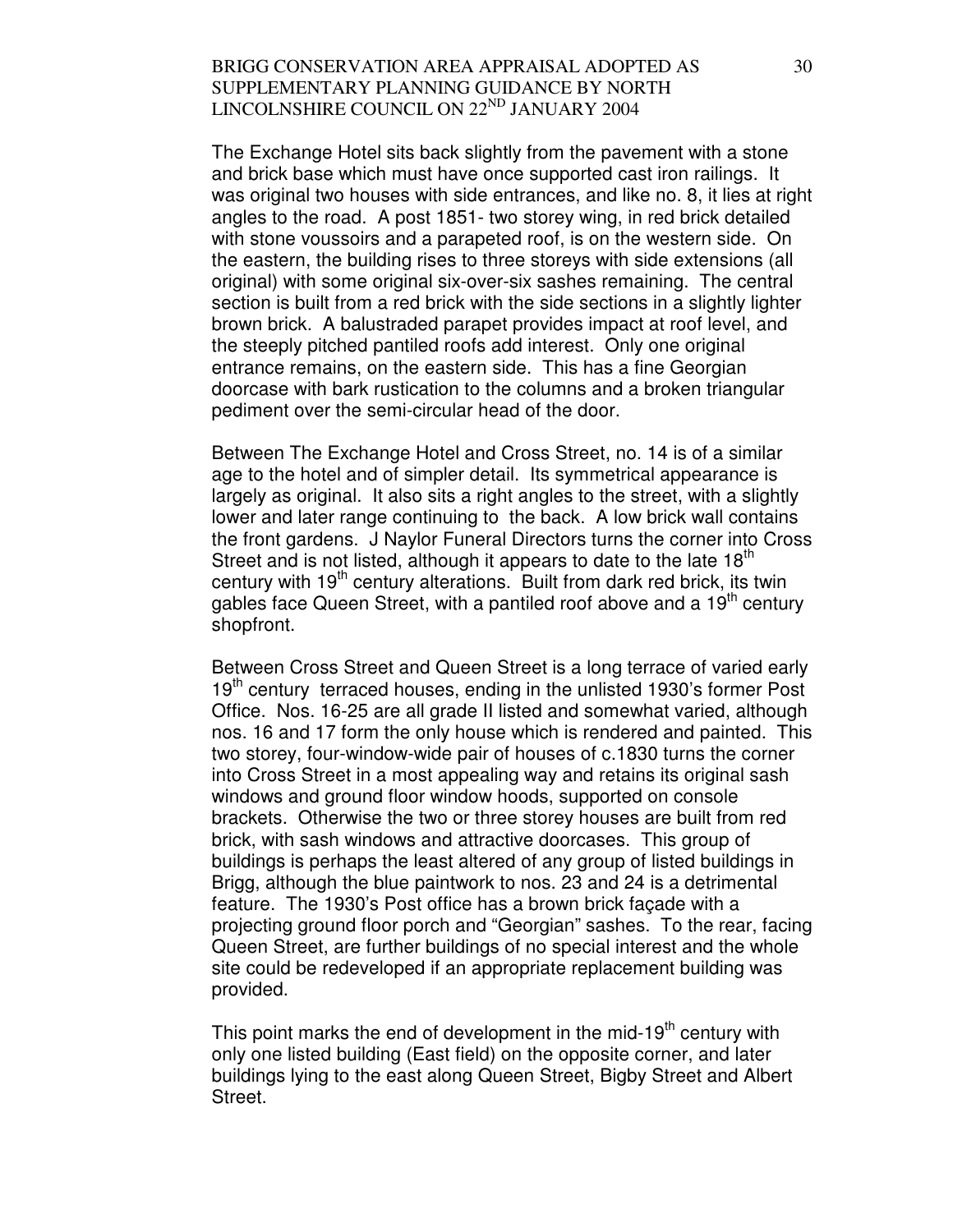South side of Bigby Street.

Elwes Street leads out of the town centre towards Cadney but has been much altered with new development, the design of which is poorly related to the existing character of the conservation area. Some of this non-contextual development is within the conservation area, diluting the character and appearance of this small section of the historic town. Between Elwes Street and Saint Clares Walk, is a mixture of listed buildings and buildings assessed as Buildings of Townscape Merit. A remodelled three storey building on the corner of Elwes Street (no. 45) has badly detailed windows and doors, although it fortunately retains its double pair of chimney stacks. The Dying Gladiator Public House next door, which is grade II listed, provides more interest including the gruesome figure of the dying gladiator over the front entrance with its well detailed mid-19<sup>th</sup> century doorcase. This building dates to the mid-18<sup>th</sup> century and although the brickwork has been painted the "tumbled" detailing on the gable facing east can be clearly seen. At the back of the inn, and attached to it, is a late 19<sup>th</sup> century brick building, possibly built as a hall.

On the other side of an access road, the Brigg Snooker Club has a concrete tiled roof but otherwise this late  $19<sup>th</sup>$  century building has some features of merit although the blanking-off of the ground floor windows provides a very bleak outlook to the street. An oriel window on the corner of the building at first floor level is of some merit. Next to it, the small cottages (nos. 41 and 42) have been rebuilt but with long dormers and a chimney stack provide some links to the past. No. 40, now an accountant's office, is late  $19<sup>th</sup>$  century but would benefit from cleaning. Its immediate neighbour, no. 39, is a new building added when the old Manor House was converted into five dwellings in the 1970's. The style of the new work matches the old exactly with a pantiled roof, sash windows and white-painted rendered front. The remaining block, although now separate houses, includes a five-bay 18<sup>th</sup> century house with a moulded eaves cornice and central doorway with pilasters, frieze and cornice. The end section, where it turns into Saint Clares Walk, is lower, although also three storeys high, again with a central front door and Georgian doorcase.

Beyond Saint Clares Walk the enclosed nature of the street completely changes and a builder's yard and school lie outside the conservation area although their frontages form the current boundary. In this appraisal is a recommendation to include the schoolhouse of the school within the designated area.

- Street plan interesting, with medieval origins
- Most of the buildings  $18<sup>th</sup>$  and  $19<sup>th</sup>$  century, terraced, and sit on the back of the pavement
- Heights vary from two to four storeys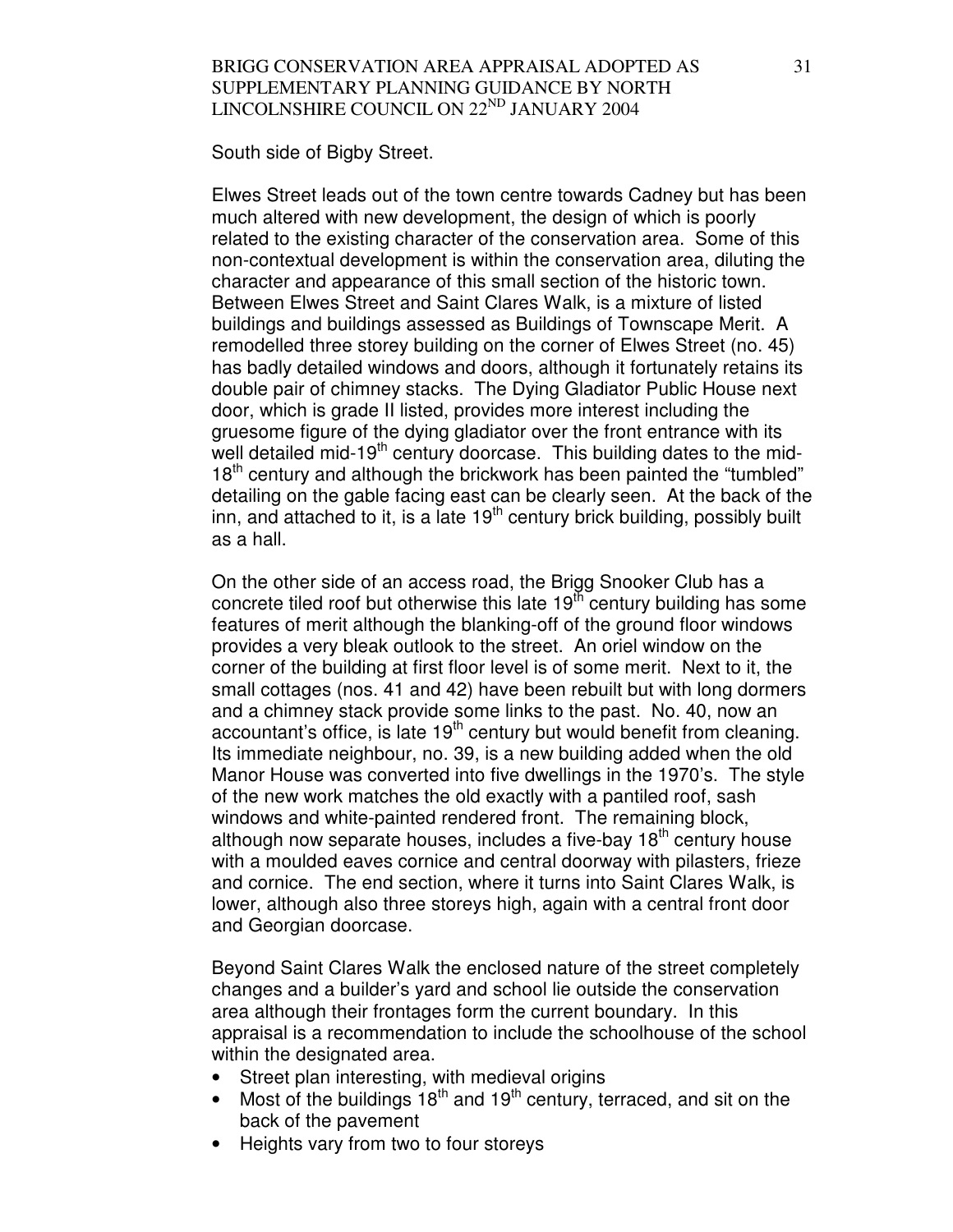- Each building different, but pitched tiled roofs, brick or rendered walls, sash windows, and some good Georgian doorcases typical
- Wrawby Street the main shopping street in Brigg, with more densely developed frontages
- Former courts to north of Wrawby Street still a feature
- Bigby Street in mixed uses, with less cohesive townscape
- Narrowness and twisting route of Bigby Street an important townscape feature
- St. John's Church sits on very constrained site, visible from both Wrawby Street and Bigby Street
- Other notable buildings include the Exchange Hotel (a mid-18<sup>th</sup>) century building listed grade II\*), the White Hart Public House (c.1800 and unlisted), and the former Manor House (early 19<sup>th</sup> century)
- Good group of listed Georgian houses in part of Bigby Street
- Views out of Brigg along Elwes Street, to countryside beyond, important

# **6.5 Cross Street to the War Memorial.**

This area was largely developed after the coming of the railway in the 1840's. It contains some attractive mid-19<sup>th</sup> century terraced houses, all unlisted but largely considered to be Buildings of Townscape Merit, interspersed with  $20<sup>th</sup>$  century factories and other commercial premises of no special interest.

The construction of the by-pass in the early 1990's resulted in the deviation of the end of Wrawby Street into Barnard Avenue, although the map of 1851 shows that at least at this stage the area now covered by the by-pass was largely fields or gardens. These largely remained until the new by-pass was built and the new road only required the demolition of one building.

There are good terraces on the both sides of Queen Street, and along Bigby Street, usually two storeys high with slate roofs, sash windows and simple mid-19<sup>th</sup> century doorcases.

Of note is the Magistrates Court on Barnard Avenue, surprisingly unlisted as it dates to the 1840's, and Eastfield House, of a similar date and prominently sited on the corner of Bigby Street and Albert Street.

The railings to the former Glanford Brigg Union Workhouse still remain facing the War Memorial.

Along Wrawby Road A18 and Bigby Road are semi-detached Edwardian villas, with generous gardens, completely different in character from the more built-up town centre, although only some of these lie within the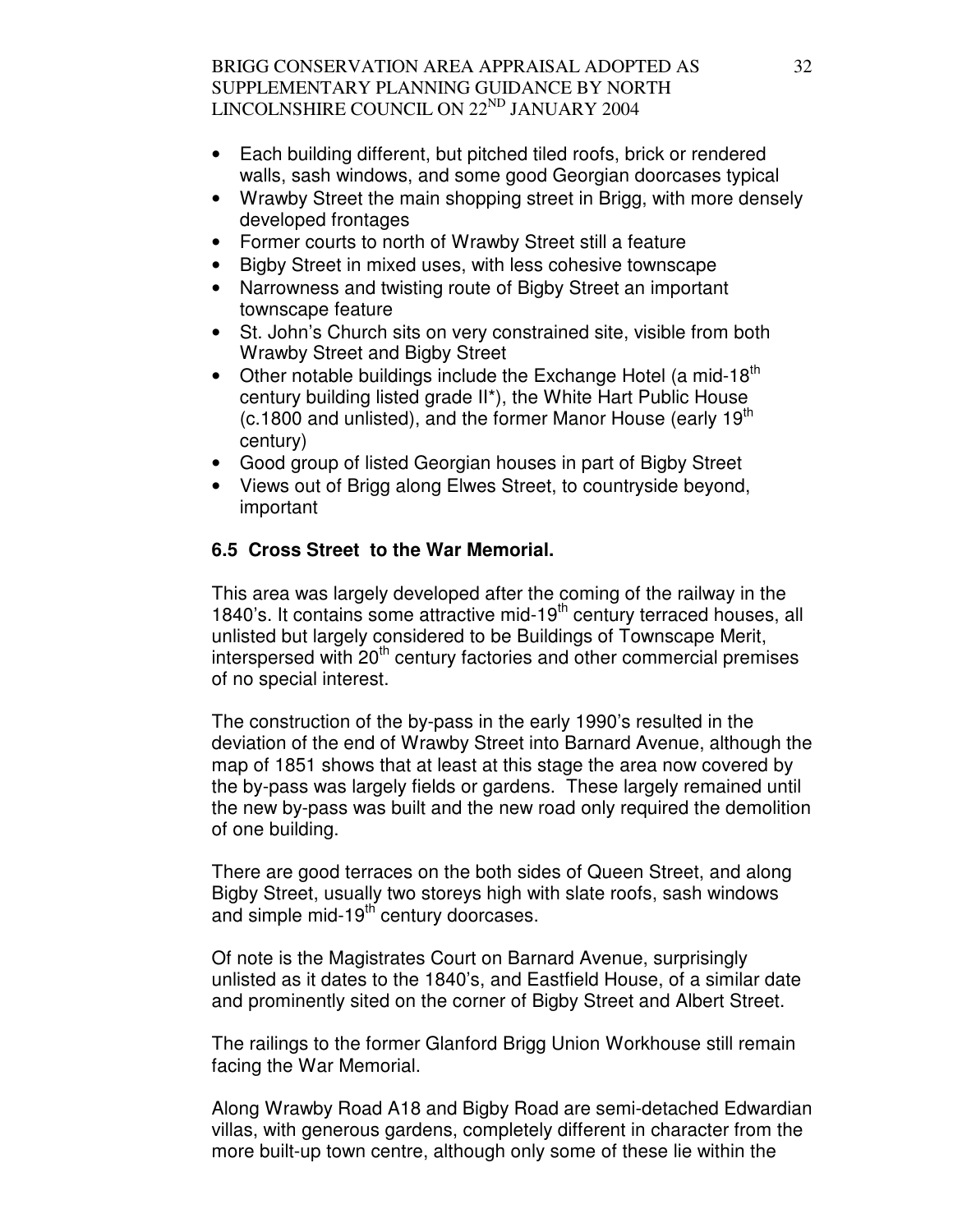current conservation area. Trees are important in these gardens, and also on the War Memorial roundabout and along the north side of Bigby Street.

Many buildings in commercial uses in this part of Brigg are either relatively modern or have been modified in ways which adversely affect the area. Most notably, the Post Office complex in Queen Street (a 1950's building in the neo-Georgian style of that period), the carpet showrooms on the opposite side of Queen Street, the bed shop in the converted chapel in Princess Street, the adjoining pizza house, and the garages and associated buildings which face the roundabout, all dilute the special character of the conservation area. However, they do support the economic vitality of the town and provide a useful local facility. In Cross Street, the yards and parking areas on the west side are a detrimental feature and improvements should be sought.

- This area developed largely after the railway arrived in the 1840's
- Good examples of mid-19<sup>th</sup> century cottages and small terraced houses, interspersed with commercial or religious buildings
- Slate roofs, brick frontages, multi-paned sash windows and simple doorcases provide architectural interest
- Notable buildings include the Magistrates' Court in Barnard Avenue, and Eastfield House in Bigby Street
- Modern commercial buildings close to roundabout on A18

# **7 PROBLEMS AND PRESSURES.**

#### **7.1 General introduction.**

Within the Brigg Conservation Area there are a number of threats to the character of the conservation area, particularly caused by a lack of maintenance of the existing historic buildings, poor control over alterations (particularly shopfronts and windows), and neglected and empty sites and buildings.

The creation of a large town centre car park in the 1960's, and the pedestrianisation of the town centre in the 1990's and the construction of the new by-pass, have all brought benefits to Brigg. These include a more attractive shopping area and the removal of through traffic from the narrow streets. However, the loss of historic fabric to the north of Wrawby Street and the developments to the south are regrettable. The harm caused to the historic townscape by the demolitions required in the Bridge Street area for the new by-pass is also obvious when viewing the western edge of the town. These changes are now unalterable but within the town centre the existing historic fabric requires careful monitoring and control.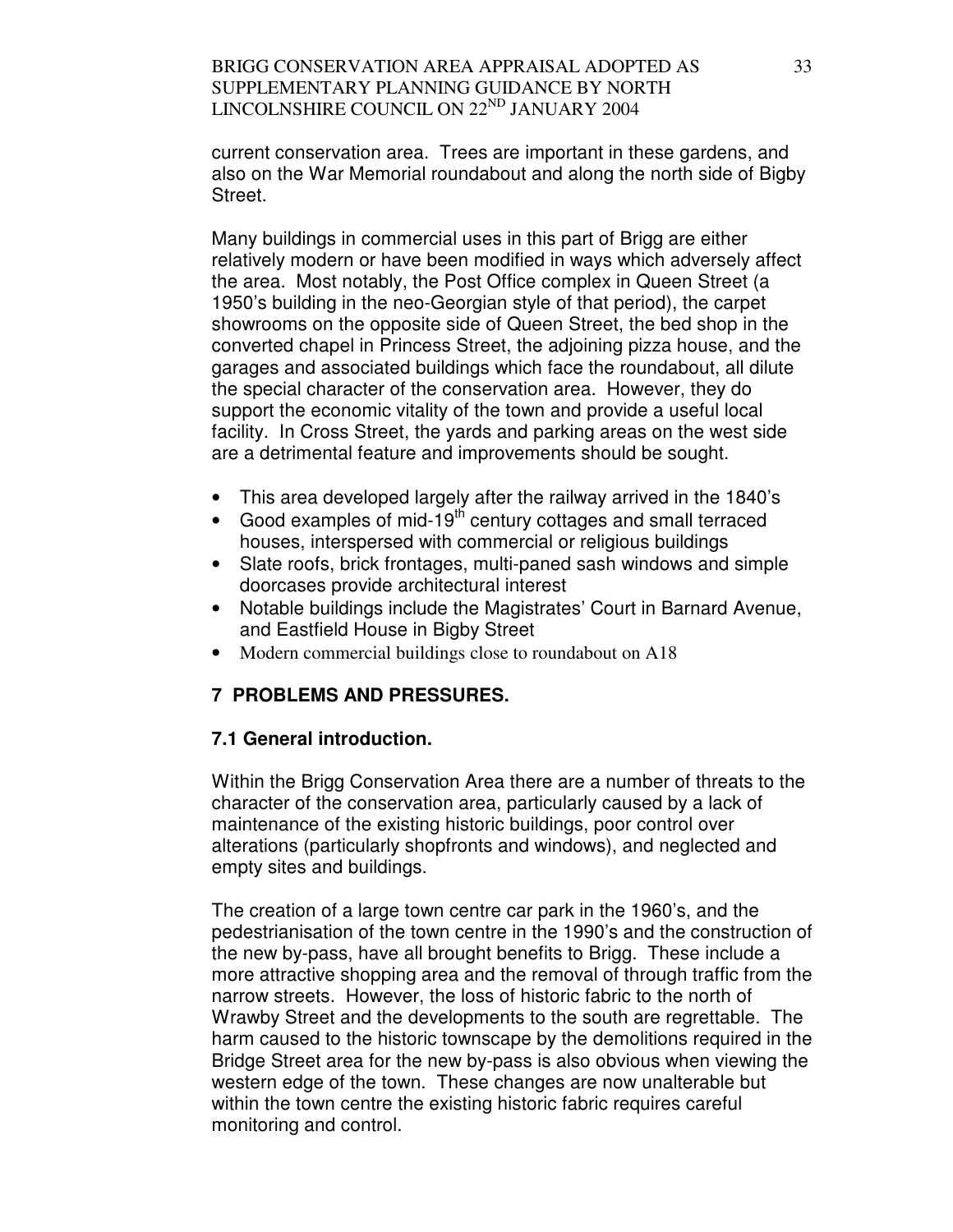# **7.2 Buildings which in their present form have a negative or neutral impact in their present form on the Brigg Conservation Area.**

On the Townscape Analysis map (Figure 4) buildings or structures which it is considered have a negative impact on the surrounding conservation area have been identified. These include several properties on the north side of the Market Place, the church hall in Bigby Street, a number of modern buildings in Wrawby Street (such as Boots). Policies relating to these buildings can be found in the Supplementary Planning Guidance for Brigg, but briefly, the sympathetic renovation of these buildings using traditional designs and materials would be welcome by the Council.

Additionally, other buildings, which make a "neutral" contribution to the character of the conservation area, have been identified and are also marked on the Townscape Analysis map. These are older buildings, which have been altered or modern buildings whose design is considered to be reasonably in keeping with the surrounding area. Again, alterations to these buildings using traditional designs and materials would be welcome by the Council.

# **7.3 Buildings-at-Risk.**

This appraisal has not included a detailed survey for buildings-at-risk but within the town centre a number of both unlisted and listed buildings were noted as being potentially "at risk". These include empty and boarded-up shops on both sides of Wrawby Street, a pair of houses to the west of St John's Church (one of which appears to be empty), and further properties in Bridge Street. The condition of such buildings creates a poor image of the town and their early restoration and re-use should would be welcome.

# **7.4 Sites which have a negative impact on the Brigg Conservation Area.**

The Townscape Analysis map (Figure 4) identifies sites which have a negative impact on the character of the conservation area. Most notable is the car park next to the church hall in Bigby Street and the untidy, backlands sites in Cross Street. The development or enhancement of these sites would be acceptable to the Council.

# **7.5 New development within the Brigg Conservation Area.**

New development has intruded into the conservation area in a number of places, particularly on the north side of the Market Place and Wrawby Street, and to the south of Bigby Street. This has resulted in a loss of existing historic fabric and unsympathetic changes to the townscape,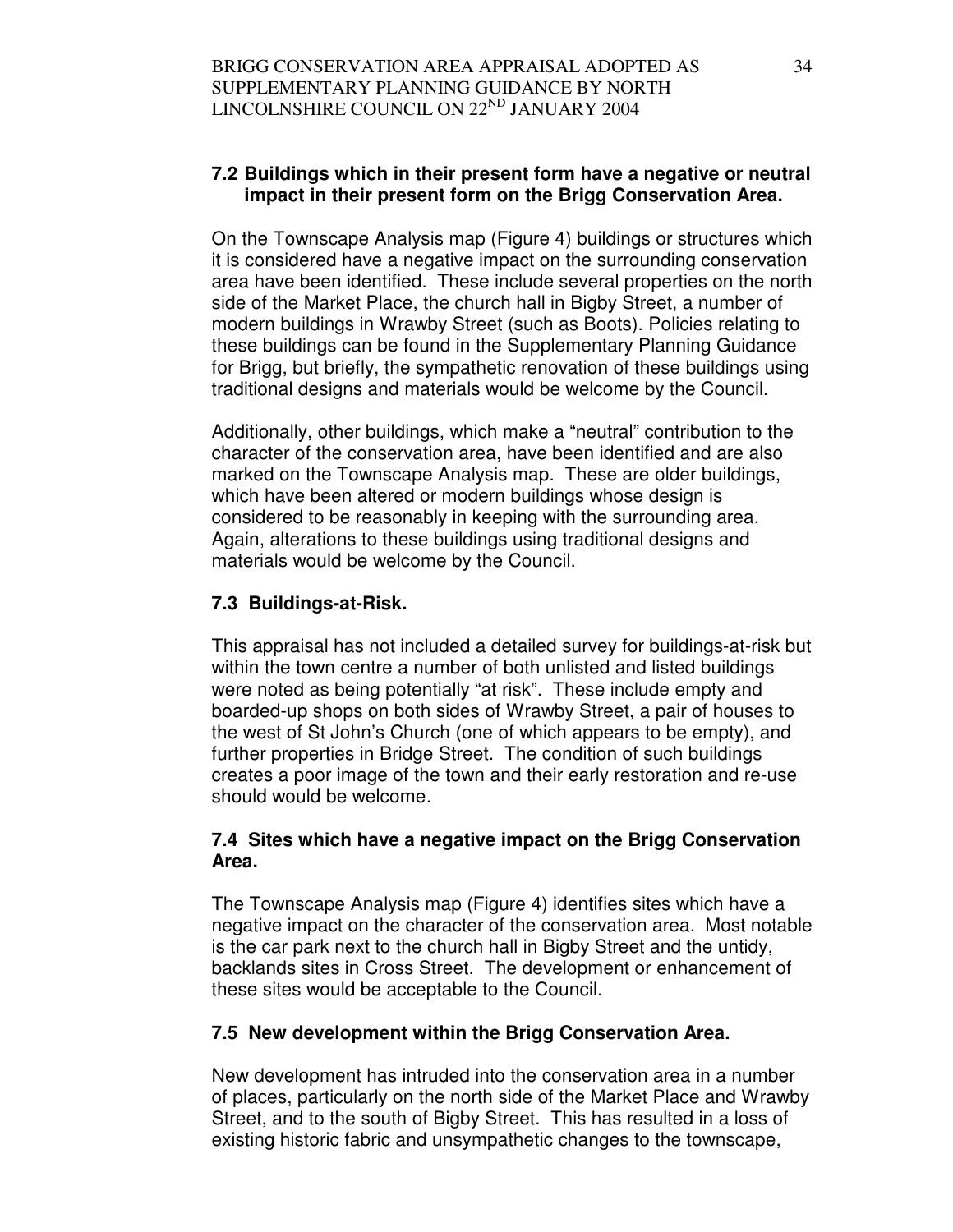such as at the junction of Elwes Street and Bigby Street, where new housing has decimated the historic building lines and left unused, open spaces of little practical use apart from car parking. Design guidance for any further development is included in the Supplementary Planning Guidance for Brigg.

## **7.6 Alterations to existing historic buildings.**

Within the conservation area, a number of both listed and unlisted properties have suffered from the loss of original detailing and materials, such as the insertion of modern windows, the loss of original clay pantiles to concrete, and the insertion of unsympathetic shopfronts, particularly over-deep fascia boards. Guidance to avoid such change, which is detrimental to the overall character of the conservation area, is included in the Supplementary Planning Guidance for Brigg.

### **7.8 Street audit.**

Historic photographs show that within Brigg the  $19<sup>th</sup>$  century street surface was setts, with stone kerbs and sandstone paving or compressed gravel. When the pedestrianisation scheme was designed in the early 1990's, the materials used were a mixture of traditional stone and more modern equivalents such a "Blanc de Bierges" and "Tegula" (both concrete). The Market Place and Wrawby Street areas were comprehensively repaved at this time and new "heritage" cast iron lights, bollards, litter bins, seats, and signage were introduced. Kerb lines were removed so that the pavement and road were no longer defined, although patterns in the paving do suggest some of the previous functions of the spaces. New trees were planted which are still too small to have much impact. York stone was specified for some of the Wrawby Street, having already been used to pave the small alley to the back of the Town Hall. To the eastern end of Wrawby Street, more modern materials predominate.

Within the town there appear to be no examples of  $19<sup>th</sup>$  century setts or other details remaining within the public spaces.

#### **7.9 Traffic management.**

The construction of the much needed by-pass in 1993 removed the through traffic from Brigg which had blighted the town centre for many years. The pedestrianisation scheme appears to work reasonably well although cars still infiltrate the main shopping areas throughout the day and illegal parking is evident although not particularly obtrusive.

To the east of the town, the noise of the heavy traffic along Barnard Avenue intrudes into the end of Wrawby Street and the many cars and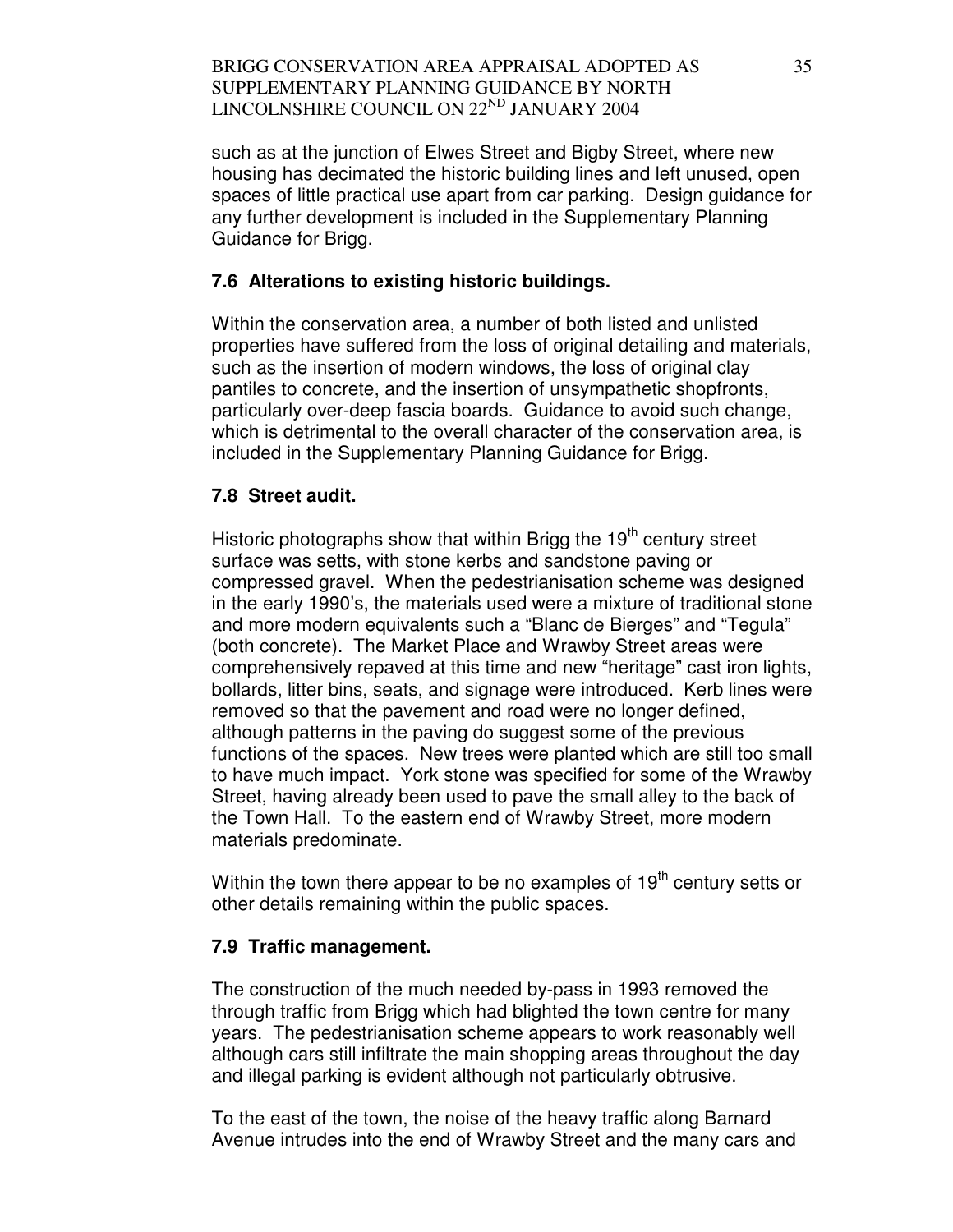lorries to a degree create a barrier to pedestrian movement across to the north of the town. However, this has been alleviated by the provision of a pedestrian crossing at the end of Wrawby Street, across Barnard Avenue.

# **7.10 Summary**

- Lack of maintenance and poor standards of repair evident throughout the conservation area
- Economic decline a obvious problem, with empty shops and buildings
- Some modern development adversely impacts on the character of the conservation area
- Further repaving using appropriate materials would welcomed
- Traffic still impacts adversely on pedestrians and on character of the conservation area, particularly close to the by-pass

# **8 RECOMMENDATIONS.**

# **8.1 General.**

This sections contains a number of recommendations which will be subject to public comment before parts of this appraisal are formally adopted by North Lincolnshire Council as Supplementary Planning Guidance. Further recommendations may be added, or existing ones deleted, as part of the public consultation exercise.

# **8.2 Buildings-at-Risk survey.**

The town contains a number of buildings at risk from lack of maintenance or from wholesale neglect because the buildings are currently empty. To assess the condition of these buildings a detailed Building-at-Risk survey should be carried out using English Heritage guidance notes and forms. The results of this survey can be used to monitor the condition of the town centre historic fabric and as a basis for concentrating resources such as grant aid.

# **8.3 Development control including Article 4 Directions.**

The cumulative loss to the historic character of the buildings within the Brigg Conservation Area has already been noted, particularly alterations to windows, doors, roofs and shopfronts. Many of these can already be controlled under existing planning legislation as they largely affect listed buildings, commercial properties or those in mixed uses (such a shop with a residential flat above) which such changes usually require planning approval.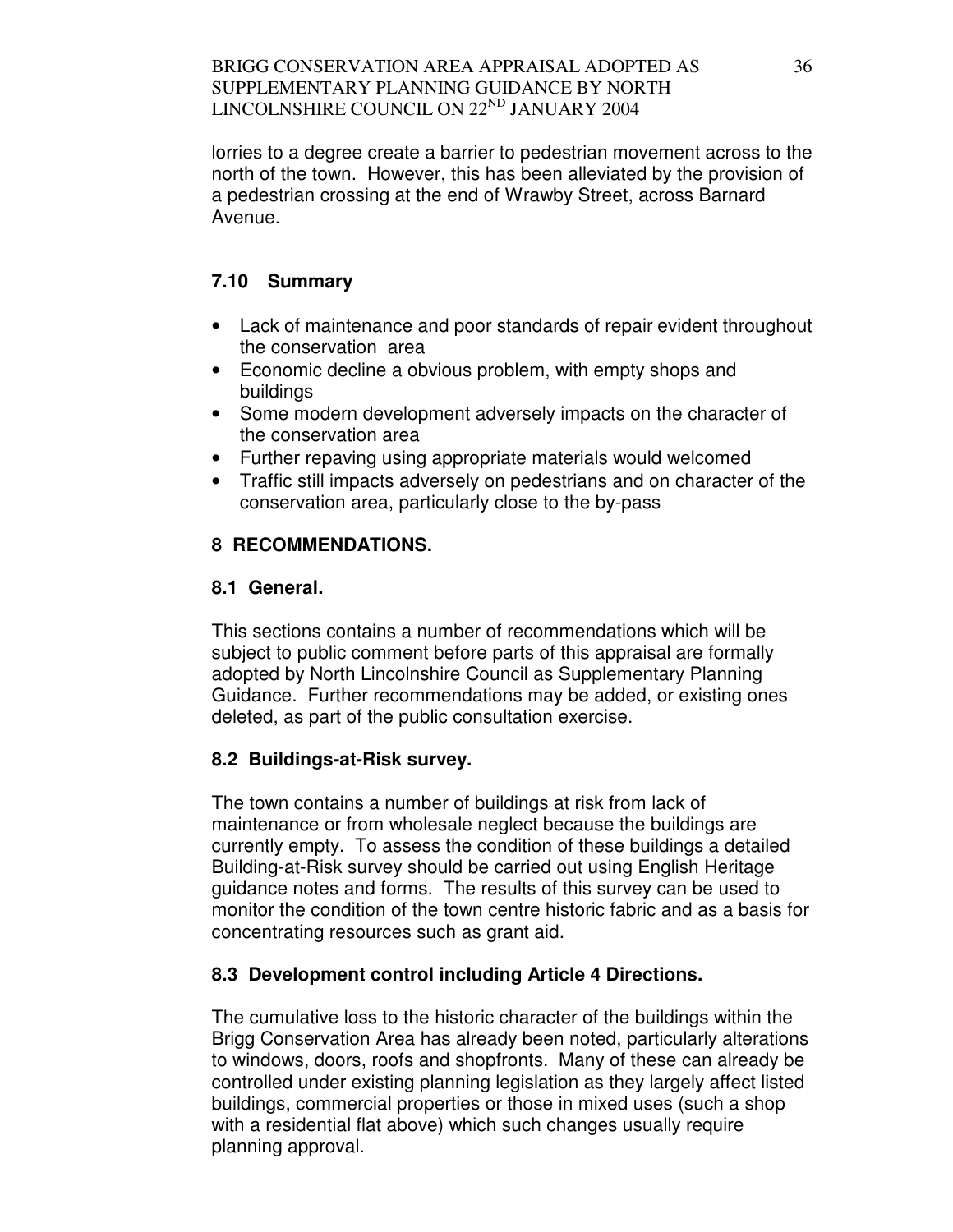Where unlisted family dwelling houses are concerned, such changes are normally allowed under permitted development rights, but the Council is able to bring them under planning control by serving an Article 4 Direction. When the Brigg Conservation Area was first designated, an early Article 4 Direction was served by the former Glanford Borough Council, and this still stands, affecting a limited number of unlisted family houses in the earlier part of the conservation area.

It is therefore suggested that the Council considers extending the Article 4 Direction to the whole conservation area, including the additional areas (which are mainly residential) suggested for inclusion within the revised boundary.

#### **8.4 Brigg Conservation Area boundary review.**

Following a careful survey of the existing conservation and its immediate environs, the following changes are recommended to the existing boundaries:

#### Deletions:

(i) Delete the section of Bridge Street immediately at the end of the road facing Ancholme Way.

(ii) Delete modern development and garaging to the south of Bigby Street by Saint Clares Walk.

#### Additions:

(iii) Add further properties along the south-east side of Wrawby Street A18.

This will therefore include nos. 10, 12, 14 and 18 Wrawby Street, all Edwardian houses with good quality details sitting in attractive gardens. It will also include some of the long avenue of trees which marks this main entry into the town.

(iv) Add nos. 3 and 5, and the adjoining  $19<sup>th</sup>$  century buildings in Grammar School South (as far as Bernard Avenue). This will include nos. 3 and 5, a pair of Edwardian villas, and the adjoining late  $19<sup>th</sup>$  century buildings, formerly in an industrial use and now a depot.

(iv) Add part of Bigby Road, Albert Street, and Princes Street. This area includes some attractive Edwardian houses in Bigby Street; long rows of 1850's and 1860's terraced houses and some later Edwardian houses in Albert Street; and a few similar properties in Princes Street. It is accepted that some of these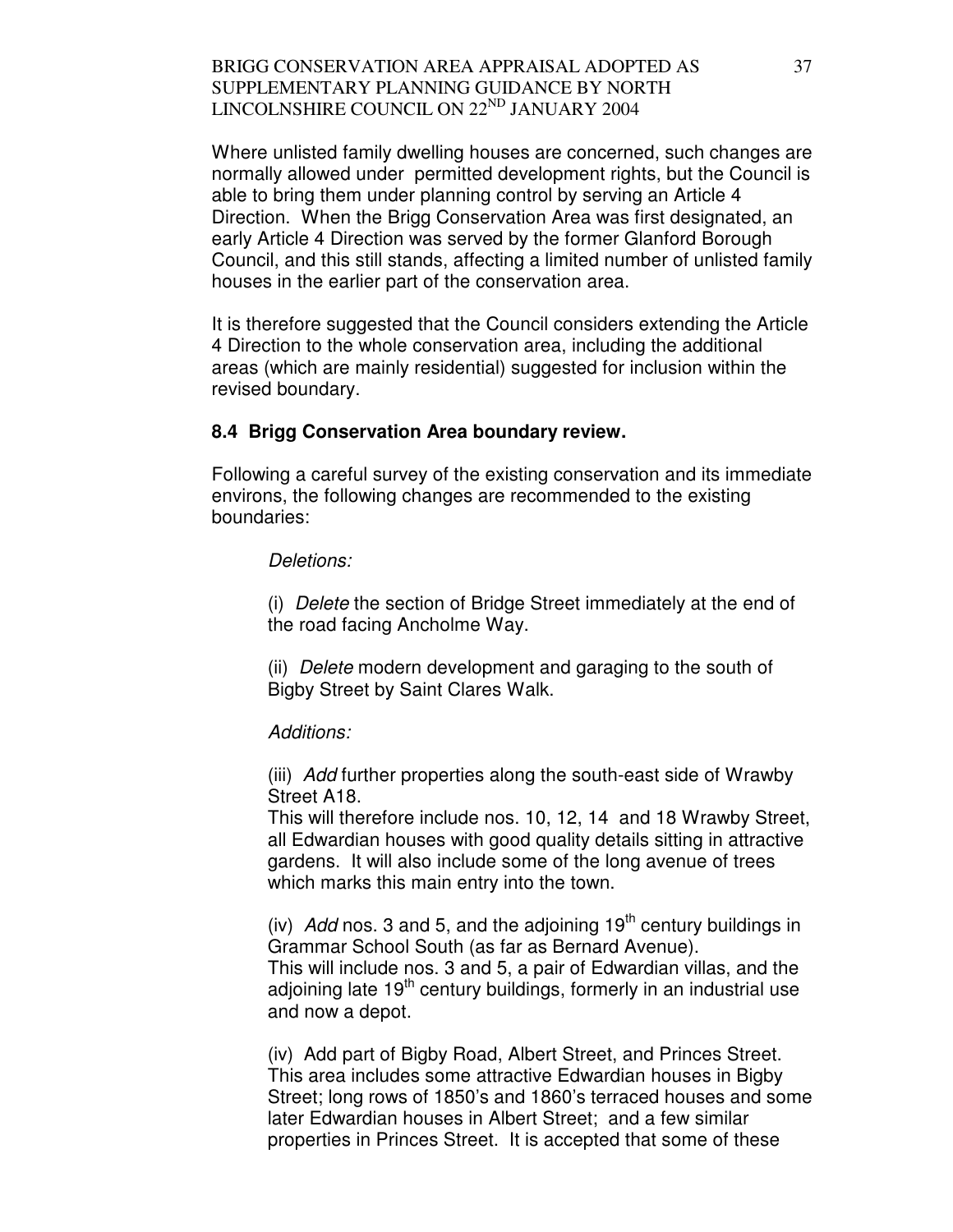properties, particularly in Albert Street and Princes Street, have suffered from unsympathetic alterations, but it is considered that the buildings are of sufficient interest to merit conservation area designation, as they retain their original form and most of them have been the subject of reversible changes such as new windows and doors. An Article 4.2 Direction will be needed, however, to control future changes to their front elevations.

### **8.5 Potential for grant aid.**

The poor condition of some of the town centre properties has already been recorded. A Buildings-at-Risk survey will identify the buildings most in need of grant aid and such a survey can be used to back-up a bid for grant aid. A number of sources for such grant aid are available including English Heritage (Heritage Economic Regeneration Scheme – HERS); the Heritage Lottery Fund (Townscape Heritage Initiative grant scheme, called more commonly a THI); and central government, including Single Regeneration Budget (SRB) funds and the relatively new Market Towns initiative (details of these last two can be obtained from the Government Office for Yorkshire and the Humber in Leeds).

Given English Heritage's past involvement in the town (there has already been a Town Scheme and a Conservation Area Partnership grant scheme) it may be appropriate to consider bidding for a HERS scheme to commence in April 2002. However, bids for such a scheme would need to be with English Heritage by the beginning of May 2001.

# **8.6 Street improvements.**

#### **Improvements to the carriageways.**

Most of the town centre (Market Place and Wrawby Street) has been repaved and new street furniture provided within the last eight years as part of the pedestrianisation scheme. These surfaces will need renewing at some stage in the future and it is suggested that a range of more traditional materials and detailing is considered for future replacement, including the resetting with sandstone setts of the carriageways and the removal of Tegula and Blanc de Bierges details. This could be achieved cumulatively, if and when funds were allocated.

It is accepted that such funds may not be available for expensive more traditional materials outside the immediate main shopping area in streets such as Cross Street, Queen Street and the eastern end of Bigby Street. In these parts of the conservation area, a policy of ensuring that kerbs are replaced in sandstone or granite, that paving is replaced in large concrete flags (rather than the smaller, rather "fussy" flags used in some locations at present), and that simple modern street lights are specified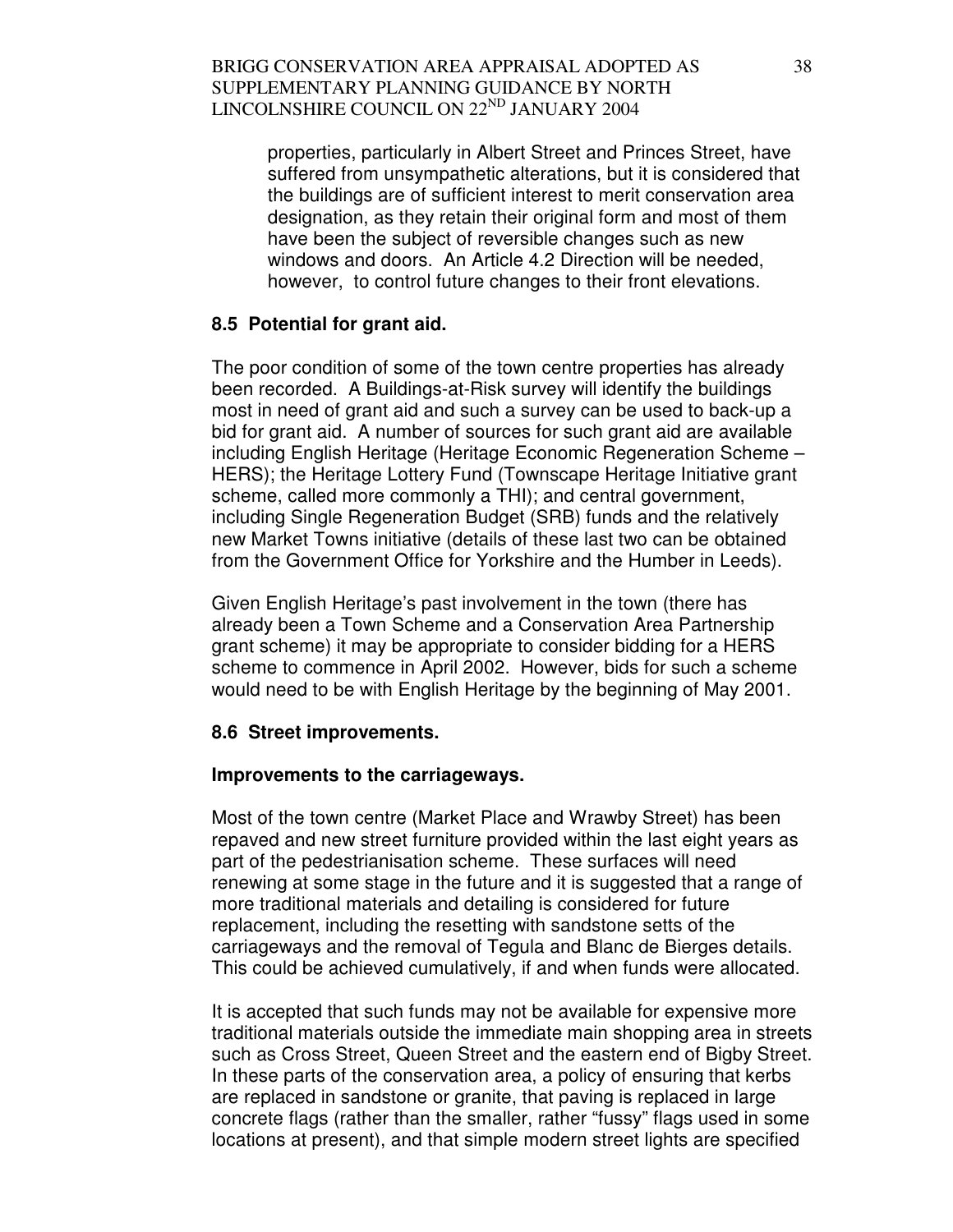(or fixed to existing buildings) where possible. Along Wrawby Road A18, the more rural character of the area suggests that tarmac for pavements, perhaps with an aggregate rolled into it, is in keeping with the verges and trees found along this road, and similar details could be used along Bigby Road.

#### **County Bridge.**

Around County Bridge, modern metal railings, painted white, have replaced the original stone balustrade, and these railings also stretch down into the Market Place. It is recommended that on the bridge they are replaced to their original design and materials, and that the street railings are removed or replaced with cast iron railings more in keeping with the area.

#### **Street signs and lighting.**

Many streets in Brigg would benefit from more sensitively designed street signs (particularly near to Barnard Avenue and at the roundabout at the eastern end of Wrawby Street). Street lighting, perhaps fixed unobtrusively to the buildings and using simple, modern fitments, would be welcomed.

#### **Telephone cables.**

Within Brigg, overhead telephone lines are often draped across the street. The long term strategy of the Council is that these wires will be eventually be re-routed underground.

#### **8.7 Recommendations for additions to the statutory list of buildings of architectural and historic importance.**

That submissions are made to the Department of Culture media and Sport concerning the inclusion on the list of buildings of architectural or historic interest for the Parish of Brigg of; the National Westminster Bank building in the Market Place, and; the Magistrates Court complex on Barnard Avenue.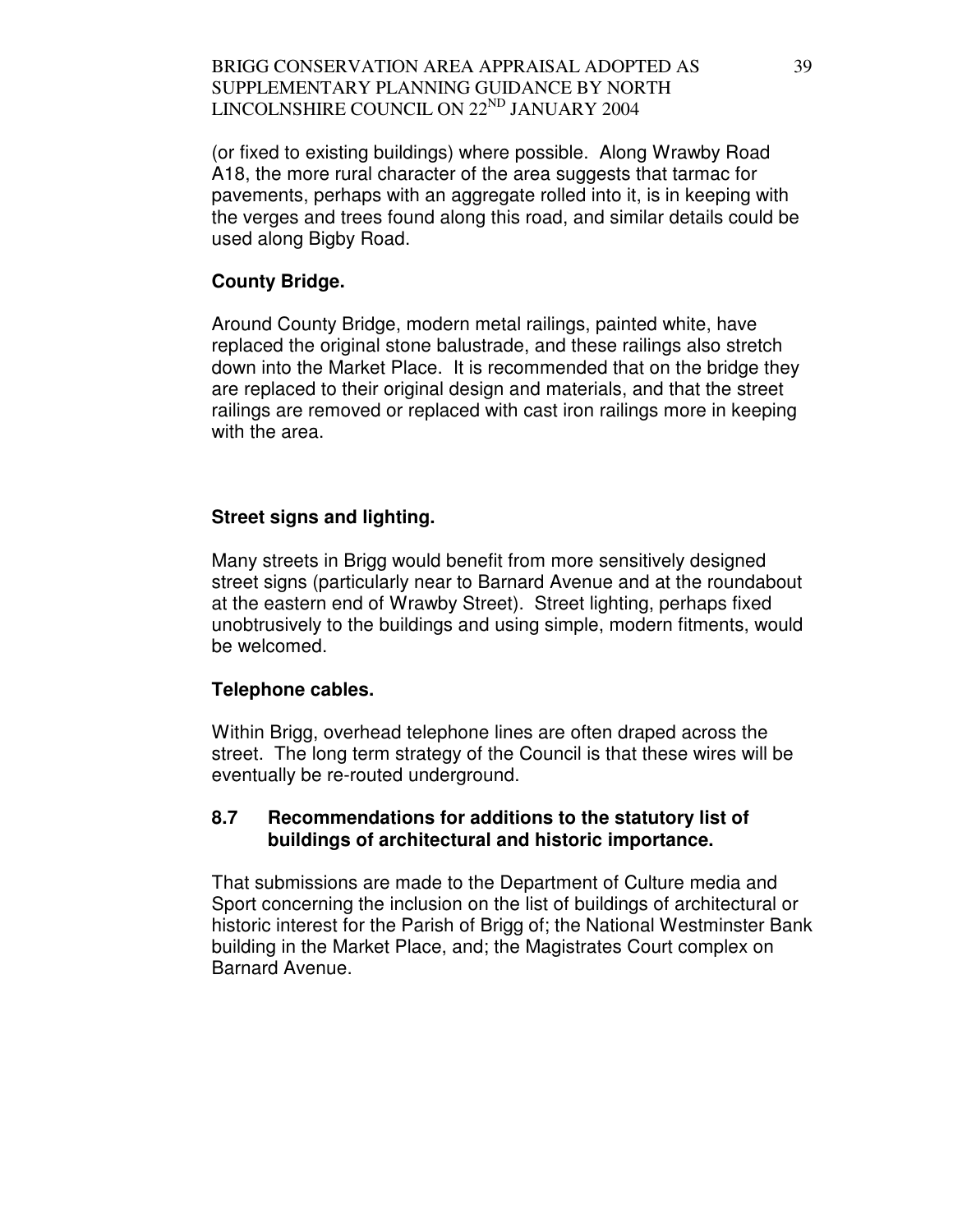### **For further information on the Brigg Conservation Area contact Edward Rychlak in the Environment Team on 01724 297396, or write to:**

The Environment and Public Protection Department, North Lincolnshire Council Church Square House PO Box 42 **Scunthorpe** North Lincolnshire DN15 6XQ

#### **For further information relating to listed buildings and conservation areas, contact:**

English Heritage, 23 Savile Row, London W1X 1AB. General telephone inquiries: 020 7973 3000 Customer Services 020 7973 4916.

#### **For detailed advice on repairing and restoring Georgian houses, contact:**

The Georgian Group, 6 Fitzroy Square, London W1P 6DY. Telephone: 020 7377 1644

#### **For "Care for Victorian Houses" leaflet, contact:**

The Victorian Society, 1 Priory Gardens, Bedford Park, London W4 1TT Telephone: 020 8994 1019

#### **For an excellent range of technical advice leaflets, contact:**

The Society for the Protection of Ancient Buildings (SPAB), 6 Fitzroy Square, London W1P 6DY. Tel: 020 7377 1644